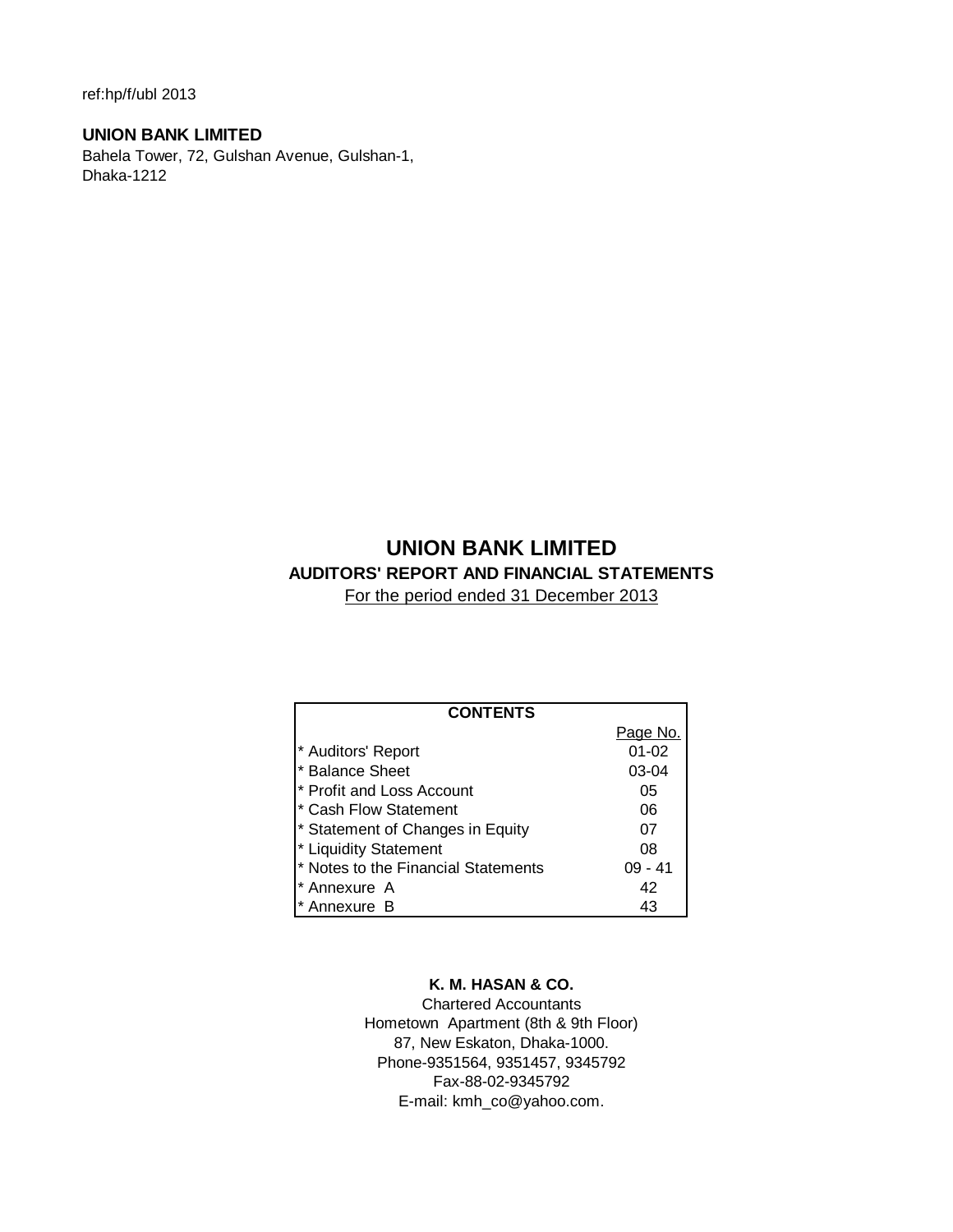# **AUDITORS' REPORT TO THE SHAREHOLDERS OF UNION BANK LIMITED**

We have audited the accompanying financial statements of **Union Bank Limited** ("the bank"), as at December 31, 2013 which comprise the balance sheet, profit and loss account, statement of changes in equity, statement of cash flows and statement of liquidity for the period then ended, and a summary of significant accounting policies and other explanatory notes.

# *Management's Responsibility for the Financial Statements*

Management of the **Union Bank Limited** is responsible for the preparation and fair presentation of these financial statements in accordance with Bangladesh Financial Reporting Standards along with Rules & Regulation issued by the Bangladesh Bank. This responsibility includes: designing, implementing and maintaining internal control relevant to the preparation and fair presentation of consolidated financial statements that are free from material misstatement, whether due to fraud or error; selecting and applying appropriate accounting policies; and making accounting estimates that are reasonable in the circumstances.

# *Auditors' Responsibility*

Our responsibility is to express an opinion on these financial statements based on our audit. We conducted our audit in accordance with Bangladesh Standards on Auditing. Those standards require that we comply with ethical requirements and plan and perform the audit to obtain reasonable assurance whether the financial statements are free from material misstatement. An audit involves performing procedures to obtain audit evidence about the amounts and disclosures in the financial statements. The procedures selected depend on the auditor's judgment, including the assessment of the risks of material misstatement of the financial statements, whether due to fraud or error. In making those risk assessments, the auditor considers internal control relevant to the entity's preparation and fair presentation of the financial statements in order to design audit procedures that are appropriate in the circumstances, but not for the purpose of expressing an opinion on the effectiveness of the entity's internal control. An audit also includes evaluating the appropriateness of accounting policies used and the reasonableness of accounting estimates made by management, as well as evaluating the overall presentation of the financial statements.

We believe that the audit evidence we have obtained is sufficient and appropriate to provide a basis for our audit opinion.

# *Opinion:*

In our opinion, the financial statements referred to above, which have been prepared in accordance with Bangladesh Accounting Standards (BAS) and Bangladesh Financial Reporting Standards (BFRS) in the form prescribed by Bangladesh Bank vide Circular # 14 dated June 25, 2003, give a true and fair view of the state of the affairs of the Bank as at December 31, 2013 and of the results of its operations and its cash flows for the period then ended and comply with Banking Companies Act, 1991 as amendments up to 2013 , Companies Act, 1994 and rules and regulations issued by the Bangladesh Bank and other applicable laws and regulations.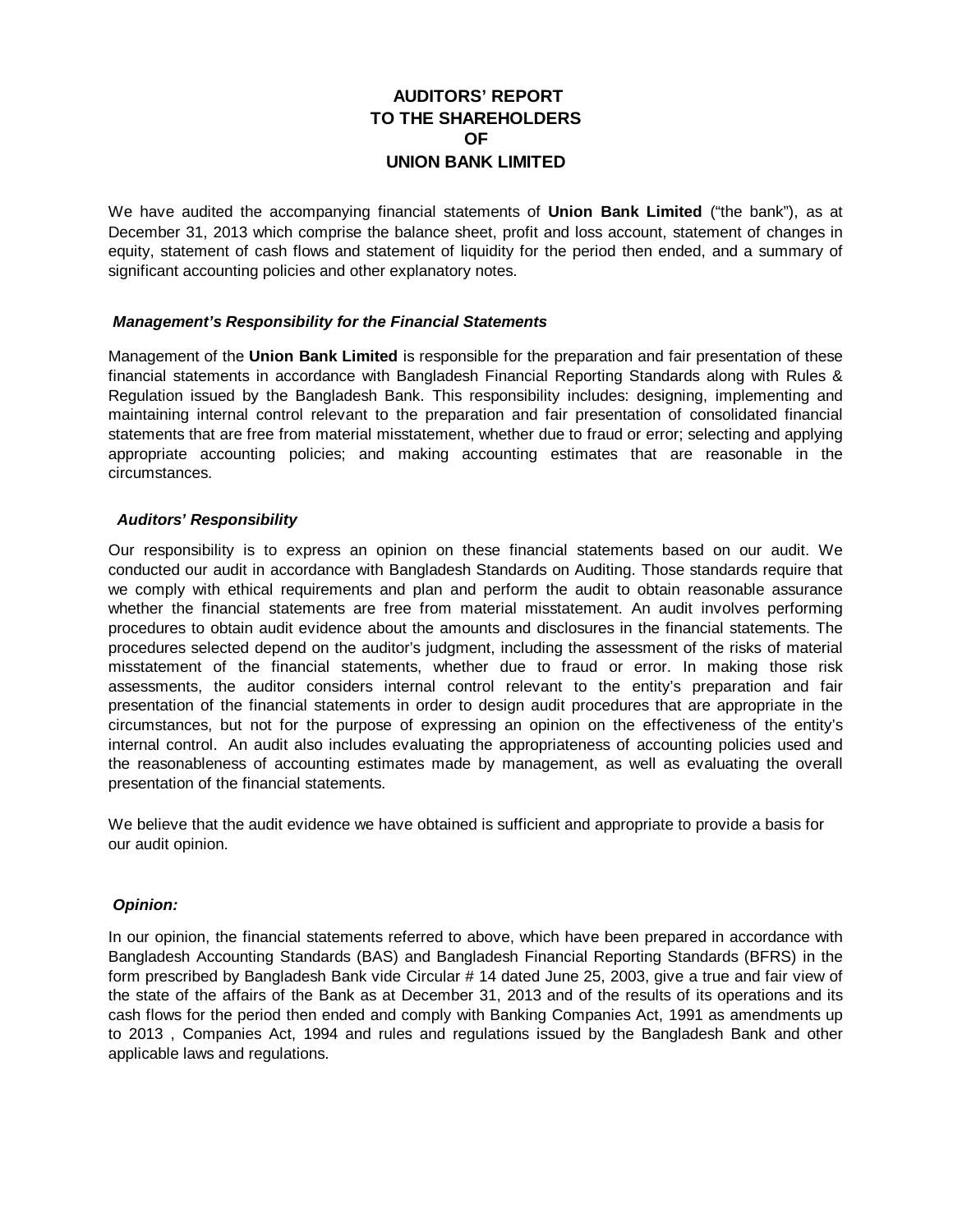# *Report on Other Legal and Regulatory Requirements*

We also report that;

a) We have obtained all the information and explanations, which to the best of our knowledge and belief were necessary for the purposes of our audit and made due verification thereof;

 b) In our opinion, proper books of account as required by law has been kept by the Bank so far as it appeared from our examination of those books and proper returns adequate for the purposes of our audit have been received from branches not visited by us;

c) The records and statements submitted by the branches have been properly maintained and the financial statements;

d) The Balance Sheet and Profit and Loss Account together with dealt with by this report are in agreement with the books of account and returns;

e) The financial statements have been drawn up in conformity with Bank Companies Act, 1991 and in accordance with the accounting rules and regulations issued by Bangladesh Bank and the Financial Statements conform to the prescribed standards set in the accounting regulations issued by Bangladesh Bank after consultation with the professional accounting bodies of Bangladesh.

f) The financial position of the Bank as at December 31, 2013 and the profit for the period then ended have been properly reflected in the financial statements and the financial statements have been prepared in accordance with Bangladesh Financial Reporting Standards;

g) The records and statements submitted by the branches have been maintained and consolidated in the financial statements.

h)The expenditures incurred during the period were for the purposes of the business of the Bank;

i) Cash Reserve Requirement (CRR) and Statutory Liquidity Reserve (SLR) with Bangladesh Bank have been maintained as per rule;

j) As far as it was revealed from our test checks, the existing rules and regulation for loan sanctioning and disbursements have been followed properly;

k) It appeared from our test checks that the internal control system was satisfactory and adequate to prevent probable frauds and forgeries;

l) Adequate capital of the Bank, as required by law, has been maintained during the period under audit;

m) We were not aware of any other matters, which are required to be brought to the notice of the shareholders of the Bank;

n) 80% of the Risk Weighted Assets have been reviewed by us;

o) We have spent approximately 1795 man hours for the audit of books and account of the Bank.

**Place: Dhaka K. M. HASAN & CO.** A R. M. HASAN & CO. A R. M. HASAN & CO. A R. M. HASAN & CO.

**Date: 25 February 2014 Chartered Accountants**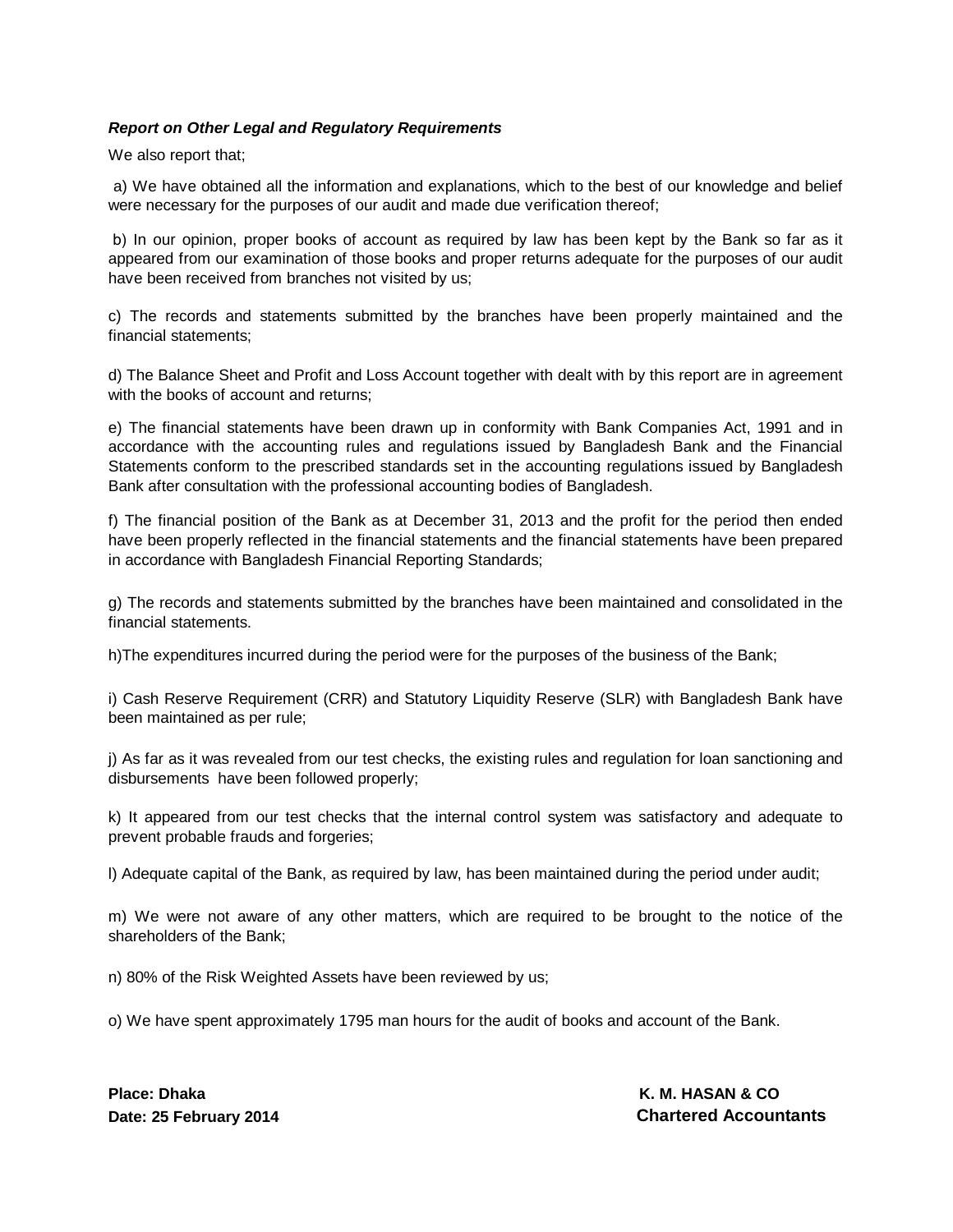# **UNION BANK LIMITED BALANCE SHEET**

# As at 31 December 2013

|                                                                                      | <b>Notes</b> | 2013<br>Taka   |
|--------------------------------------------------------------------------------------|--------------|----------------|
|                                                                                      |              |                |
| <b>PROPERTY AND ASSETS</b><br>Cash                                                   | 3            | 2,063,851,312  |
| In hand (Including foreign currencies)                                               | 3.1          | 108,280,763    |
| Balance with Bangladesh Bank and its agent bank(s)<br>(Including foreign currencies) | 3.2          | 1,955,570,549  |
| <b>Balance with other Banks and Financial Institutions</b>                           | 4            | 6,445,848,472  |
| In Bangladesh                                                                        |              | 6,445,848,472  |
| Outside Bangladesh                                                                   |              |                |
| <b>Investments in Shares &amp; Securities</b>                                        | 5            | 330,484,738    |
| Government                                                                           |              | 300,000,000    |
| Others                                                                               |              | 30,484,738     |
| <b>Investments</b>                                                                   | 6            | 7,308,820,728  |
| General Investment (Bai-Murabaha, Bai-Muajjal, HPSM) etc.                            | 6.A          | 7,308,820,728  |
| <b>Bills Purchased and Discounted</b>                                                | 6.B          |                |
| <b>Fixed Assets Including Premises, Furniture &amp; Fixtures</b>                     | 7            | 86,290,695     |
| <b>Other Assets</b><br><b>Non-banking Assets</b>                                     | 8            | 845,845,297    |
| <b>Total Assets</b>                                                                  |              | 17,081,141,242 |
| <b>LIABILITIES AND CAPITAL</b>                                                       |              |                |
| <b>Liabilities</b><br><b>Placement from Banks &amp; other Financial Institutions</b> | 9            |                |
| <b>Deposits and Other Accounts</b>                                                   | 10           | 12,165,198,711 |
| Al-Wadia Current Accounts and Other Deposit Accounts                                 | 10.1         | 411,500,008    |
| <b>Bills Payable</b>                                                                 | 10.2         | 5,392,842      |
| Mudaraba Savings Bank Deposits                                                       | 10.3         | 37, 159, 132   |
| Mudaraba Term Deposits including other Banks                                         | 10.4         | 11,536,460,529 |
| Mudaraba Deposits under Schemes                                                      | 10.5         | 174,686,200    |
| <b>Other Liabilities</b>                                                             | 11           | 402,849,953    |
| <b>Total Liabilities</b>                                                             |              | 12,568,048,664 |
| <b>Capital/Shareholders' equity</b>                                                  |              |                |
| Paid-up Capital                                                                      | 12           | 4,280,000,000  |
| <b>Statutory Reserve</b>                                                             | 13           | 33,468,582     |
| <b>Other Reserve</b>                                                                 | 14           | 145,749,665    |
| <b>Retained Earnings</b>                                                             | 15           | 53,874,331     |
| <b>Total Shareholders' Equity</b>                                                    |              | 4,513,092,578  |
| <b>Total Liabilities and Shareholders' Equity</b>                                    |              | 17,081,141,242 |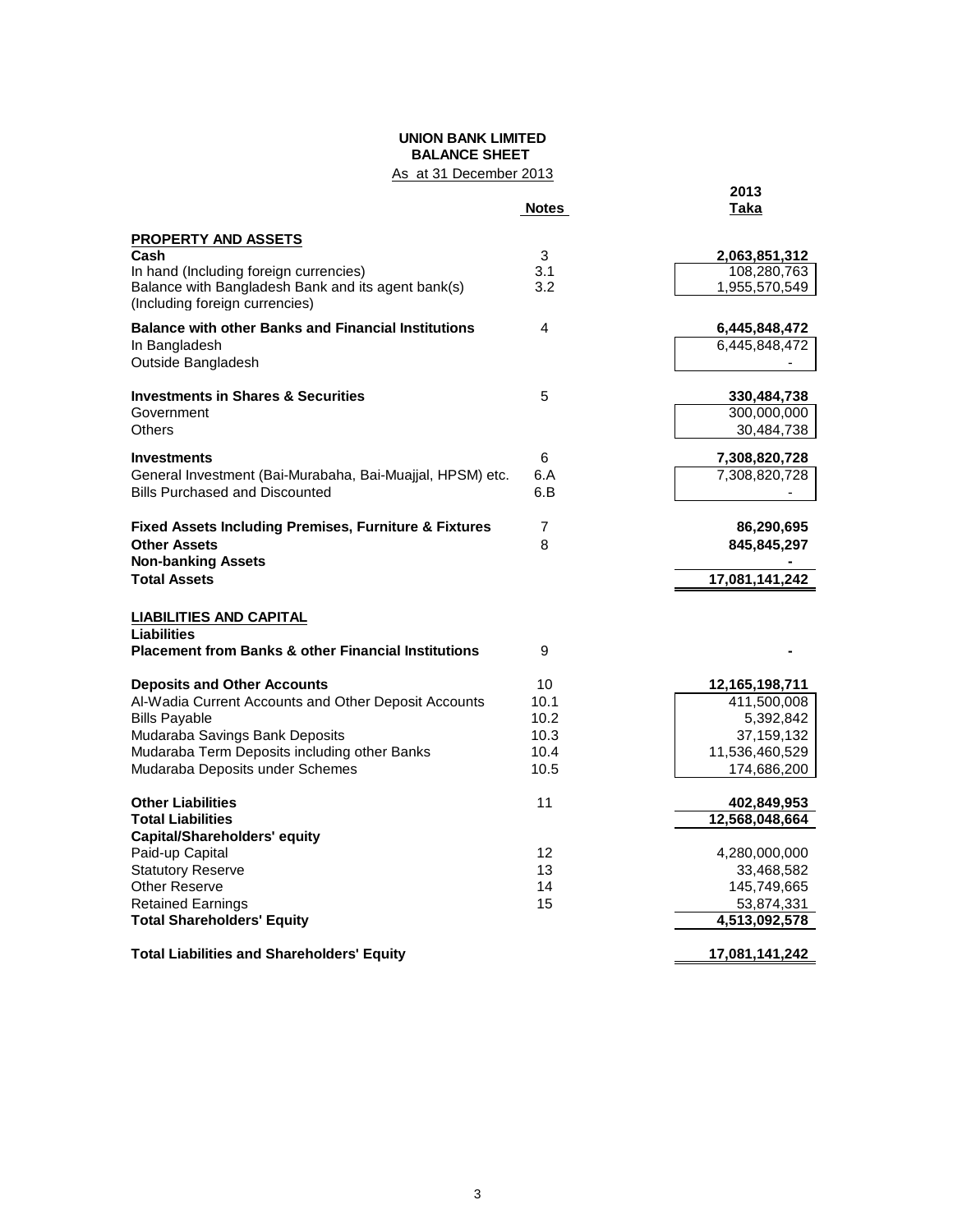### **UNION BANK LIMITED BALANCE SHEET**  As at 31 December 2013

|                                                                                                                                                                                                                                                                                                                                                                               |                 | <b>Notes</b>                                                          | 2013<br>Taka |
|-------------------------------------------------------------------------------------------------------------------------------------------------------------------------------------------------------------------------------------------------------------------------------------------------------------------------------------------------------------------------------|-----------------|-----------------------------------------------------------------------|--------------|
| <b>OFF- BALANCE SHEET ITEMS</b>                                                                                                                                                                                                                                                                                                                                               |                 |                                                                       |              |
|                                                                                                                                                                                                                                                                                                                                                                               |                 |                                                                       |              |
| <b>Contingent Liabilities</b>                                                                                                                                                                                                                                                                                                                                                 |                 |                                                                       |              |
| Acceptances and Endorsements                                                                                                                                                                                                                                                                                                                                                  |                 |                                                                       |              |
| Letters of Guarantee                                                                                                                                                                                                                                                                                                                                                          |                 | 16                                                                    | 7,170,000    |
| Irrevocable Letters of Credit                                                                                                                                                                                                                                                                                                                                                 |                 | 17                                                                    |              |
| <b>Bills for Collection</b>                                                                                                                                                                                                                                                                                                                                                   |                 | 18                                                                    |              |
| <b>Other Contingent Liabilities</b>                                                                                                                                                                                                                                                                                                                                           |                 |                                                                       |              |
| Total                                                                                                                                                                                                                                                                                                                                                                         |                 |                                                                       | 7,170,000    |
| <b>Other Commitments</b>                                                                                                                                                                                                                                                                                                                                                      |                 |                                                                       |              |
| Documentary credits and short term trade related transactions<br>Forward assets purchased and forward deposits placed<br>Undrawn note issuance and revolving underwriting facilities<br>Undrawn formal standby facilities, credit lines and other commitments<br>Claims against the bank not acknowledged as debt<br>Total<br><b>Total Off -Balance Sheet Items Including</b> |                 |                                                                       |              |
| <b>Contingent Liabilities</b>                                                                                                                                                                                                                                                                                                                                                 |                 |                                                                       | 7,170,000    |
|                                                                                                                                                                                                                                                                                                                                                                               |                 | The annexed notes form an integral part of these financial statements |              |
| <b>Managing Director</b>                                                                                                                                                                                                                                                                                                                                                      | <b>Director</b> | <b>Director</b>                                                       | Chairman     |

Signed in terms of our per annexed report of even date

**Place: Dhaka K. M. HASAN & CO Date: 25 February 2014 Chartered Accountants**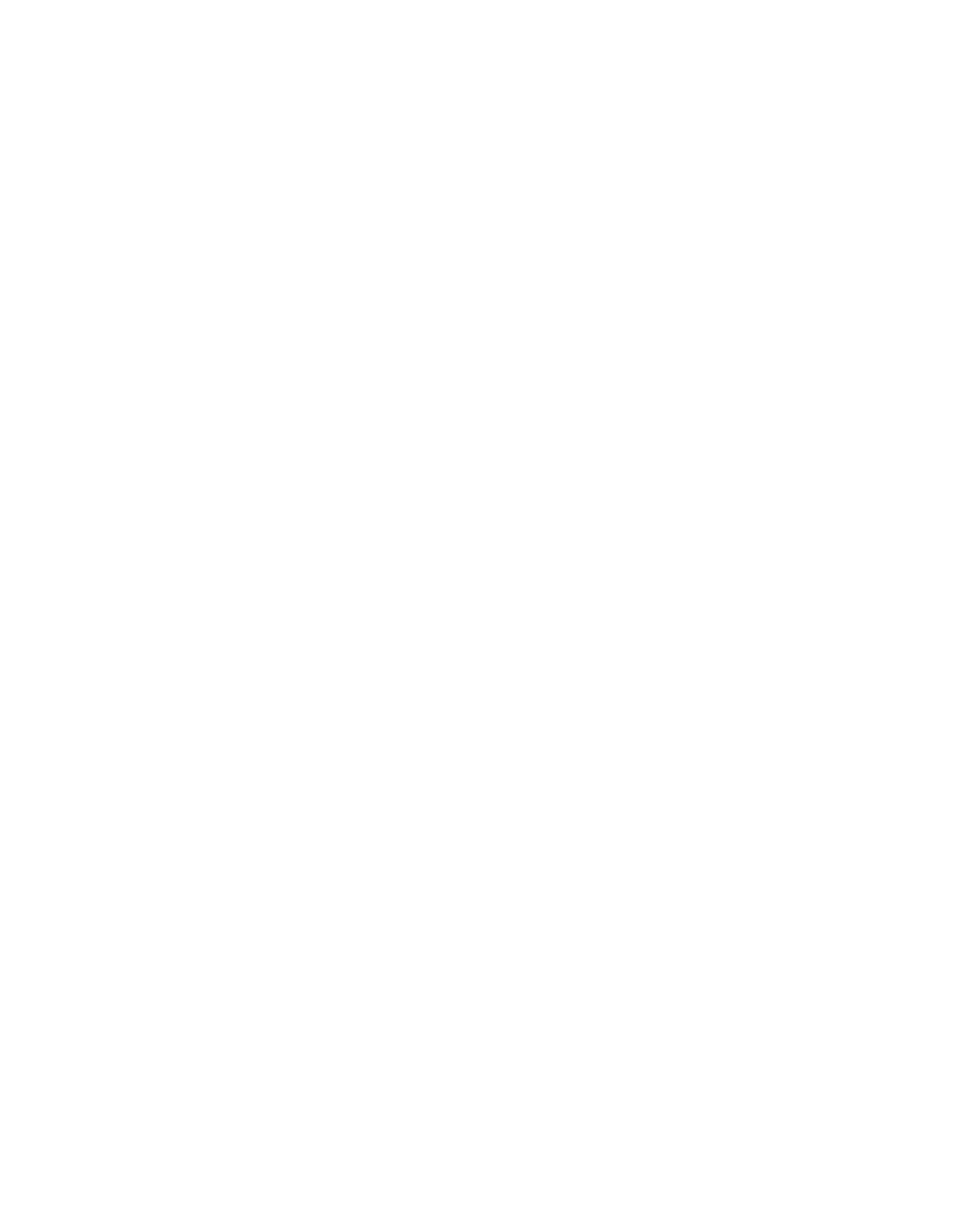#### **UNION BANK LIMITED PROFIT AND LOSS ACCOUNT**  For the period ended 31 December 2013

|                                                               |              | 2013            |
|---------------------------------------------------------------|--------------|-----------------|
|                                                               | <b>Notes</b> | Taka            |
| Investments Income                                            | 19           | 954,409,235     |
| Profit Paid on Deposits                                       | 20           | (554, 950, 245) |
| <b>Net Investment Income</b>                                  |              | 399,458,990     |
| Income from Investment in shares and securities               | 21           | 793,582         |
| Commission, Exchange and Brokerage                            | 22           | 182,501         |
| Other Operating Income                                        | 23           | 1,131,110       |
|                                                               |              | 2,107,193       |
| <b>Total Operating Income</b>                                 |              | 401,566,183     |
| <b>Less: Operating Expenses</b>                               |              |                 |
| Salary and Allowances                                         | 24           | 83,444,561      |
| Rent, Taxes, Insurances, Electricity etc.                     | 25           | 25,337,397      |
| Legal Expenses                                                | 26           | 50,300          |
| Postage, Stamps, Telecommunication etc.                       | 27           | 680,574         |
| Stationery, Printings, Advertisements etc.                    | 28           | 3,653,568       |
| Managing Director's Salary and Fees                           | 29           | 7,406,452       |
| Auditors' Fees                                                |              | 200,000         |
| Directors' Fees                                               | 30           | 1,898,650       |
| Shariah Committee's Fees & Expenses                           | 31           | 50,000          |
| Depreciation and Repair of Bank's Assets                      | 32           | 9,779,432       |
| Zakat Expenses                                                |              | 3,000,000       |
| <b>Other Expenses</b>                                         | 33           | 19,772,336      |
| <b>Total Operating Expenses</b>                               |              | 155,273,270     |
| <b>Profit before Provision and Tax</b>                        |              | 246,292,913     |
| Provisions for Classified Investments                         |              |                 |
| Provisions for Unclassified Investments including off-B/S ite | 11.2         | 75,100,000      |
| Provisions for diminution in value of Investment in Shares    |              | 3,850,000       |
| <b>Total Provisions</b>                                       |              | 78,950,000      |
| <b>Total Profit before Taxes</b>                              |              | 167,342,913     |
| Provision for Taxation                                        | 11.1         | 80,000,000      |
| Net Profit after tax for the period                           |              | 87,342,913      |
| Retained Earnings Brought Forward from Previous Year          |              |                 |
|                                                               |              | 87,342,913      |
| <b>Appropriations:</b>                                        |              |                 |
| <b>Statutory Reserve</b>                                      |              | 33,468,582      |
|                                                               |              | 33,468,582      |
| <b>Retained Earnings Carried Forward</b>                      |              | 53,874,331      |
| <b>Earnings Per Share (EPS)</b>                               | 34           | 0.20            |

The annexed notes form an integral part of these financial statements

 **Managing Director Director Director Chairman**

**\_\_\_\_\_\_\_\_\_\_\_\_\_\_\_ \_\_\_\_\_\_\_** \_\_\_\_\_\_ \_\_\_\_\_\_\_\_

Signed in terms of our per annexed report of even date

**Place: Dhaka Date: 25 February 2014**  **Chartered Accountants K. M. HASAN & CO**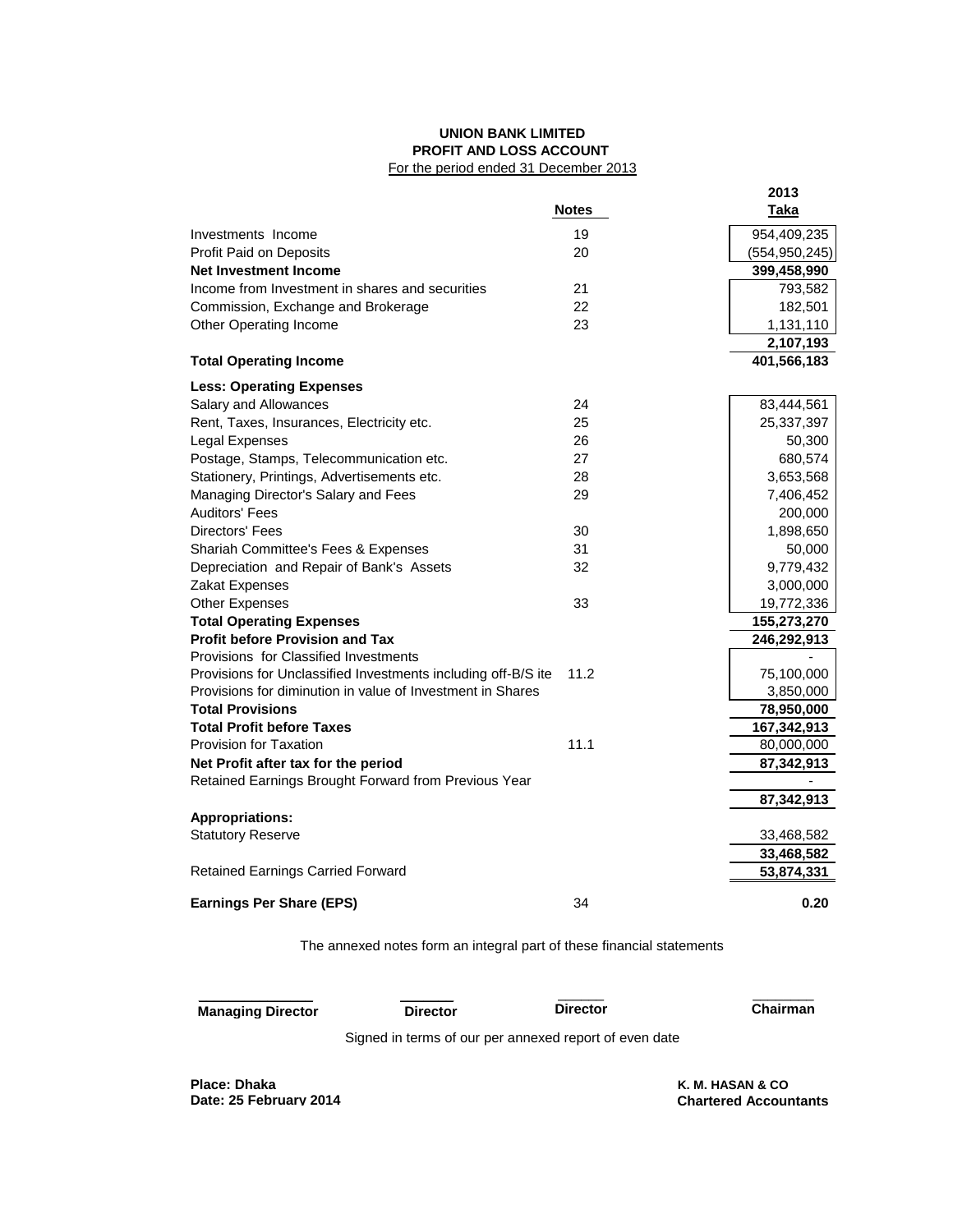# **UNION BANK LIMITED CASH FLOW STATEMENT**

# For the period ended 31 December 2013

|                                                                   | 2013            |
|-------------------------------------------------------------------|-----------------|
| <b>Notes</b>                                                      | <b>Taka</b>     |
| A. Cash Flow from Operating Activities                            |                 |
| Profit received                                                   | 954,409,235     |
| Profit paid                                                       | (554, 950, 245) |
| Commission, exchange & brokerage received                         | 182,501         |
| Payment to employees                                              | (90, 851, 013)  |
| Payment to suppliers                                              | (8,015,412)     |
| Income tax paid                                                   |                 |
| Received from other operating activities<br>35                    | 1,924,692       |
| Payment for other operating activities<br>36                      | (47, 789, 257)  |
| Operating Profit before changes in Operating Assets & Liabilities | 254,910,501     |
| Increase / Decrease in Operating Assets & Liabilities             |                 |
| <b>Investments to Customers</b>                                   | (7,308,820,728) |
| <b>Other Assets</b><br>37                                         | (845, 836, 453) |
| <b>Deposits from Customers</b>                                    | 12,165,198,711  |
| <b>Other Liabilities</b><br>38                                    | 240,691,109     |
|                                                                   | 4,251,232,639   |
| <b>Net Cash Inflow from Operating Activities</b>                  | 4,506,143,140   |
| <b>B. Cash Flow from Investing Activities</b>                     |                 |
| Investment in Shares and Securities                               | (330, 484, 738) |
| Purchase of Property, Plant and Equipment                         | (91, 708, 283)  |
| Sale of Property, Plant and Equipment                             |                 |
| <b>Net Cash Inflow from Investing Activities</b>                  | (422,193,021)   |
| C. Cash Flow from Financing Activities                            |                 |
| Increase/(Decrease) in Share Capital                              | 4,280,000,000   |
| Increase/(Decrease) in Other reserve                              | 145,749,665     |
| Receipt from issuance of Mudaraba Subordinated Bond               |                 |
| Increase/(Decrease) in Placement from Banks & FI                  |                 |
| Net Cash Inflow/(Outflow) from Financing Activities               | 4,425,749,665   |
| D. Net Increase/Decrease of Cash & Cash Equivalent (A+B+C)        | 8,509,699,784   |
| Effect of Exchange Rate on Cash & Cash Equivalent                 |                 |
| E. Opening Cash & Cash Equivalent                                 |                 |
| F. Closing Cash & Cash Equivalent (D+E)                           | 8,509,699,784   |
| The above closing Cash and Cash Equivalents include:              |                 |
| Cash in hand (Including Foreign Currencies)                       | 108,280,763     |
| Balance with Bangladesh Bank, other banks & FI                    | 8,401,419,021   |
|                                                                   | 8,509,699,784   |

The annexed notes form an integral part of these financial statements

**Managing Director Director Director Chairman**

Signed in terms of our per annexed report of even date

**Place: Dhaka Date: 25 February 2014**

 **Chartered Accountants K. M. HASAN & CO**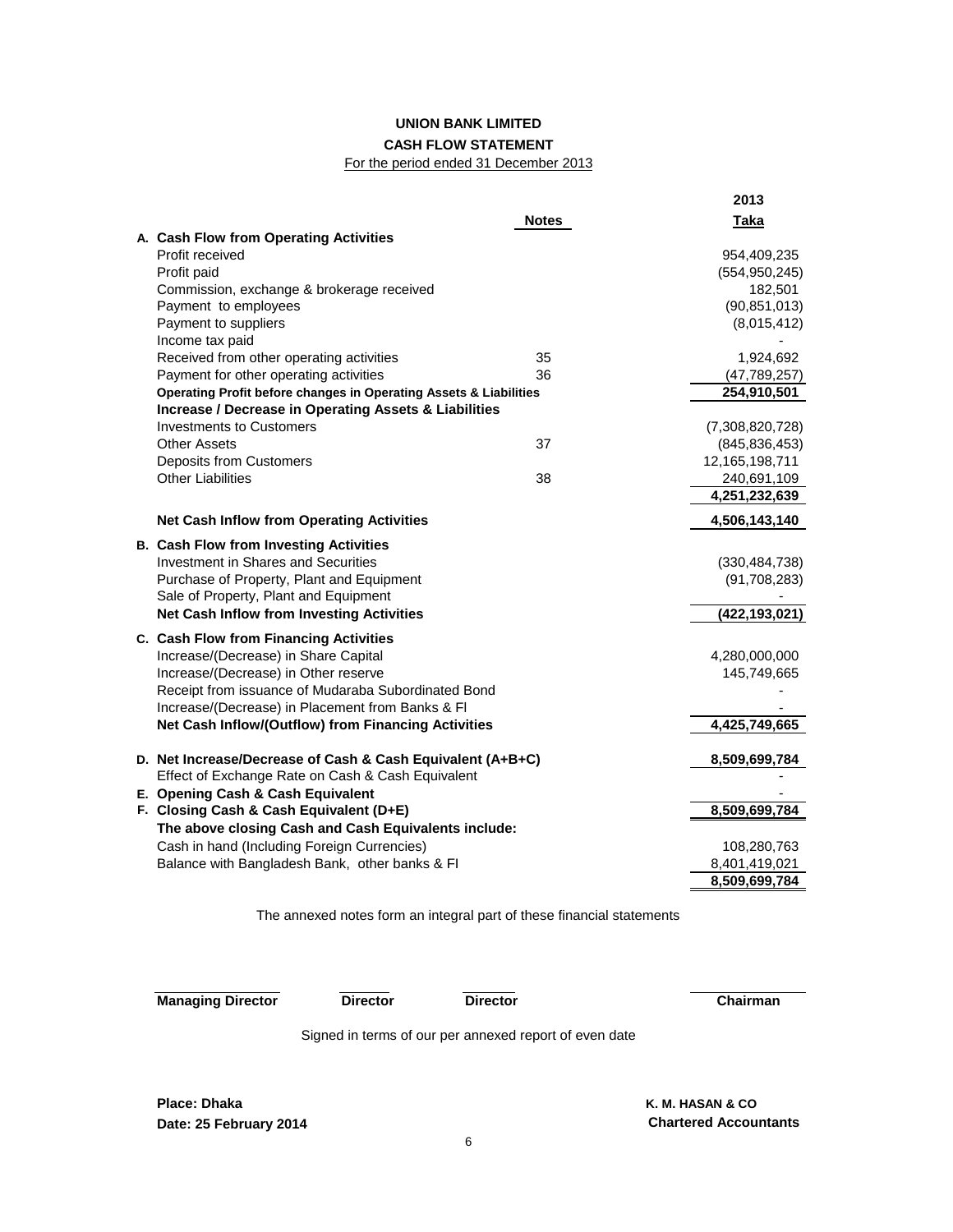#### **UNION BANK LIMITED STATEMENT OF CHANGES IN EQUITY** For the period ended 31 December 2013

| <b>Particulars</b>                                                       | <b>Paid-up Capital</b> | <b>Statutory</b><br>Reserve | Other Reserve | <b>Assets Reval.</b><br><b>Reserve</b> | <b>Retained</b><br><b>Earnings</b> | Total         |
|--------------------------------------------------------------------------|------------------------|-----------------------------|---------------|----------------------------------------|------------------------------------|---------------|
|                                                                          | Taka                   | Taka                        | Taka          | Taka                                   | Taka                               | Taka          |
| Balance as on 07 March 2013<br>Changes in Accounting Policy              | 4,280,000,000          |                             | 145,749,665   |                                        |                                    | 4,425,749,665 |
| <b>Restated Balance</b>                                                  | 4,280,000,000          |                             | 145,749,665   | ۰                                      |                                    | 4,425,749,665 |
| Surplus/Deficit on account of<br><b>Revaluation of Properties</b>        |                        |                             |               |                                        |                                    |               |
| Surplus/Deficit on account of<br><b>Revaluation of Investments</b>       |                        |                             |               |                                        |                                    |               |
| <b>Currency Translation Differences</b>                                  |                        |                             |               |                                        |                                    |               |
| Net Gains and Losses not Recognized<br>in the Income Statement           |                        |                             |               |                                        |                                    |               |
| Net Profit for the period                                                |                        |                             |               |                                        | 87,342,913                         | 87,342,913    |
| <b>Dividends</b>                                                         |                        |                             |               |                                        |                                    |               |
| <b>Transfer to Statutory Reserve</b>                                     |                        | 33,468,582                  |               |                                        | (33, 468, 582)                     |               |
| Issue of Share Capital during the year<br>Balance as on 31 December 2013 | 4,280,000,000          | 33,468,582                  | 145,749,665   |                                        | 53,874,331                         | 4,513,092,578 |

| <b>Managing Director</b>               | <b>Director</b> | $\overbrace{\hspace{25mm}}^{}$<br><b>Director</b>      | Chairman                                         |
|----------------------------------------|-----------------|--------------------------------------------------------|--------------------------------------------------|
|                                        |                 | Signed in terms of our per annexed report of even date |                                                  |
| Place: Dhaka<br>Date: 25 February 2014 |                 |                                                        | K. M. HASAN & CO<br><b>Chartered Accountants</b> |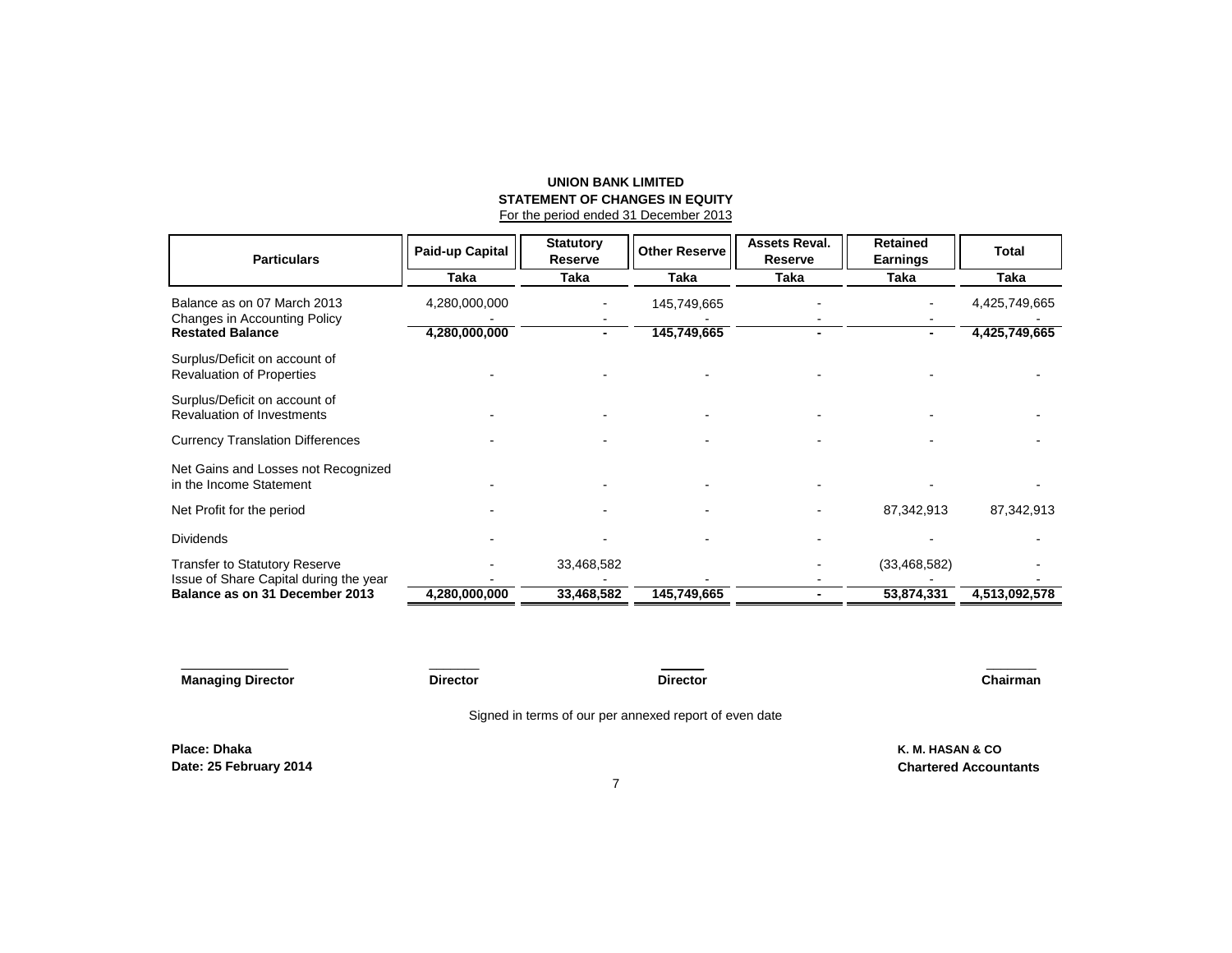# **UNION BANK LIMITED LIQUIDITY STATEMENT (ASSETS AND LIABILITY MATURITY ANALYSIS)**

As at 31 December 2013

| <b>Particulars</b>                          | Up to 01<br><b>Month</b> | $01 - 03$<br><b>Months</b> | $03-12$<br><b>Months</b> | $01 - 05$<br>Years | More than<br>05 years | <b>Total</b>   |
|---------------------------------------------|--------------------------|----------------------------|--------------------------|--------------------|-----------------------|----------------|
|                                             | Taka                     | Taka                       | Taka                     | Taka               | Taka                  | Taka           |
| <b>Assets</b>                               |                          |                            |                          |                    |                       |                |
| Cash                                        | 2,063,851,312            |                            |                          |                    |                       | 2,063,851,312  |
| Balance with other Banks and FI             | 195,848,472              | 3,950,000,000              | 2,300,000,000            |                    |                       | 6,445,848,472  |
| <b>Investments in Shares and Securities</b> | 30,484,738               |                            |                          | 300,000,000        |                       | 330,484,738    |
| Investments<br>Fixed Assets including       |                          |                            | 40,626,116               | 7,268,194,612      |                       | 7,308,820,728  |
| Premises, Furniture and Fixtures            |                          |                            |                          |                    | 86,290,695            | 86,290,695     |
| <b>Other Assets</b>                         |                          | 220,800,000                | 272,500,000              | 352,545,296        |                       | 845,845,296    |
| Non-banking Assets                          |                          |                            |                          |                    |                       |                |
| <b>Total Assets</b>                         | 2,290,184,522            | 4,170,800,000              | 2,613,126,116            | 7,920,739,908      | 86,290,695            | 17,081,141,241 |
| <b>Liabilities</b>                          |                          |                            |                          |                    |                       |                |
| Placement from Banks & Other                |                          |                            |                          |                    |                       |                |
| <b>Financial Institutions</b>               |                          |                            |                          |                    |                       |                |
| Deposits and other Accounts                 | 598,186,028              | 6,046,203,811              | 5,346,122,671            | 174,686,200        |                       | 12,165,198,710 |
| <b>Other Liabilities</b>                    |                          |                            | 65,000,000               | 337,849,953        |                       | 402,849,953    |
| <b>Total Liabilities</b>                    | 598,186,028              | 6,046,203,811              | 5,411,122,671            | 512,536,153        |                       | 12,568,048,663 |
| <b>Net Liquidity Gap</b>                    | 1,691,998,494            | (1,875,403,811)            | (2,797,996,555)          | 7,408,203,755      | 86,290,695            | 4,513,092,578  |
|                                             |                          |                            |                          |                    |                       |                |

**Managing Director Director Director Chairman**

**Place: Dhaka Date: 25 February 2014**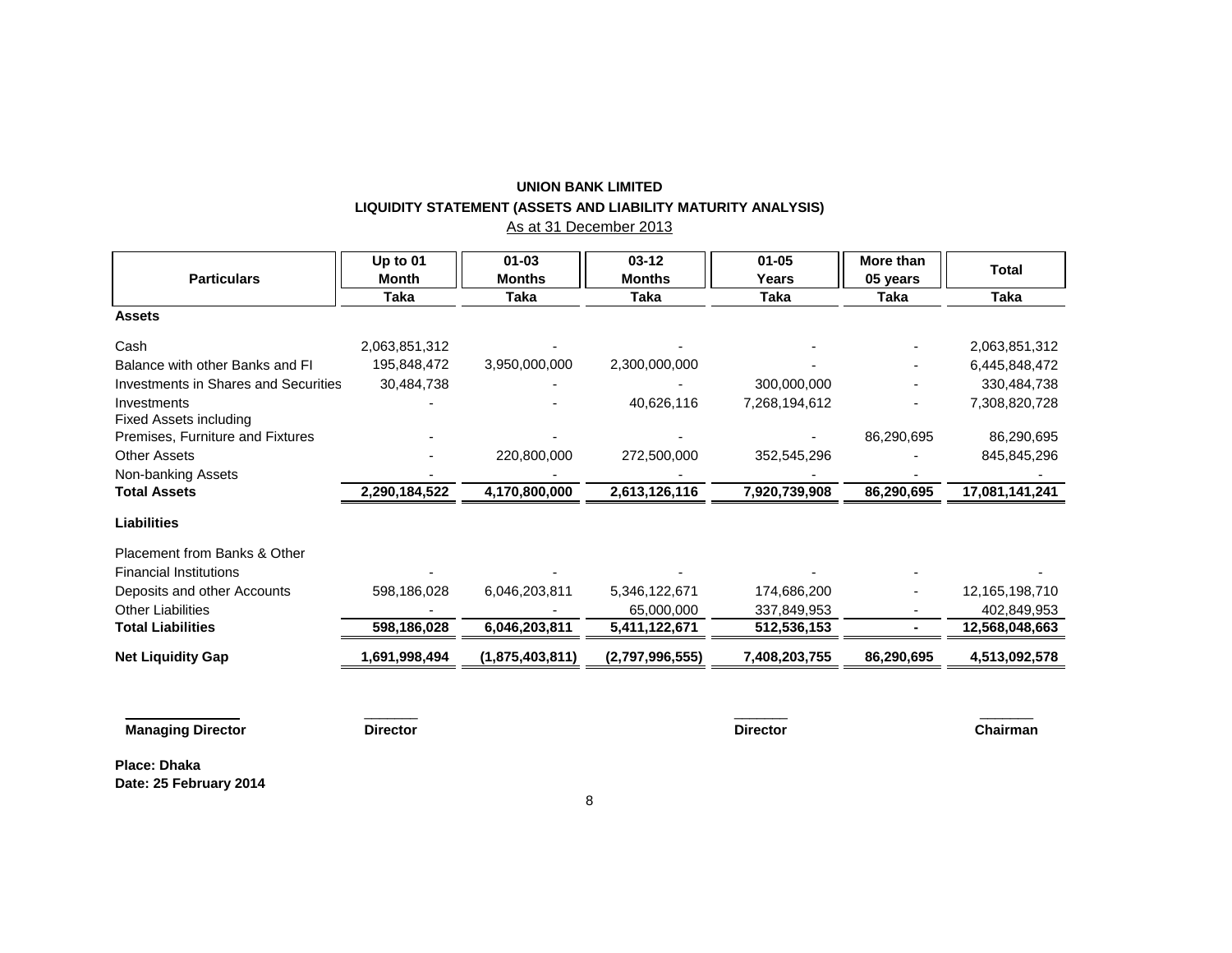# **Union Bank Limited Notes to the Financial Statements For the period ended 31 December 2013**

# **1. The Bank and its activities:**

# **1.1 Status of the Bank**

Union Bank Limited (UBL) was incorporated (No. C-107837/13) in Bangladesh on 07 March 2013 as a banking company under Companies Act 1994 to carry on banking business. It obtained permission from Bangladesh Bank on 10 March 2013 to commence its business (Ref: BRPD (P-3)/745(60)/2013- 1153). Presently the Bank carries banking activities through its eleven (11) branches in the country. The Bank have no overseas branches as at December 31, 2013.

The registered office of the Bank is located at Bahela Tower, 72 Gulshan Avenue, Gulshan-1, Dhaka-1212.

# **1.2 Principal Activities**

All kinds of commercial banking services are provided by the Bank to the customers following the principles of Islamic Shari'ah, the provisions of the Bank Company Act 1991 and Bangladesh Bank's directives.

The bank renders commercial banking services to all types of customers. The range of services offered by the bank includes accepting deposit, making investment, discounting bills, conducting domestic and international money transfer, carrying out foreign exchange transactions in addition to international money transfers, and offering other customer services such as safe keeping, collections and issuing guarantees, acceptances and letters of credit. Core business of the bank includes deposit mobilization and investing activities comprising short-term, long-term, import and export financing. Financing activities are extended to different sectors of the economy that could be grouped into several sectors including Rural & agriculture, Garments & Textiles, Jute, Cement & Bricks, Tannery, Steel & Engineering, Food & Beverage, Chemical & Pharmaceuticals, Printing & Packaging, Glass & Ceramics and Miscellaneous.

At a glance, the principal activities of the bank are:

- (a) To facilitate and handle all kinds of commercial banking services to its customers authorized by Bangladesh Bank.
- (b) To handle the export and import trade of Bangladesh
- (c) To take part in international banking etc.

# **2. Significant Accounting Policies and basis for Preparation of Financial Statements**

# **2.1 Basis of Accounting**

# **Statements of Compliance**

The financial statements the Bank are made up to December 31, 2013 and are prepared under the historical cost convention on a going concern basis and in accordance with the " First Schedule Section 38(4) of the Bank Companies Act, 1991, BRPD Circular  $#$  14 dated 25 June 2003, BRPD Circular # 15 dated 09 November 2009, Other Bangladesh bank Circulars, Bangladesh Accounting Standards and Bangladesh Financial Reporting Standards, The Companies Act 1994, Income Tax Ordinance 1984 and other laws and rules applicable in Bangladesh.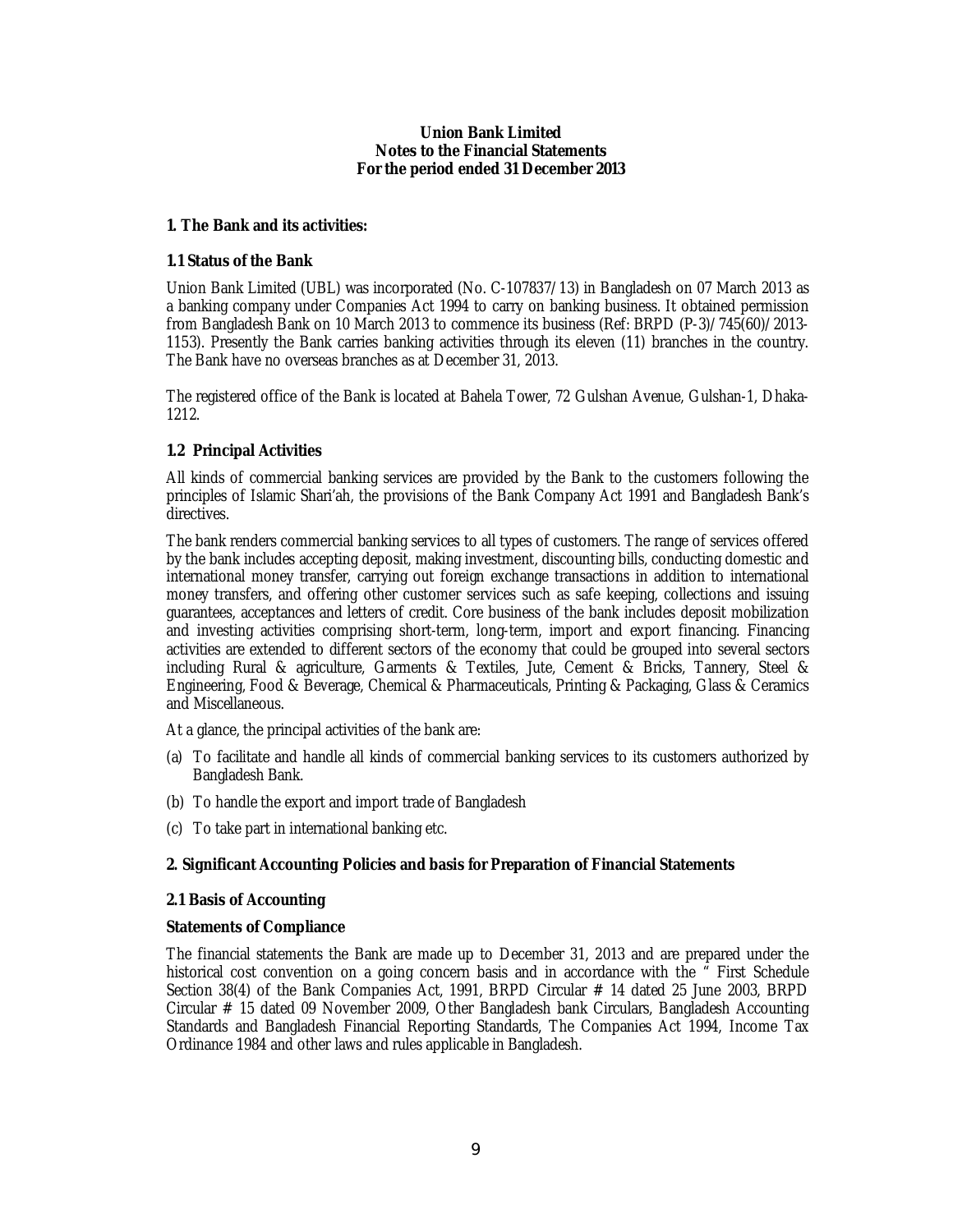# **2.2 Basis of Consolidation**

The Financial Statements of UBL represent consolidated Statement of Affairs and Statement of Profit and Loss of all branches. All significant inter-branches transactions are eliminated on consolidation.

# **2.3 Use of estimates and Judgments**

In the preparation of the financial statements management is required to make judgments, estimates and assumptions that affect the application of accounting policies and the reported amounts of assets, liabilities, income and expenses. Actual results may differ from these estimates.

Estimates and underlying assumptions are reviewed on an on going basis. Revisions to accounting estimates are recognized in the period in which the estimate is revised and in any future periods affected.

# **2.4 Accruals & Deferrals**

Accruals and deferrals have been made as per the guidance of IAS  $#$  1: Presentation of Financial Statements. In order to meet their objectives, financial statements except for Statement of Cash Flows and related information are prepared on accrual basis of accounting. Under this basis, the effects of transactions and other events are recognized when they occur (and not when cash or its equivalent is received or paid) and they are recorded in accounts and reported in the financial statements of the periods to which they relate.

# **2.5 Revenue Recognition**

The revenues during the period are recognized on an accrual basis, which comply with the conditions of revenue recognition as provided in IAS # 18: Revenue.

# **2.5.1 Income from Investments**

- **Income from investments has been accounted for on accrual basis except investment under** Musharaka, Mudaraba and Bai-Salam. Income in case of Musharaka is accounted for on realization basis. The bank does not charge any rent during the gestation/interim period of investment under hire purchase, but it fixes the sale price of the assets at a higher price in such a way to cover its expected rate of return. Such income is recognized on realization basis.
- **Income was calculated on daily product basis and charged periodically.**

# **2.5.2 Income from Investments in Securities**

- Investment in shares and securities are stated at cost. Provisions have been made against probable losses on the basis of period end reviewed by the management and in compliance with Bangladesh Bank circulars.
- Dividend income on shares of joint stock companies is accounted for when it is received.
- Gain on sale of shares transferred to other income on realization basis.
- Profit on investment in Bangladesh Govt. Islamic Investment Bond is recognized on accrual basis.

# **2.5.3 Commission Income**

Commission and discount on Bills Purchased and Discounted are recognized at the time of realization. Commission charged to customers on letter of credit and guarantees are credited to income at the time of effecting the transactions.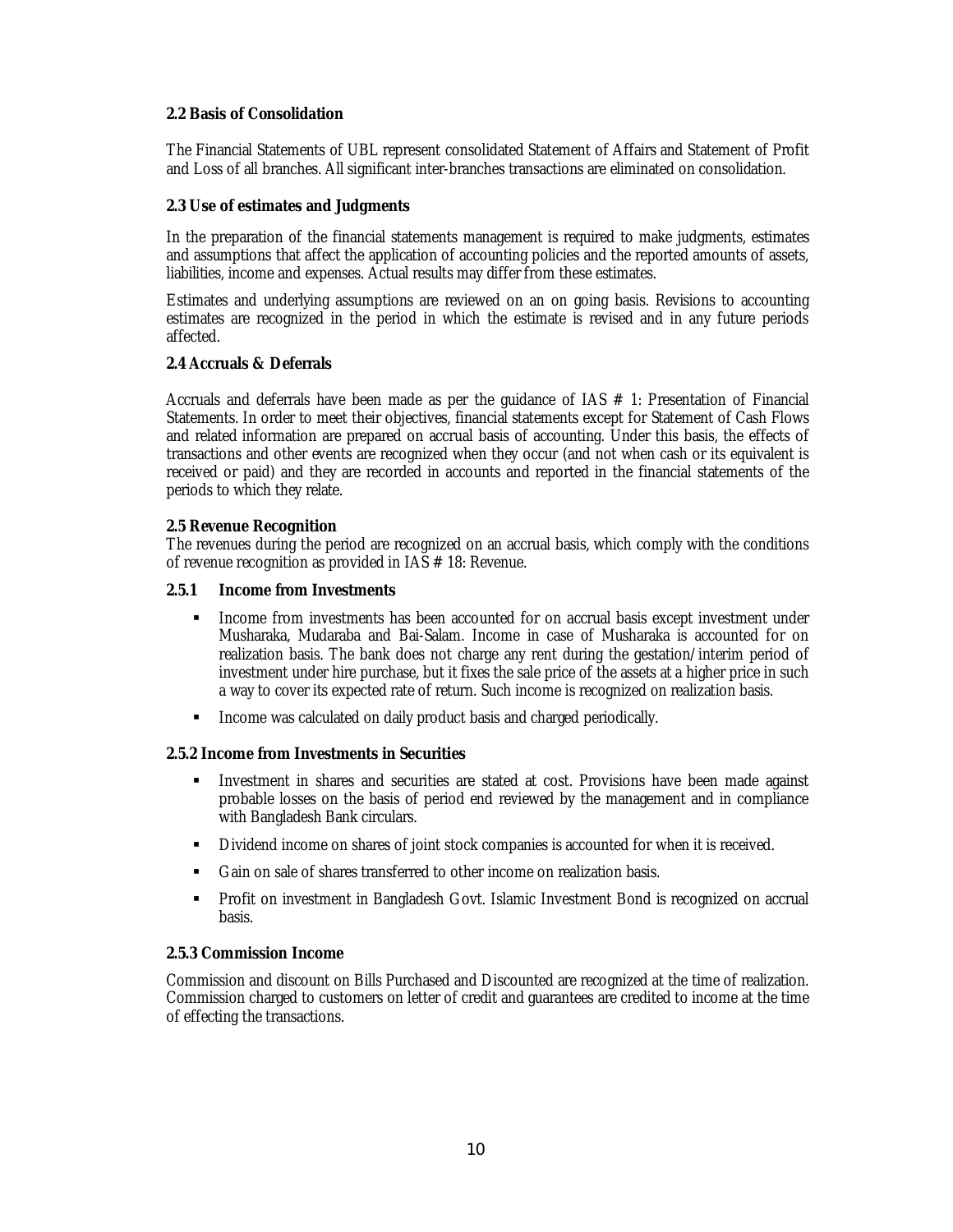# **2.5.4 Profit/Rent/Compensation Suspense Account**

Profit/rent/compensation accrued on classified investments are suspended and accounted for as per circulars issued by the Bangladesh Bank. Moreover, income which are irregular (doubtful) as per Sharia'h are not included in the distributable income of the Bank.

Compensation on unclassified overdue Bai-Murabaha investments is charged. As per Islamic Sharia'h such compensation is not shown as income of the Bank.

Profit received from the balances held with foreign banks and foreign currency charging account with Bangladesh Bank are also not credited to regular income since it is not permissible as per Sharia'h.

# **2.5.5 Profit paid and other expenses**

In terms of the provision of IAS # 1: Presentation of Financial Statements, Profit paid and other expenses are recognized on accrual basis.

# **2.5.6 Dividend Payments**

Interim dividend is recognized when they are paid to shareholders. Final dividend is recognized when it is approved by the shareholders. The proposed dividend for the year ended December 31 2013 has not been recognized as a liability in the balance sheet in accordance with the IAS-10: Events After the Balance Sheet Date.

Dividend payable to the Bank's shareholders is recognized as a liability and deducted from the shareholders' equity in the period in which the shareholders' right to receive payment is established.

# **2.6 Foreign Currency Transactions**

# **2.6.1 Foreign Currency**

Items included in the financial statements of each entity of the bank are measured using the currency of the primary economic environment in which entity operates i.e. functional currency. The financial statements of the bank are presented in Taka which is bank's functional and presentation currency.

# **2.6.2 Foreign Currency Translations**

Foreign currency transactions are converted into equivalent Taka currency at the ruling exchange rates on the respective dates of such transactions as per IAS-21. Assets and liabilities in foreign currencies as at 31 December 2013 have been converted into Taka currency at the average of the prevailing buying and selling rates of the concerned foreign currencies at that date except "balances with other banks and financial institutions" which have been converted as per directives of Bangladesh Bank vide its circular no BRPD(R) 717/2004-959 dated 21 November 2004.

# **2.6.3 Commitments**

Commitments for outstanding forward foreign exchange contracts disclosed in these financial statements are translated at contracted rates. Contingent liabilities / commitments for letters of credit and letters of guarantee denominated in foreign currencies are expressed in Taka terms at the rates of exchange ruling on the balance sheet date. The outstanding balances for the same as at 31 December 2013 have been shown in the Balance Sheet under Off-Balance Sheet items.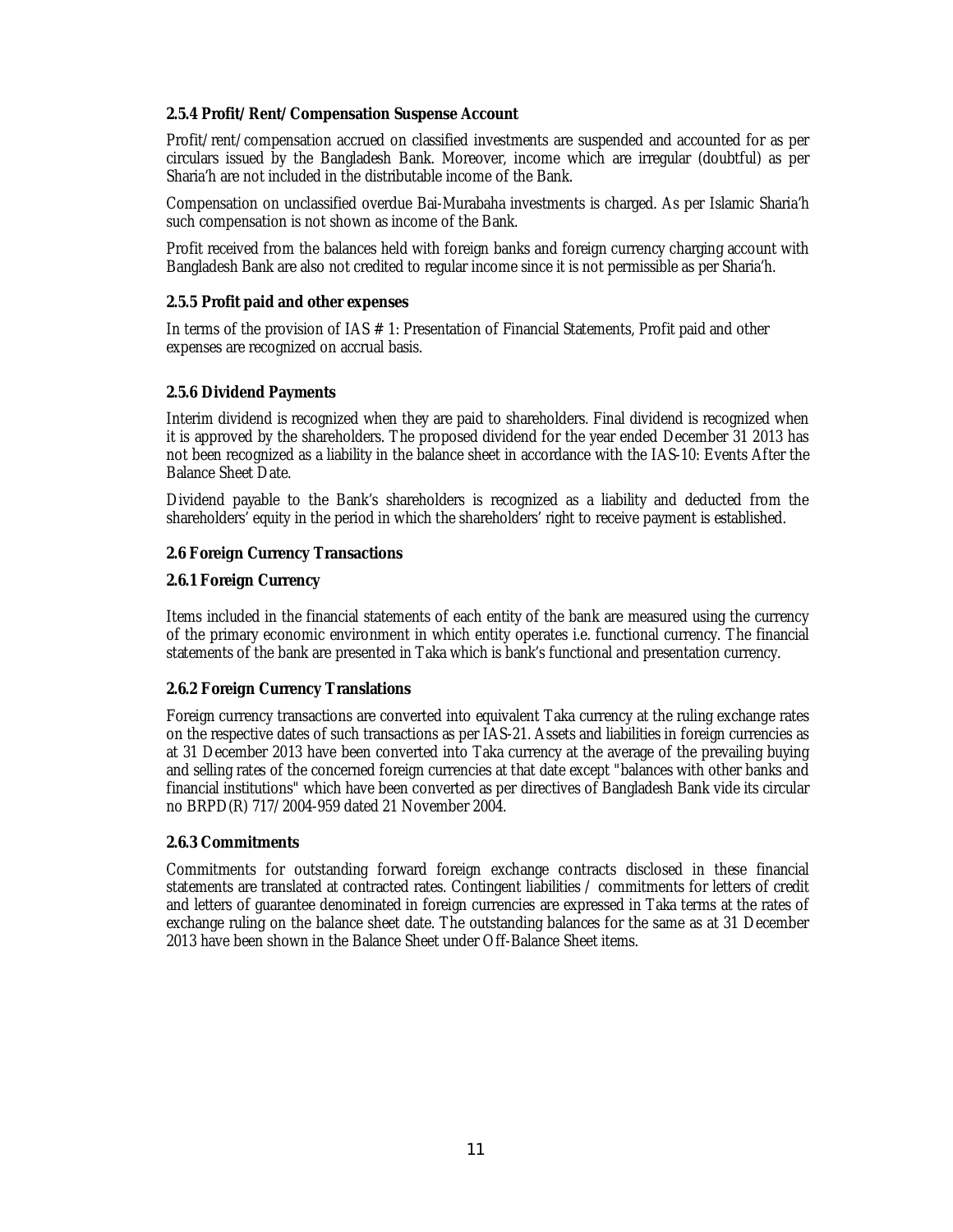| <b>Currency Name</b> | <b>Exchange Rate (TK)</b> |
|----------------------|---------------------------|
| US <sub>5</sub>      | 77.7500                   |
| Euro                 | 106.8363                  |
| Yen                  | 0.7384                    |
| <b>ACU</b>           | 77.7500                   |
| <b>GBP</b>           | 128.0854                  |
| <b>CHF</b>           | 87.0953                   |
| SGD                  | 61.2301                   |
| <b>AUD</b>           | 68.8243                   |
| CAD                  | 72.5754                   |

Exchange rates with major foreign currencies as on 31 December 2013 were as:

# **2.6.4 Translation gains and losses**

As par provision of IAS # 21: The Effects of Changes in Foreign Exchange Rates, foreign currency transactions are translated into Taka at rates prevailing on the dates of such transactions. The resulting exchange transaction gains and losses arising through foreign currency buying and selling transactions effected on different dates of the year have been adjusted by debiting /crediting exchange gain or loss account.

# **2.7 Assets and their basis of valuation**

# **2.7.1 Cash and Cash Equivalents**

As per provision of IAS # 7 Cash Flow Statements of Banks and Similar Financial Institutions for the purpose of the cash flow statement, cash and cash equivalents comprise balances with less than 90 days maturity from the date of acquisition including: cash and balances with central banks, treasury bills, and other eligible bills, amounts due from other banks and dealing securities other than those which are not available to finance the UBL day to day operations.

# **2.7.2 Investments**

- a) Investments are stated in the balance Sheet at the net amount excluding unearned income and profit receivable.
- b) Income on investment calculated on daily product basis and charged yearly.
- c) Provision for Investments Impairment:

As per instructions contained in Bangladesh Bank BCD circular no 34, dated November 16 1989, BCD circular no 20, dated 27 December 1994, BCD circular no 12, dated September 4, 1995, BRPD circular no 16, dated December 6, 1998, BRPD circular no 09, dated May 2001, BRPD circular no 5, dated June 5, 2006, BRPD circular no 14, dated September 23, 2012 and BRPD circular no 19, dated December 27, 2012 respectively specific provisions are made against non performing investments are at the following rates:

| Provision on Substandard Investments | 20%  |
|--------------------------------------|------|
| Provision on Doubtful Investments    | 50%  |
| Provision on Bad & Loss Investments  | 100% |

As per instruction of BRPD circular no 16, 09, 08, 05, 14 and 19 dated December 6, 1998, May 14, 2001, October 2005, June 5, 2006, September 23, 2012 and December 27, 2012 respectively an amount has been set aside up of the total unclassified investments as on the balance sheet date at the following rates: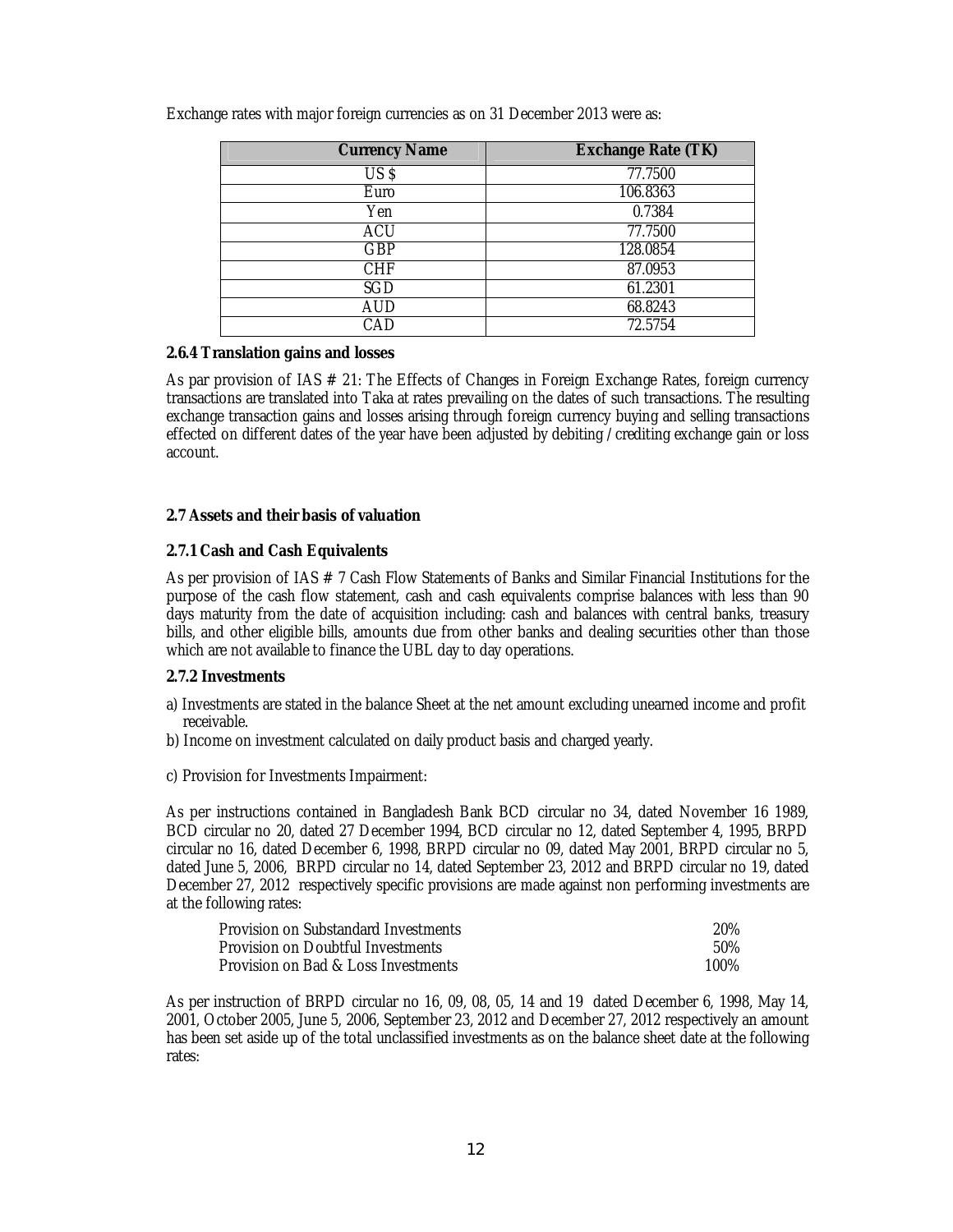# **General Provision on:**

| $\blacksquare$ | All Unclassified Investments of Small and Medium Enterprise (SME)<br>All Unclassified Investments (Other than investments under consumer<br>Financing, Investment to Brokerage House, Merchant Banks, Stock<br>Dealers etc., Special Mention Account as well as SME Financing) | 0.25%<br>$1\%$ |
|----------------|--------------------------------------------------------------------------------------------------------------------------------------------------------------------------------------------------------------------------------------------------------------------------------|----------------|
| $\blacksquare$ | Unclassified Consumer Financing (Other than Housing Finance and<br>Investment for Professionals to set up business)                                                                                                                                                            | 5%             |
| $\blacksquare$ | Unclassified Consumer Financing (For Investments to<br>Housing Finance and Investment for Professionals<br>to set up business under Consumer Financing Scheme.)                                                                                                                | 2%             |
|                | • Unclassified Investment to Brokerage House, Merchant Banks,<br>Stock dealers, etc Housing Finance and Investment for Professionals                                                                                                                                           |                |
|                | to set up business under Consumer Financing Scheme                                                                                                                                                                                                                             | 2%             |
|                | Special Mention Account (SMA) Investments                                                                                                                                                                                                                                      | 5%             |
| $\blacksquare$ | Off-Balance Sheet Exposure                                                                                                                                                                                                                                                     | 1%             |

### **Provision for Short-term agricultural and Micro-Credits:**

| • All credits except "Bad/Loss" | 5%   |
|---------------------------------|------|
| ■ Bad/Loss                      | 100% |

d) When an investment is deemed to be uncollectible, it is written off against the related provision for impairments. Subsequent recoveries of such investments are credited to the income statement.

e) Investment are normally written off, when there is no chance of recovery of these amounts in accordance with BRPD Circular no. 2, Dated 13 January 2003 and BRPD Circular no. 15, Dated 23 September 2012 respectively. A separate Investment Monitoring and Recovery Division (IMRD) have been set up at the Head Office, which monitors investment written off and legal action through the Money Court. The process of write-offs do not undermine or affect the amount claimed against the borrower by the bank.

# **2.7.3 Valuation Method**

Considerable value of Investments have been considered as follows:

| <b>Particulars</b>                             | <b>Valuation Method</b> |
|------------------------------------------------|-------------------------|
| Bangladesh Government Islamic Investment Bonds | Cost Price              |
| <b>Shares</b>                                  | Cost Price              |

# **2.7.4. Offsetting Financial Instruments**

Financial assets and liabilities are offset and the net amount reported in the balance sheet when there is a legally enforceable right to offset the recognized amounts and there is an intention to settle on a net basis, or realize the asset and settle the liability simultaneously.

# **2.7.5 Property , Plant and Equipment**

All property and equipment are classified and grouped on the basis of their nature as required in as par provision of IAS # 16: Property, Plant and Equipment.

The major categories of property and equipment held by the bank are furniture and fixtures, office equipments, motor vehicles and books.

As guided in paragraph 30 of IAS 16 Property Plant and Equipment: all property and equipment are stated at historical cost less accumulated depreciation. The opening and closing carrying amounts of all property and equipment are presented including the amount of additions, disposals and depreciation charged during the period as required by paragraph 73 (a-e)of IAS 16. Maintenance expenses that does not increase the value of assets is charged to profit & loss account.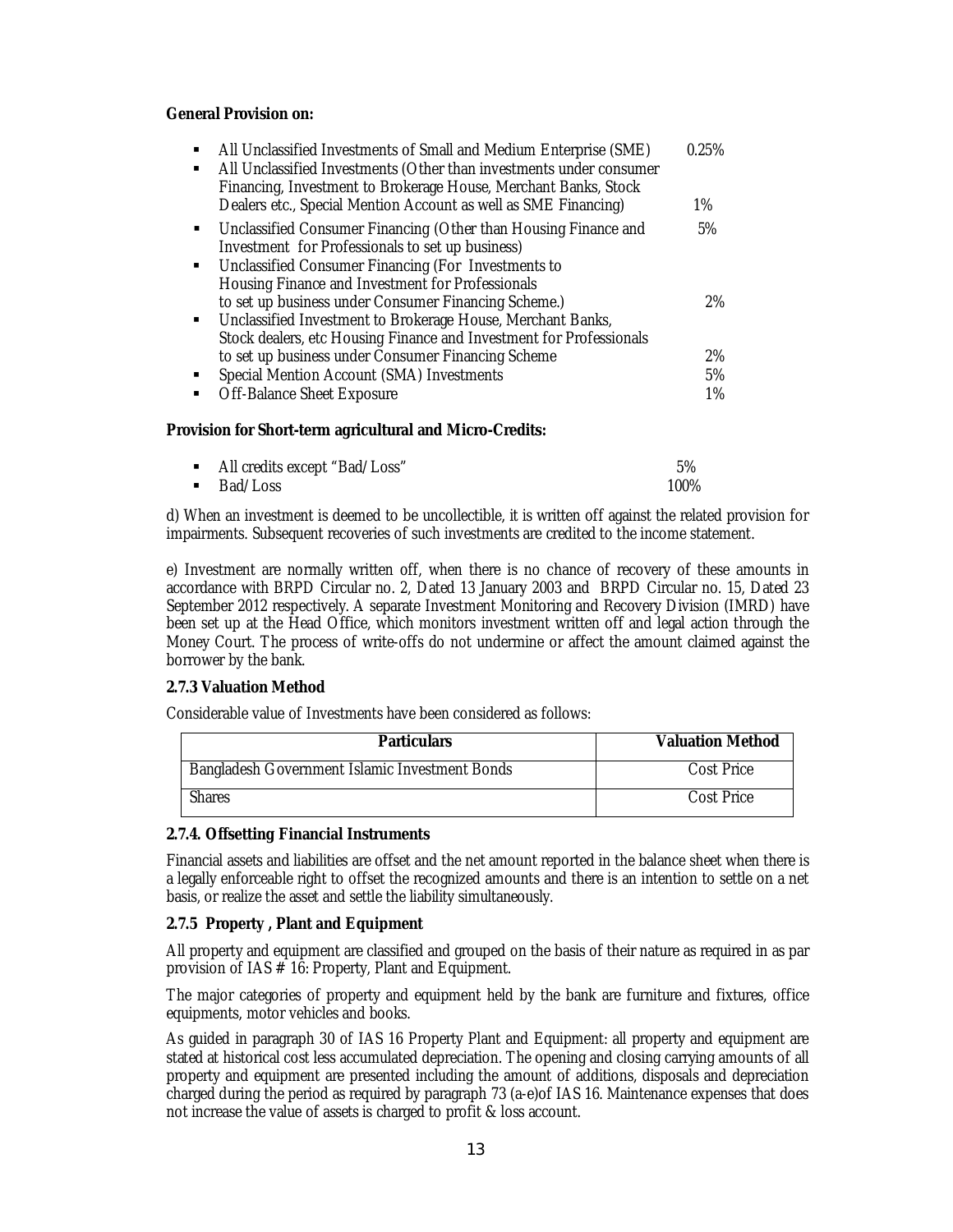# **Depreciation on Property , Plant and Equipment**

As required in paragraph 43 of IAS 16 Property Plant and Equipment depreciation has been charged on property and equipment at the following rates using reducing balance method, except on office equipment, motor vehicles and building on which straight-line method is applied.

| <b>Nature of Assets</b>              | <b>Rate of Depreciation</b> | <b>Method of Depreciation</b>                                                               |
|--------------------------------------|-----------------------------|---------------------------------------------------------------------------------------------|
| <b>Furniture and Fixtures</b><br>10% |                             | <b>Reducing Balance Method</b>                                                              |
| <b>Office Equipments</b>             | 20%                         | Reducing Balance Method except<br>Computer Equipment where used<br>Straight Balance Method. |
| <b>Vehicles</b>                      | 20%                         | <b>Straight Line Method</b>                                                                 |
| <b>Books</b>                         | 20%                         | <b>Reducing Balance Method</b>                                                              |

Depreciation on addition to fixed assets is charged in the year of acquisition, while no depreciation is charged in the year of disposal as per policy of UBL.

# **2.8 Liabilities and Provision**

# **2.8.1 Taxation**

Provision for corporate current income tax has been made @ 42.50% as prescribed in the Finance Act 2013 of the accounting profit made by the Bank after considering some of the add backs to income and disallowances of expenditure as per income tax laws incompliance with BAS-12: Income Taxes.

# **2.8.2 Retirement Benefits of Employees**

Required in IAS # 19: Employee Benefit, provident fund and gratuity benefits are given to eligible staff of the bank in accordance with the locally registered rules and the entity shall disclose the amount recognized as an expense for defined contribution plan.

# **2.8.2.1 Provident Fund**

Provident fund benefits are given to staffs of UBL in accordance with the locally registered Provident Fund Rules. The employees' provident fund is administered by a Board of Trustees and is funded by contributions of employees and the Bank at predetermined rates in equal proportion. These contributions are invested separately from the assets of UBL and the profit on such contributions credited to the members' account. The Fund recognition is under process.

# **2.8.2.2 Gratuity**

The Company operates an unfunded gratuity scheme for its permanent employees, under which an employee is entitled to the benefits if his length of service is eight (08) years. Actual valuation of gratuity scheme had been made to assess the adequacy of the liabilities provided for the scheme as per IAS-19 "Employee Benefits''.

# **2.8.2.3 Social Security Benevolent Fund**

The Bank operates a social security benevolent fund by all employees' contribution for the sake of death and disability of employees.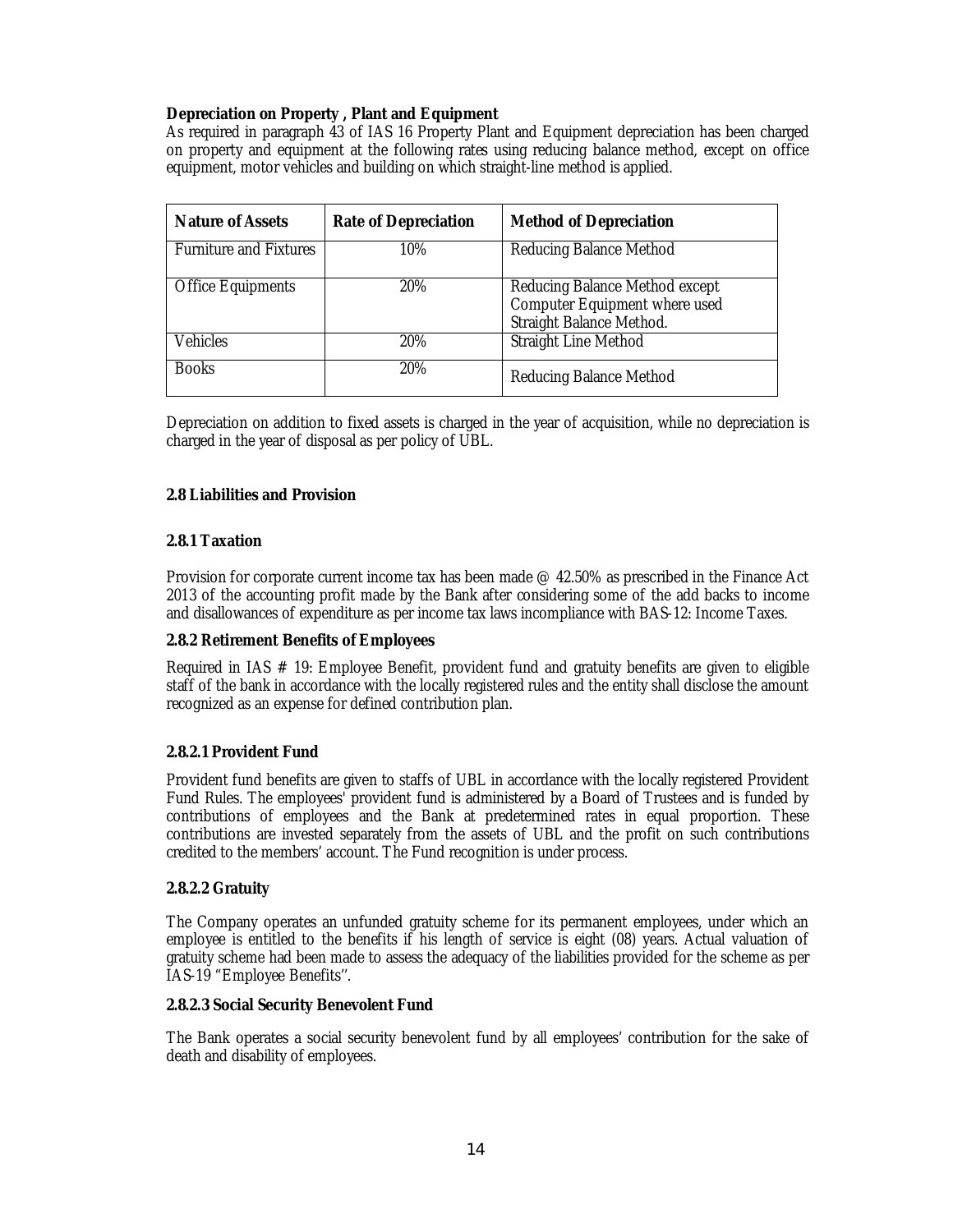# **2.8.3 Deposits and Other Accounts**

Deposit include non-profit bearing deposits, saving deposits, term deposits etc. They are brought to account at the gross value of the outstanding balance. Profit paid is charged to the Income Statement.

# **2.8.4 Contingent Liabilities, Commitments and Other Off-Balance Sheet items**

As required in IAS # 37, Contingent Liabilities, commitments and other off-Balance Sheet items are presented in details in the financial statements.

# **2.8.5 Sharing of Investment Income**

In case of investments, Mudaraba fund gets preference over cost free fund. The investment income earned through deployment of Mudaraba fund is shared by the bank and the Mudaraba depositors at the pre-determined ratio fixed by the bank.

# **2.8.6 Zakat**

Zakat is paid by the bank at the rate of 2.58% (instead of 2.50% as the bank maintains its account following Gregorian year) on the closing balances of statutory reserve, general reserve and exchange equalization account. Payment of zakat on paid up capital and deposits is the responsibility of the shareholders and depositor's respectively.

# **2.9 Others**

# **2.9.1 Statement of Cash Flows**

Cash flow statement is to be prepared as it provides information about cash flows of the enterprise which is useful in providing users of financial statements with a basis to assess the ability of the enterprise to generate cash and cash equivalents and the needs of the enterprise to utilize those cash flows. Cash flows statement has been prepared under the direct method for the period, classified by operating, investing and financing activities as prescribed in paragraph 10 and 18 (a) of IAS 7.

# **2.9.2 Liquidity Statement**

The liquidity statement of assets and liabilities as on the reporting date has been prepared on residual maturity term as per the following basis.

- **Balance with other Banks and financial institutions, money at call and short notice, etc. are on** the basis of their maturity term;
- Investments are on the basis of their respective maturity;
- **Investments are on the basis of their repayment schedule.**
- Fixed assets are on the basis of their useful lives:
- Other assets are on the basis of their realization / amortization;
- Borrowing from other Banks, financial institutions and agents, etc. are as per their maturity / repayment term;
- Deposits and other accounts are on the basis of their maturity term and past trend of withdrawal by the depositors;
- Provisions and other liabilities are on the basis of their payment / adjustments schedule.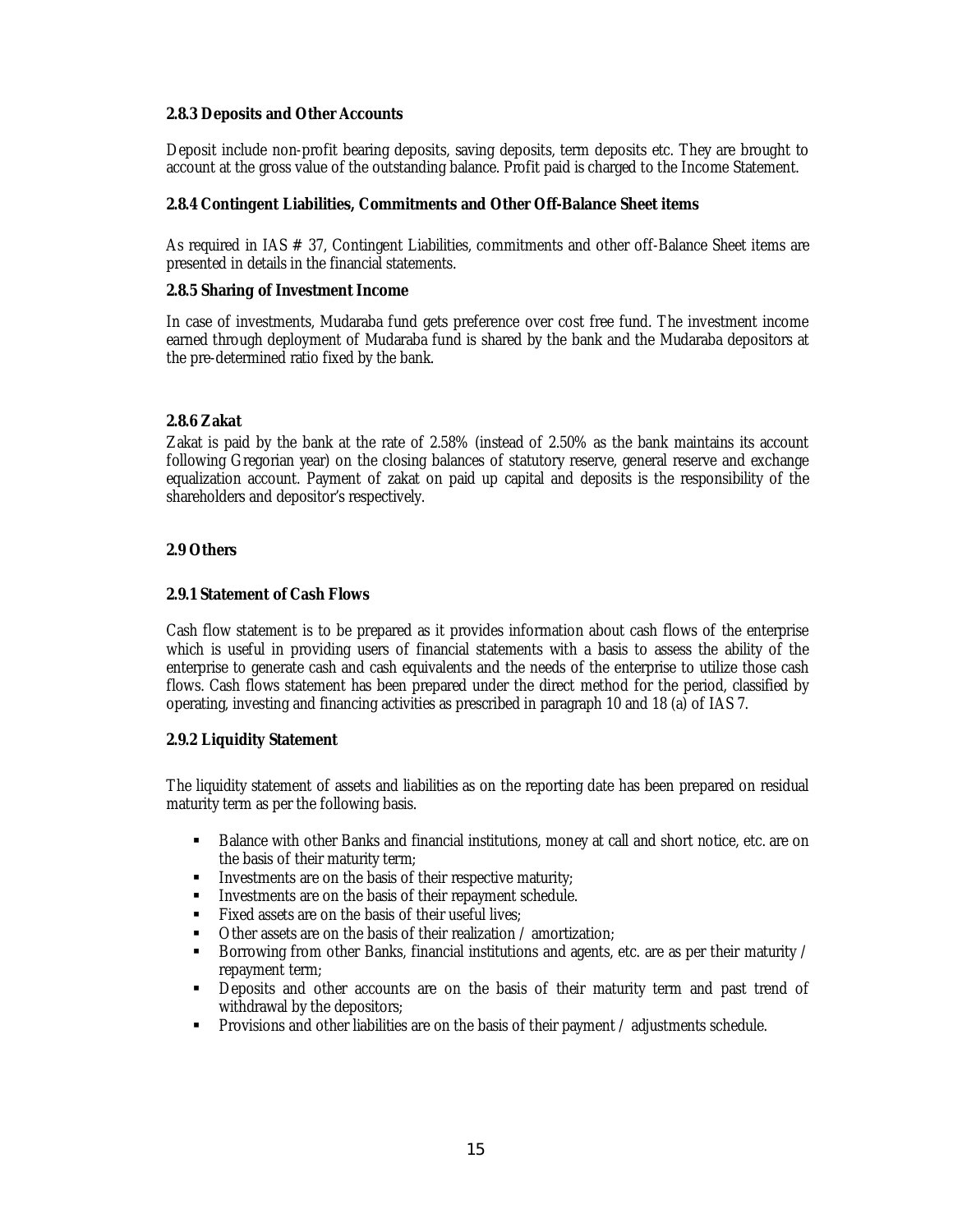# **2.9.3 Comparative Information**

As guided in paragraph 36 and 38 of IAS 1 Presentation of Financial Statements, comparative information in respect of the previous year have been presented in all numerical information in the financial statements and the narrative and descriptive information where, it is relevant for understanding of the current period's financial statements.

# **2.9.4 Earnings Per Share (EPS)**

# **2.9.4.1 Basic Earnings per Share**

Earnings per share have been calculated in accordance with IAS 33 "Earning Per Share" (EPS) which has been shown on the face of profit and loss account. This has been calculated by dividing the basic earnings by the weighted average number of ordinary shares outstanding during the period.

# **2.9.4.2 Diluted Earnings per Share**

No diluted earnings per share is required to calculate for the period as there was no scope for dilution during the period under review.

# **2.9.5 Functional and presentation currency**

The financial statements are presented in Bangladesh Taka (BDT).

# **2.10 Risk Management**

In the ordinary course of business, the bank is exposed to a variety of risks the most important of which are investments risk, liquidity risk, market risk, operational risk, legal risk, and profit rate risk. These risks should be identified, measured and monitored through various control mechanisms across the bank in order to price its products and services on a risk-adjusted basis and to prevent undesirable concentrations. The policies and procedures for managing these risks are outlined in the notes below. The Bank has designed and implemented a framework of controls to identify, monitor and manage these risks, which are as follows:

# **2.10.1 Investments Risk**

Investments risk is the risk that one party to a financial instrument will fail to discharge an obligation and cause the other party to incur a financial loss. Concentration of investments risk arises when a number of counter parties are engaged in similar business activities, or activities in the same geographical region, or have similar economic features that would cause their ability to meet contractual obligations to be similarly affected by changes in economic, political or other conditions. To manage investments risk, the bank applies credit limits to its customers and obtains adequate collaterals. Investments risk in the Union Bank's portfolio is monitored, reviewed and analyzed by the Investments Risk Management (IRM).

Union Bank Ltd. established Asset-Liability Management Committee (ALCO) to screen out the banks/financial institutions and determine the maximum risk exposure on each of them. ALCO also assesses recommends and controls cross border/country risk. To manage the Non-Performing Investments (NPI), Union Bank Ltd. has in place comprehensive remedial management policy, which includes a framework of controls to identify weak investments and monitoring of these accounts.

# **2.10.2 Foreign Exchange Risk**

Since Foreign Exchange Risk involves purchase and sale of any national currency against other national currency, thus Foreign Exchange Risk is the chance of loss due to unexpected movement of market price of the currencies of different countries or the price of the assets denominated by foreign currencies. The Foreign Exchange Risk of the bank is minimal as all the transactions are carried out on behalf of the customers against underlying Foreign Exchange transactions.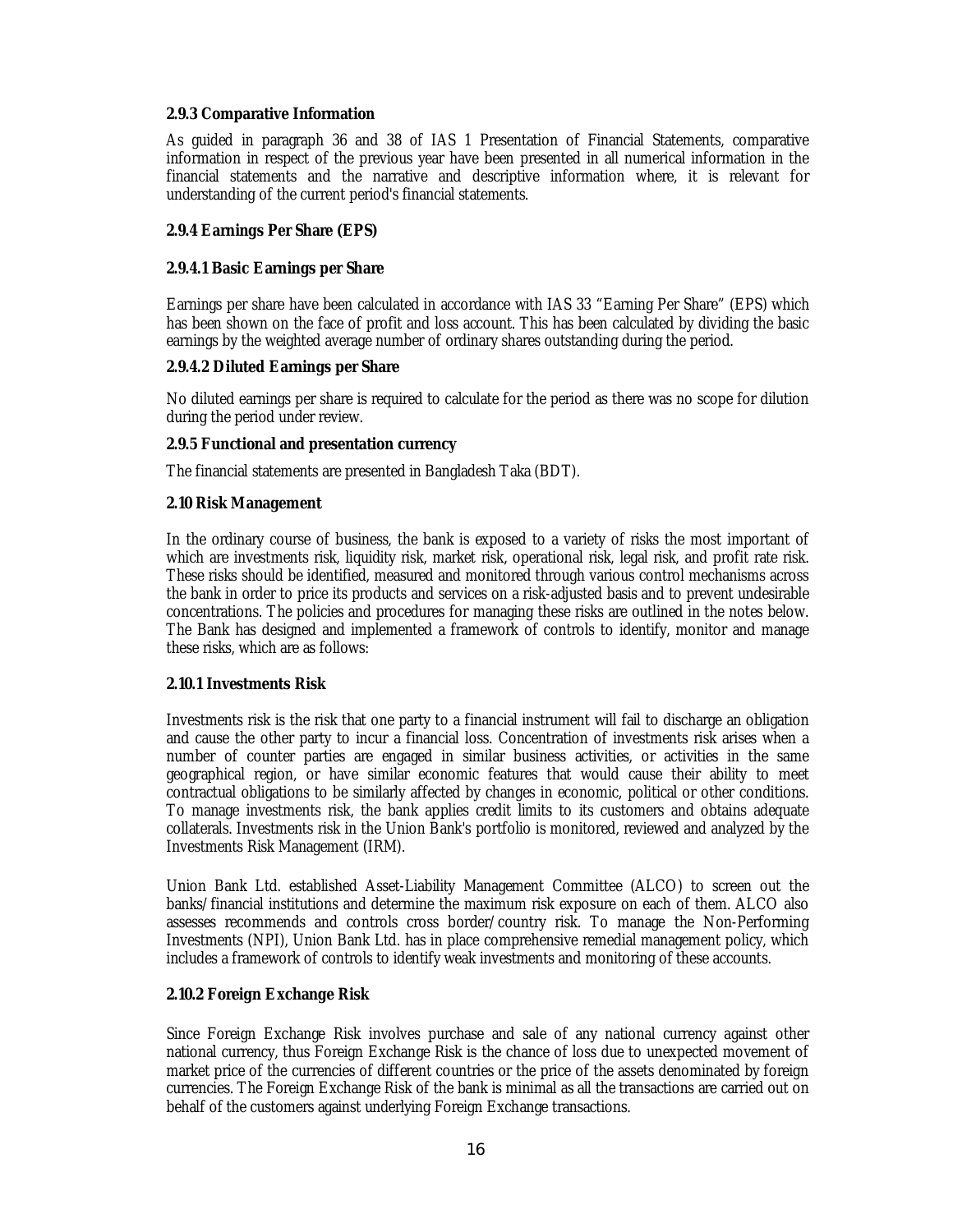Treasury Division independently conducts the transactions and the Back Office of treasury is responsible for verification of the deals and passing of their entries in the books of account. All foreign exchange transactions are revalued at Mark-to-Market rate as determined by Bangladesh Bank at the month end. All Nostro accounts are reconciled on daily basis and outstanding entries beyond 30 days are reviewed by the Management for their settlement.

# **2.10.3 Asset Liability Management**

Asset Liability Management is the key success of any financial intermediary especially for Banks. Asset Liability Committee (ALCO) of the Bank monitors Balance Sheet Risk and liquidity risks of the bank. The Balance Sheet Risk encompasses most part of the Asset Liability risk and deal with change in earnings due to change in rate of profit, foreign exchange rates which are not of trading nature on the other hand, liquidity risk can be defined as the risk or chance of failure to meet up any withdrawal /disbursement request by a counterparty/customer. Asset Liability Committee (ALCO) reviews Liquidity requirement of the bank, the maturity of assets and liabilities, deposits and investments pricing strategy and the Liquidity contingency plan. The primary objective of the Asset Liability Committee (ALCO) is to monitor and avert significant volatility in Net Investments Income (NII), investment value and exchange earnings for the purpose of taking future action plan for better interest of the organization.

# **2.10.4 Prevention of Money Laundering**

Money Laundering is the criminal practice of filtering ill-gotten gains or dirty money through a series of transaction so as to give the money a clean look that it appears to have originated from legal activities. It is a process of filtering money obtained through predicate offence such as corruption, fraud, drug trafficking etc. through the financial system. Money Laundering now a days is one of the greatest challenges that the Governments, Banks and Financial Institutions face in the globalize financial system.

Union Bank Limited identified the money laundering as one of its core risk areas and has been making all out efforts to prevent money laundering. For mitigating the risk, the bank has a designated Chief Anti-Money Laundering Compliance Officer (CAMLCO) at Central Compliance Unit under Anti-Money Laundering Division, Head Office, who has sufficient authority to implement and enforce corporate wide AML policy, procedure & measure and who is reporting directly to the Senior Management and the Board of Directors. Moreover, every branch of our bank has a designated Branch Anti-Money Laundering Compliance Officer (BAMLCO) under Branch Anti-Money Laundering Compliance Unit, who independently review the transaction of accounts, with verification of Know Your Customer (KYC) and Suspicious Transaction Report (STR). They are also sending Cash Transaction Report (CTR) to the Central Compliance Unit, Head Office on monthly basis by using FIU Reporting System Software provided by Bangladesh Bank and finally we send the same to Anti-Money Laundering Department of Bangladesh Bank. The Central Compliance Unit has also arranged Training/Workshop for developing awareness and skill regarding AML activities of Executives and Officers of the bank and conducting inspection regarding AML activities of our branch. Bank has established a Manual for Prevention of Money Laundering and issues circulars time to time giving specific guidelines in accordance with Bangladesh Bank guidelines, regulations, Anti-Money Laundering Act, 2009 & Anti Terrorism Act, 2009. All the guidelines and circulars issued by Bangladesh Bank from time to time are being strictly complied with by Central Compliance Unit and branches of the Bank.

# **2.10.5 Internal Control and Compliance**

Internal Control & Compliance is considered as an eye of an organization. It is a mirror of operations and keeps record of the same. The primary objectives of internal control system are to help the bank to perform in a better height through the use of its resources & under the guidance of Internal Control system, bank identifies its weakness and takes appropriate measures to overcome the same. The main objectives of Internal Control are to ascertain the efficiency and effectiveness of activities, reliability,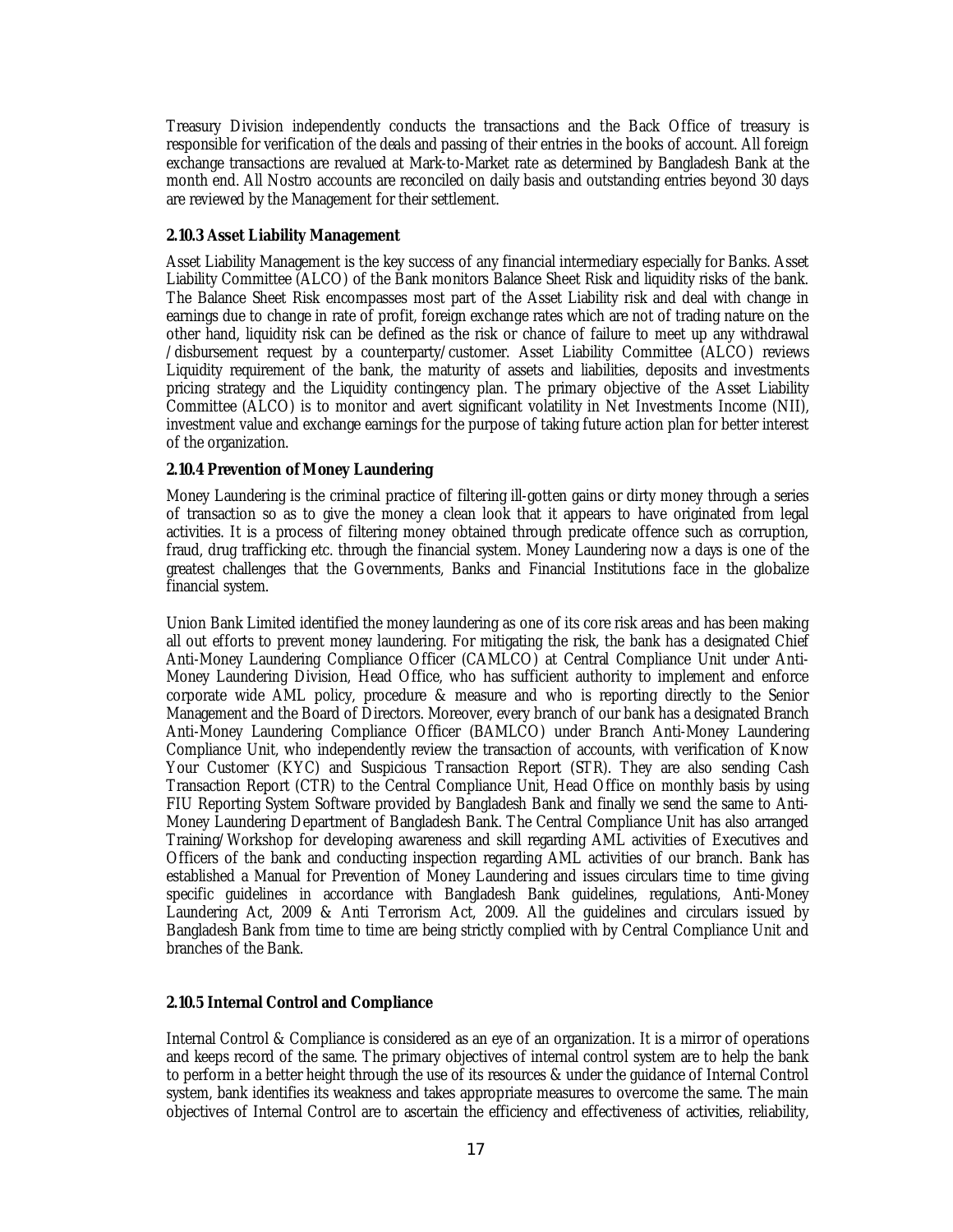completeness and timeliness of financial and management information, compliance with applicable laws and regulations.

Operational loss arises for the cause of errors and fraud due to lack of internal control and compliance. Internal Control & Compliance Division undertakes periodical and special audit & inspection of its branches and departments/divisions of Head Office for reviewing its operation and compliance of the statutory requirement. The Audit Committee of the Board of Directors plays a vital role in providing a bridge between the Board and Management. The committee reviews the Financial Reporting process, Audit process and the Bank's process for compliance with laws, regulations and code of conduct.

# **2.10.6 Guideline on Information & Communication Technology:**

Banks are increasingly using sophisticated digital technology for banking activities with a view to achieve more customer satisfaction with less cost. In addition, it increases the efficiency of the banking and payment system, benefiting consumers and merchants leading to bringing additional risks. These risks must be balanced against benefits i.e. must be controlled. Under this advanced and highly technical ICT environment banks must ensure that critical systems are not threatened by the risk exposures the banks take. For this purpose, a risk management process consisting of assessing risks, controlling risk exposure, and monitoring risks should be in place.

Information assets are critical to the services provided by the Bank to its customers. Protection and maintenance of these assets are vital to its sustainability. In order to ensure protection of critical IT assets from unauthorized access, modification, disclosure and destruction the Bank has already taken initiatives, which safeguard the interest of customers.

In this context bank is implementing a core banking software (Ababil) ensuring adequate security. To protect sensitive information of core banking software and other software in the event of any disaster, the bank has implemented a disaster recovery site. The Bank has already developed its own ICT policies for various operation and services which are closely in line with the ICT guidelines of Bangladesh Bank.

The Bank has developed fault tolerance plan of human resources with detail job description for each IT personnel, segregation of duties of IT tasks and system support in respect of severity. Training is a key component of ICT Risk Management. The Bank has been continuously conducting training sessions on sensitive IT tasks (i.e. operational procedure, Business Continuity Planning, Disaster Recovery Planning etc.) for relevant employees. The Bank management has been putting continuous efforts to improve IT Operation Management, Problem Management, Change Management, Asset Management and Request Management to maintain maximum uptime of automated banking business. The Bank has been maintaining adequate physical security inside its workplace to properly protect ICT resources. The Bank is strictly following the Information Security Standard of Bangladesh Bank covering Password Control, User ID Maintenance, Input Control, Network Security, Data Encryption, Virus Protection and Access Control to Internet and Emailing. The bank is regularly conducting internal ICT audit to all its' branches and Head Office divisions to ensure proper implementation of the ICT policies.

# **2.11 Risk Based Capital ( Basel-II )**

To comply with the international best practice and to make the bank's capital more risk sensitive as well as to build the banking industry more shock absorbent and stable, Bangladesh Bank is aimed to implement Basel-II reporting from 2010. As per the directive of Bangladesh Bank, all schedule banks in Bangladesh are now reporting risk based capital adequacy for banks under Basel-II. All scheduled banks are also required to disclose capital adequacy in both quantitative terms.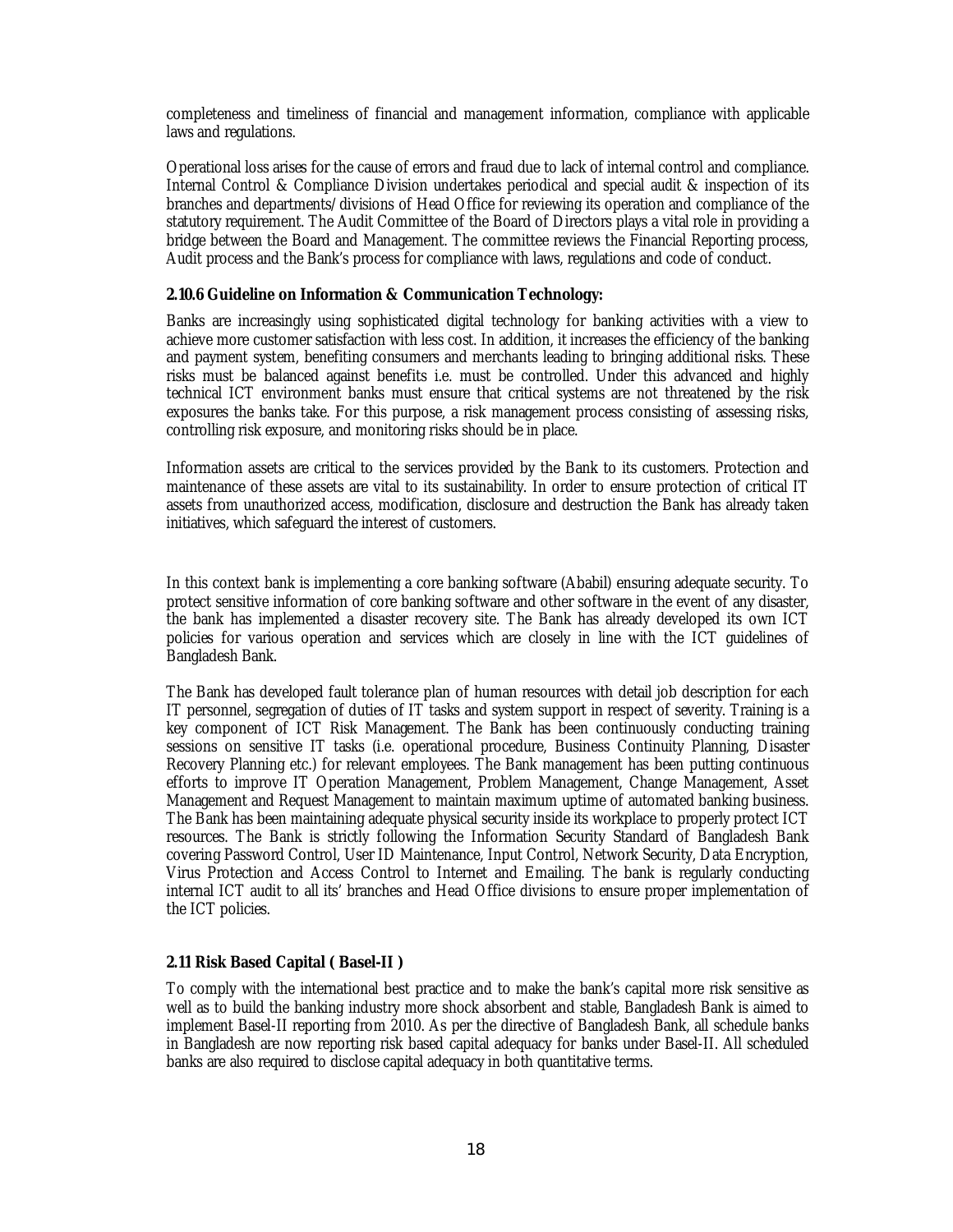# **2.12 Stress Testing**

Stress testing is one of the sophisticated risk management techniques that have been used to determine the reactions of different financial institution under a set of exceptional, but plausible assumptions through a series of test. At institutional level, stress testing techniques provide a way to quantity the impact of change in a number of risk factors on the assets and liabilities portfolio of the institution. Presently stress testing is being done by considering five different risk factors namely interest rate, sale value of collateral, non-performing loans, stock price and foreign exchange rate.

UBL supplements their analysis of risk with stress testing. They perform stress tests because value-atrisk calculations are based on relatively recent historical data and only purport to estimate risk up to a defined confidence level. Therefore, they only reflect possible losses under relatively normal market conditions.

# **2.13 Reporting Period**

The accounting year is January to December. However, this reporting period is from 07 March 2013 to 31 December 2013.

# **2.14 General**

The figures have been rounded off to the nearest taka.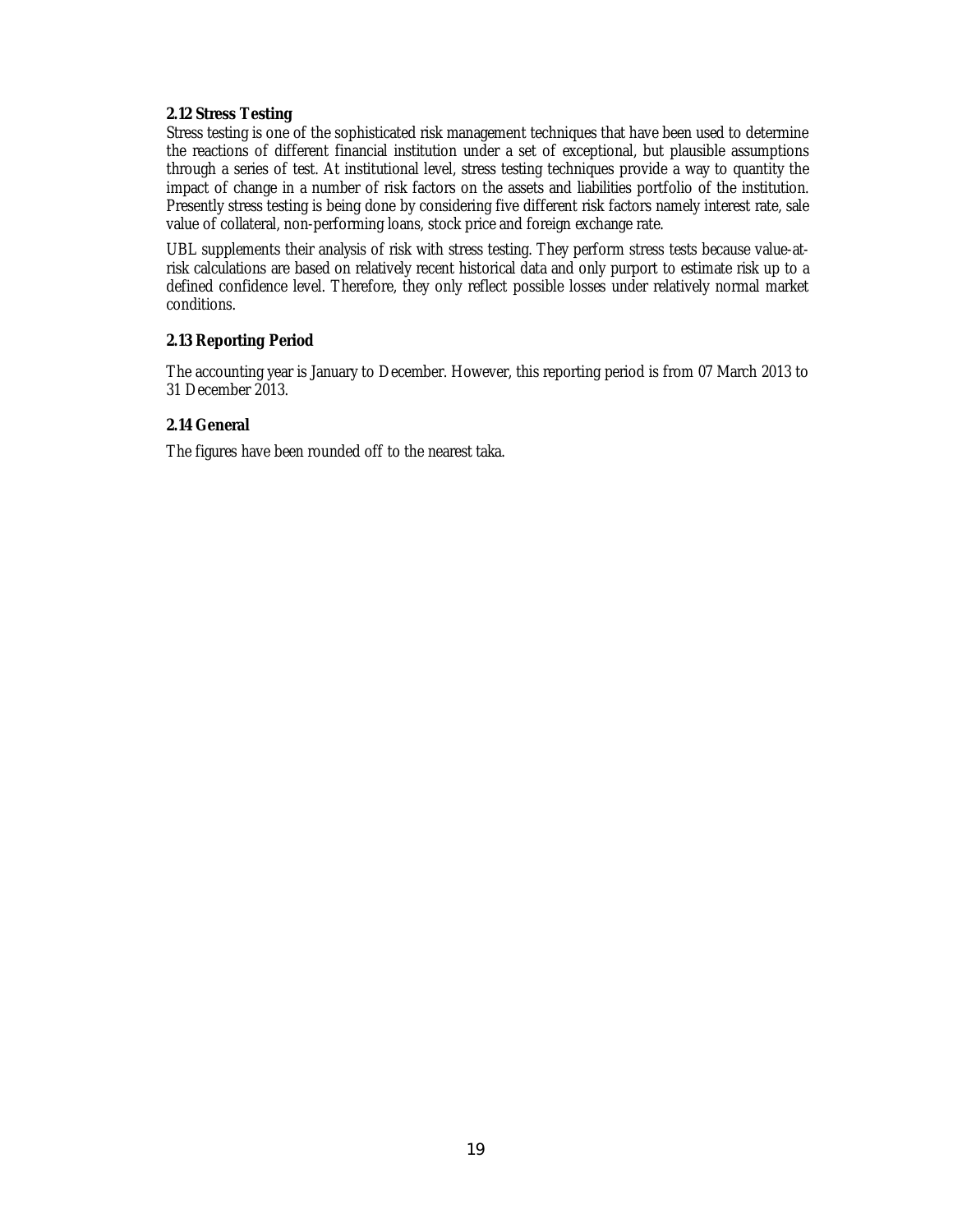|     |                                                 | 2013          |
|-----|-------------------------------------------------|---------------|
|     |                                                 | Taka          |
| 3   | <b>CASH</b>                                     |               |
| 3.1 | <b>Cash in Hand</b>                             |               |
|     | In Local Currency                               | 108,280,763   |
|     | In Foreign Currencies                           |               |
|     |                                                 | 108,280,763   |
| 3.2 | Balance with Bangladesh Bank and its Agent Bank |               |
|     | In Local Currency                               | 1,955,570,549 |
|     | In Foreign Currencies                           |               |
|     |                                                 | 1,955,570,549 |
|     |                                                 | 2,063,851,312 |

#### **3.3 Cash Reserve Ratio (CRR) and Statutory Liquidity Ratio (SLR)**

Cash Reserve Ratio (CRR) and Statutory Liquidity Ratio (SLR) have been calculated and maintained in accordance with the Section 25 & 33 of the Bank Companies Act. 1991 and subsequent BCD Circular No.13 dated May 24,1992; BRPD Circular No. 12 dated September 06, 1998, BRPD Circular No.12, dated September 20, 1999, BRPD Circular No. 22 dated November 06, 2003, BRPD Circular No. 03 dated 17 February, 2005 and BRPD Circular No. 11 & 12 dated 25 August 2005, Bangladesh Bank Letter # DOS (SR) 1153/120-A/2009-46 dated 22 March 2009, MPD circular # 01 dated 04 May 2010 & MPD circular # 04 & 05 dated 01 December 2010.

#### **3.3 Cash Reserve Ratio (CRR): 6.00% of Average Demand and Time Liabilities:**

| <b>Required Reserve</b>   | 268.127.000   |
|---------------------------|---------------|
| Actual Reserve maintained | 1.887.295.000 |
|                           | 1.619.168.000 |

#### **3.4 Statutory Liquidity Ratio (SLR): 11.50% of Average Demand and Time Liabilities:**

|    | Required Reserve (including CRR)                           | 513,909,000   |
|----|------------------------------------------------------------|---------------|
|    | Actual Reserve held (including CRR)                        | 2,295,575,000 |
|    | Surplus/(Short)                                            | 1,781,666,000 |
|    |                                                            |               |
| 4  | <b>BALANCE WITH OTHER BANKS AND FINANCIAL INSTITUTIONS</b> |               |
| А. | <b>Inside Bangladesh</b>                                   |               |
|    | <b>Al-Wadiah Current Accounts</b>                          |               |
|    | Janata Bank Ltd.                                           | 3,005,022     |
|    |                                                            | 3,005,022     |
|    | <b>Others Accounts</b>                                     |               |
|    | <b>Mudaraba Short Notice Deposits</b>                      |               |
|    | First Security Islami Bank Ltd.                            | 192,843,450   |
|    |                                                            | 192,843,450   |
|    | <b>Mudaraba Term Deposits</b>                              |               |
|    | Reliance Finance Limited                                   | 6,050,000,000 |
|    | Peoples Leasing and Financial Services Ltd.                | 200,000,000   |
|    |                                                            | 6,250,000,000 |
|    |                                                            | 6,445,848,472 |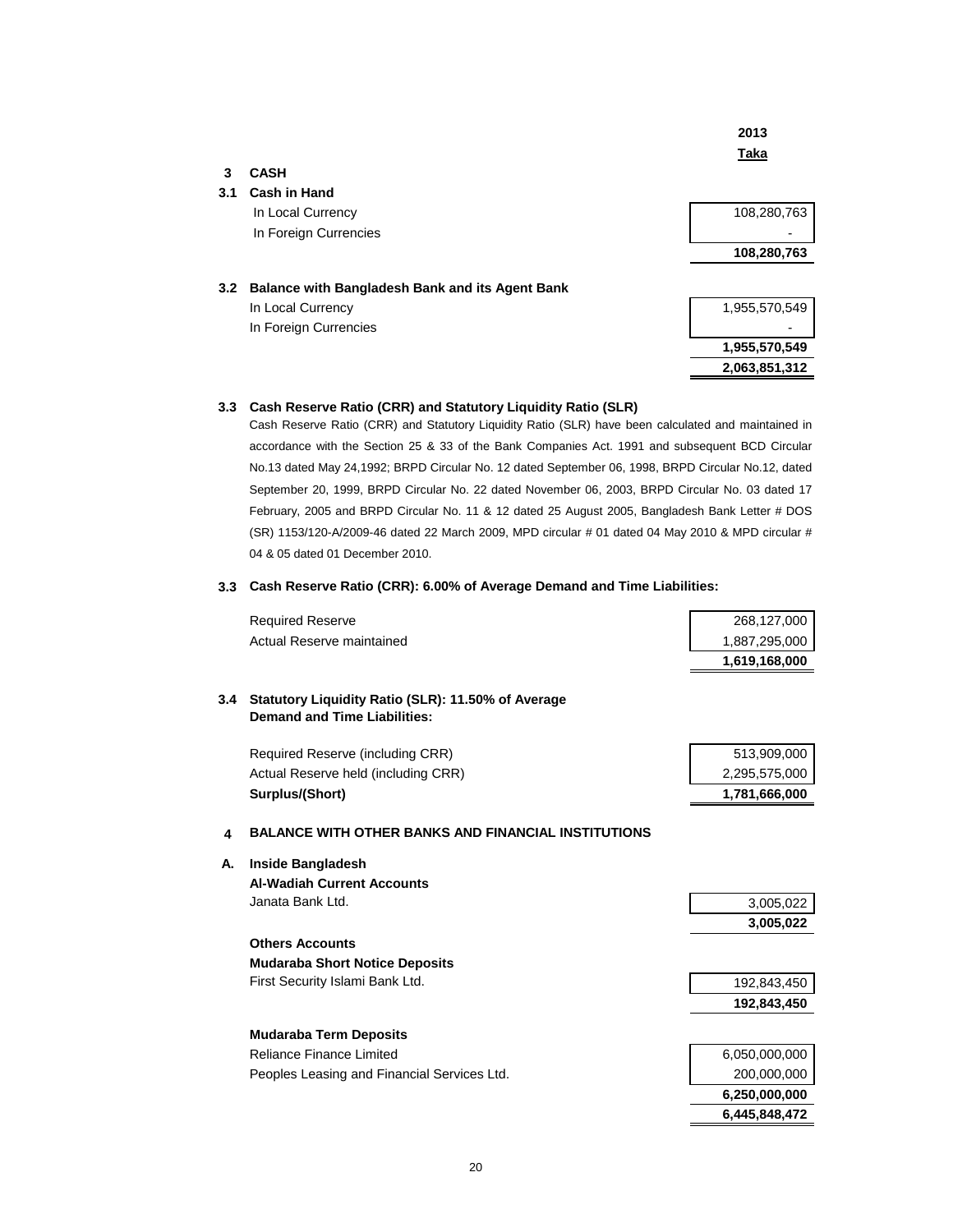|     |                                                                                                                                                                             | 2013<br>Taka                                                   |
|-----|-----------------------------------------------------------------------------------------------------------------------------------------------------------------------------|----------------------------------------------------------------|
| C.  | Maturity-wise Grouping (Inside and Outside Bangladesh)<br>Payable on Demand<br>Up to Three Months<br>Three Months to One Year<br>One Year to Five Years<br>Above Five Years | 195,848,472<br>3,950,000,000<br>2,300,000,000<br>6,445,848,472 |
| 5   | <b>INVESTMENTS IN SHARES AND SECURITIES</b>                                                                                                                                 |                                                                |
|     | <b>Government Securities</b><br>Bangladesh Govt. Islamic Investment Bonds                                                                                                   | 300,000,000                                                    |
|     |                                                                                                                                                                             | 300,000,000                                                    |
|     | <b>Others</b>                                                                                                                                                               |                                                                |
|     | Quoted/Unquoted Shares (Note - 5.1)                                                                                                                                         | 30,484,738                                                     |
|     |                                                                                                                                                                             | 330,484,738                                                    |
| 5.1 | <b>Quoted/Unquoted Shares</b>                                                                                                                                               |                                                                |
|     | <b>Name of Companies</b>                                                                                                                                                    | <b>Acquisition cost</b><br>(Taka)                              |
|     | Quoted:                                                                                                                                                                     |                                                                |
|     | CVO Petrochemical Refinery Limited                                                                                                                                          | 12,774,595                                                     |
|     | Fuwang Ceramic Industry Limited                                                                                                                                             | 291,060                                                        |
|     | <b>Global Heavy Chemicals Limited</b>                                                                                                                                       | 277,857                                                        |
|     | Grameenphone Ltd.                                                                                                                                                           | 946,150                                                        |
|     | Jamuna Oil Company Ltd.<br>JMI Syringes & Medical Devices Ltd.                                                                                                              | 949,995<br>1,975,169                                           |
|     | Lafarge Surma Cement Ltd.                                                                                                                                                   | 1,926,676                                                      |
|     | Malek Spinning Mills Ltd.                                                                                                                                                   | 613,745                                                        |
|     | Meghna Petroleum Limited                                                                                                                                                    | 4,448,443                                                      |
|     | Orion Pharma Ltd.                                                                                                                                                           | 616,376                                                        |
|     | Paramount Textile Ltd.                                                                                                                                                      | 424,768                                                        |
|     | Rahima Food Corporation Ltd.<br>Singer Bangladesh Ltd.                                                                                                                      | 3,471,731<br>381,530                                           |
|     | Titas Gas Transmission & Distribution Co. Ltd.                                                                                                                              | 588,103                                                        |
|     | Unique Hotel & Resorts Ltd.                                                                                                                                                 | 412,177                                                        |
|     | Usmania Glass Sheet Factory Ltd.                                                                                                                                            | 386,363                                                        |
|     |                                                                                                                                                                             | 30,484,738                                                     |
|     | 5.2 Market Value of Quoted Shares                                                                                                                                           | 25,846,692                                                     |
|     | 5.3 Maturity Grouping of Investments in Shares and Securities                                                                                                               |                                                                |
|     | On Demand                                                                                                                                                                   | 30,484,738                                                     |
|     | Within One Month                                                                                                                                                            |                                                                |
|     | One Month to three Months                                                                                                                                                   |                                                                |
|     | Three Months to One Year                                                                                                                                                    |                                                                |
|     | One Year to Five Years<br>More than Five Years                                                                                                                              | 300,000,000                                                    |
|     |                                                                                                                                                                             | 330,484,738                                                    |
| 6   | <b>INVESTMENTS (All Inside Bangladesh)</b>                                                                                                                                  |                                                                |
|     |                                                                                                                                                                             |                                                                |
|     | General Investments (Bai-Murabaha, Bai - Muajjal,                                                                                                                           | 7,308,820,728                                                  |
|     | HPSM, etc.)(Note - 6.A)                                                                                                                                                     |                                                                |
|     | Bills Purchased and Discounted (Note - 6.B)                                                                                                                                 | 7,308,820,728                                                  |
|     |                                                                                                                                                                             |                                                                |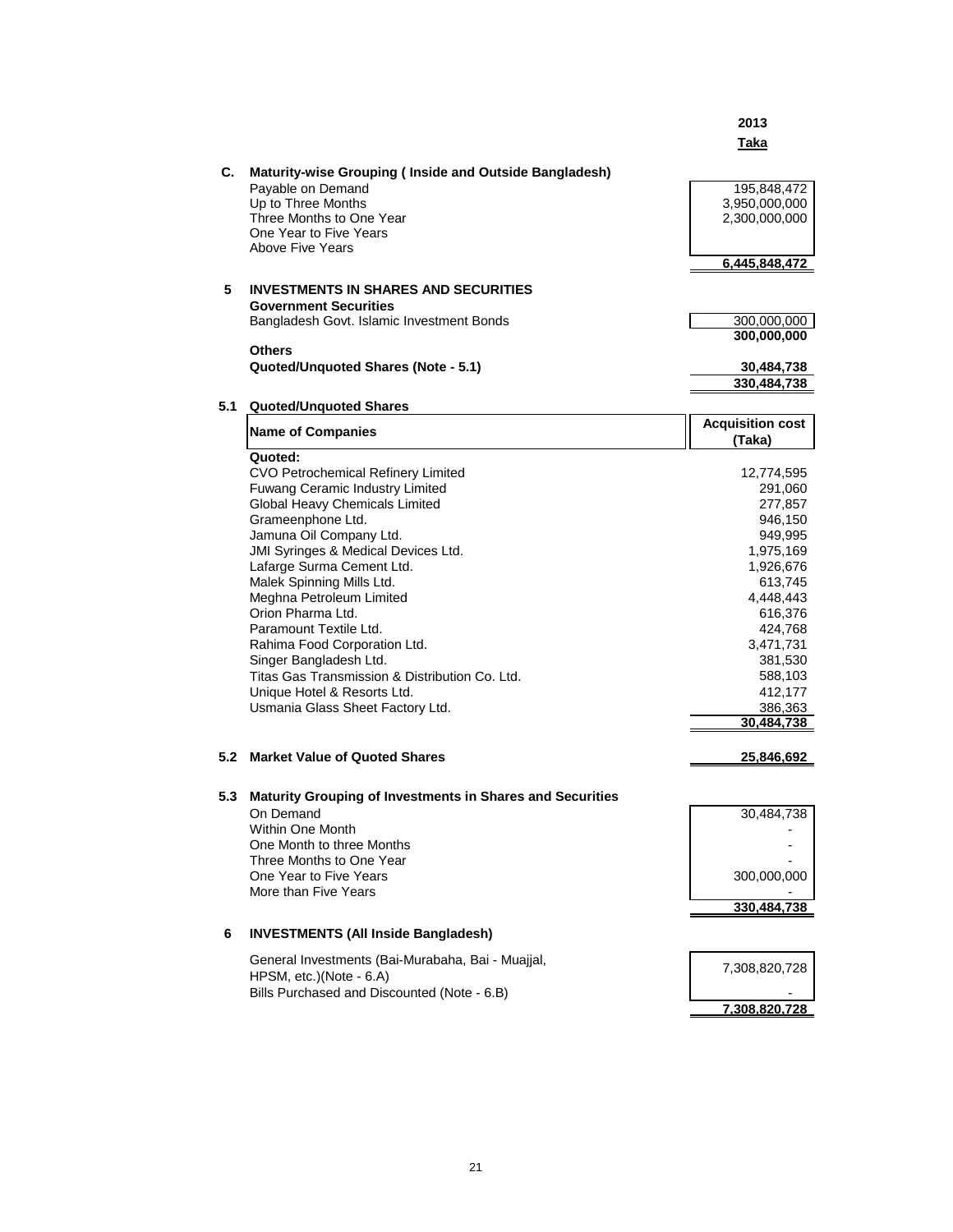|                                                                                                         | 2013          |
|---------------------------------------------------------------------------------------------------------|---------------|
|                                                                                                         | <b>Taka</b>   |
| 6.A General Investment (Bai-Murabaha, Bai - Muajjal, HPSM) etc.                                         |               |
| <b>Inside Bangladesh</b>                                                                                |               |
| Bai Murabaha (Hypo)                                                                                     | 1,877,071,638 |
| Bai Murabaha against MTDR                                                                               | 1,367,255,323 |
| <b>HPSM</b> (Real Estate)                                                                               | 9,755,196     |
| HPSM (Transport)                                                                                        | 3,987,205     |
| Bai Murabaha General                                                                                    | 4,026,619,582 |
| HPSM (SME)                                                                                              | 372,969       |
| Quard against Car Leasing Scheme - staff                                                                | 18,190,875    |
| Quard against MTDR                                                                                      | 1,100,820     |
| <b>HPSM Consumer Durables (Scheme)</b>                                                                  | 4,467,120     |
| <b>Outside Bangladesh</b>                                                                               | 7,308,820,728 |
|                                                                                                         | 7,308,820,728 |
| 6.B Bills Purchased and Discounted                                                                      |               |
| Payable in Bangladesh                                                                                   |               |
| Payable outside Bangladesh                                                                              |               |
|                                                                                                         |               |
|                                                                                                         |               |
|                                                                                                         |               |
|                                                                                                         |               |
| 6.1 Maturity Grouping of Investments                                                                    |               |
| Payable on Demand                                                                                       |               |
| Up to Three Months                                                                                      |               |
| Three Months to One Year                                                                                | 40,626,116    |
| One Year to Five Years                                                                                  | 7,268,194,612 |
| Above Five Years                                                                                        |               |
|                                                                                                         | 7,308,820,728 |
|                                                                                                         |               |
| 6.2 Analysis to disclose the following Significant Concentration including Bills Purchased & Discounted |               |
| Investments to Directors of other Banks                                                                 | 1,693,169,466 |
| Investments to Chief Executive and Other high Officials                                                 |               |
| <b>Investments to Customers Group</b>                                                                   | 4,401,509,508 |
| Investments to Industry                                                                                 | 1,191,421,684 |
| Investment to staff                                                                                     | 22,720,070    |
|                                                                                                         | 7,308,820,728 |
|                                                                                                         |               |
| 6.3 Investments to Customers for more than 15% of UBL's Total Eligible Capital                          |               |
| Number of Clients                                                                                       |               |
| Amount of Outstanding Investments                                                                       |               |
| E                                                                                                       |               |

| Amount of Outstanding Investments |                          |
|-----------------------------------|--------------------------|
| Funded                            |                          |
| Non-funded                        | $\overline{\phantom{0}}$ |
|                                   | -                        |

 $\overline{\phantom{0}}$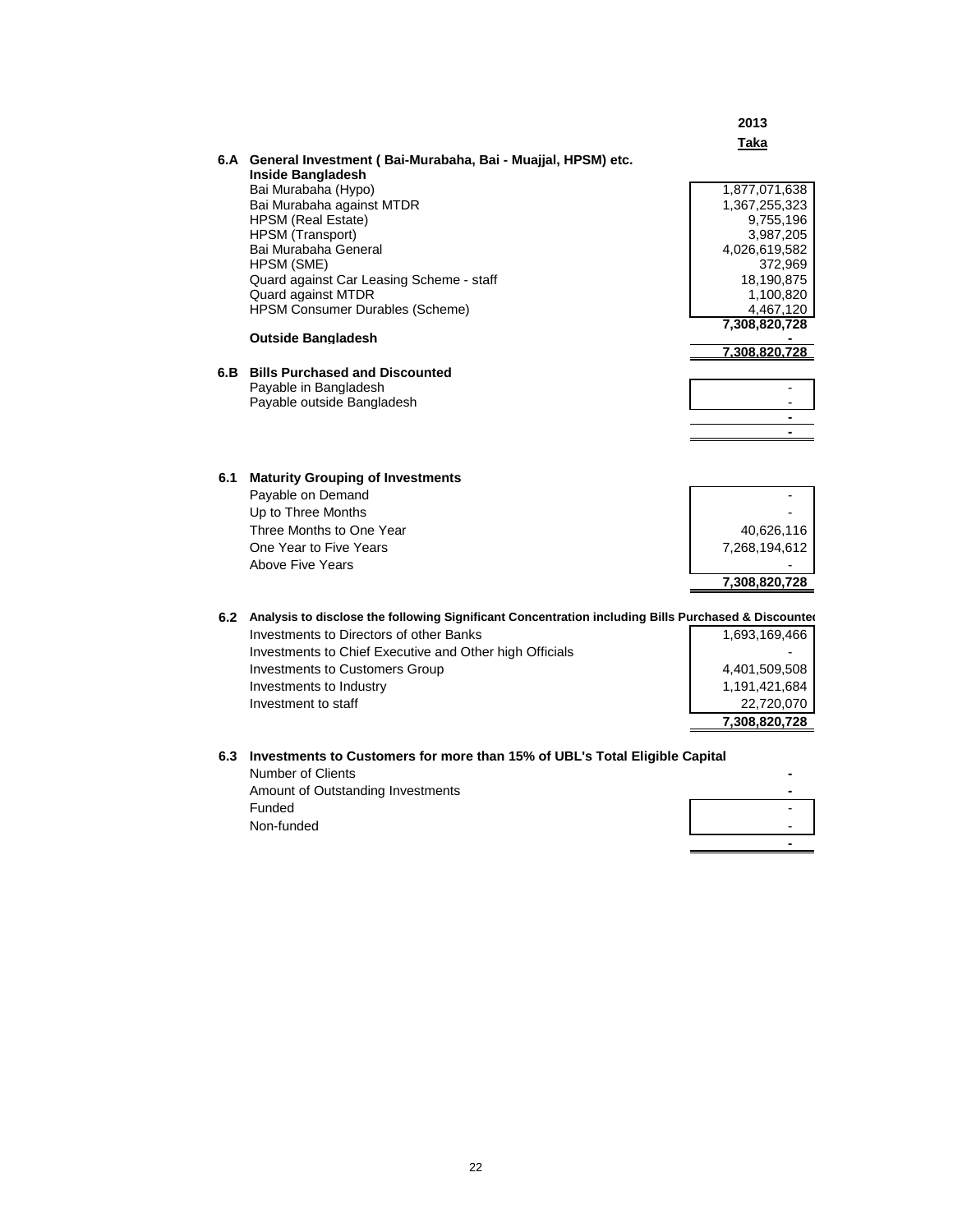# **2013 Taka**

 **7,308,820,728**

| 6.4 | <b>Economic Sector wise Investments</b>   |               |
|-----|-------------------------------------------|---------------|
|     | <b>Agriculture:</b>                       |               |
|     | Fishing                                   |               |
|     | Tea                                       |               |
|     | Others                                    |               |
|     | <b>Textile and Readymade Garments:</b>    |               |
|     | Garments                                  | 365,754,120   |
|     | Readymade Garments - Export               |               |
|     | Textile and Textile Products- Import      |               |
|     | Others - Export                           |               |
|     | Others - Import                           |               |
|     | Medicine - Import                         |               |
|     | Chemical - Import                         |               |
|     | <b>Contractor Finance</b>                 |               |
|     | Transport                                 |               |
|     | <b>Bricks</b>                             |               |
|     | Cold Storage                              |               |
|     | Steel and Engineering                     |               |
|     | <b>Internal Trade Finance:</b>            |               |
|     | Whole Sale Trading                        | 6,447,641,918 |
|     | <b>Retail Trading</b>                     | 372,968       |
|     | Others                                    |               |
|     | <b>House Building:</b>                    |               |
|     | Commercial                                | 416,944,334   |
|     | <b>Staff</b>                              | 22,720,070    |
|     | <b>Special Program:</b>                   |               |
|     | Consumer Finance and Hire Purchase Scheme | 12,418,208    |
|     | Others                                    | 42,969,110    |
|     |                                           | 7,308,820,728 |

#### **6.5 Geographical Location-wise**

| Urban          |               |
|----------------|---------------|
| <b>Dhaka</b>   | 7,308,220,728 |
| Chittagong     | 600,000       |
| <b>Barisal</b> |               |
| Rajshahi       |               |
| Khulna         |               |
| Rangpur        |               |
| Sylhet         |               |
|                | 7,308,820,728 |
|                |               |

|            | $\overline{\phantom{a}}$<br>$\overline{\phantom{a}}$<br>$\overline{\phantom{a}}$ |
|------------|----------------------------------------------------------------------------------|
| Rural      |                                                                                  |
| Dhaka      | $\overline{\phantom{0}}$                                                         |
| Chittagong | $\blacksquare$                                                                   |
| Khulna     | $\overline{\phantom{0}}$                                                         |
| Barisal    | -                                                                                |
| Sylhet     | $\overline{\phantom{a}}$                                                         |
|            |                                                                                  |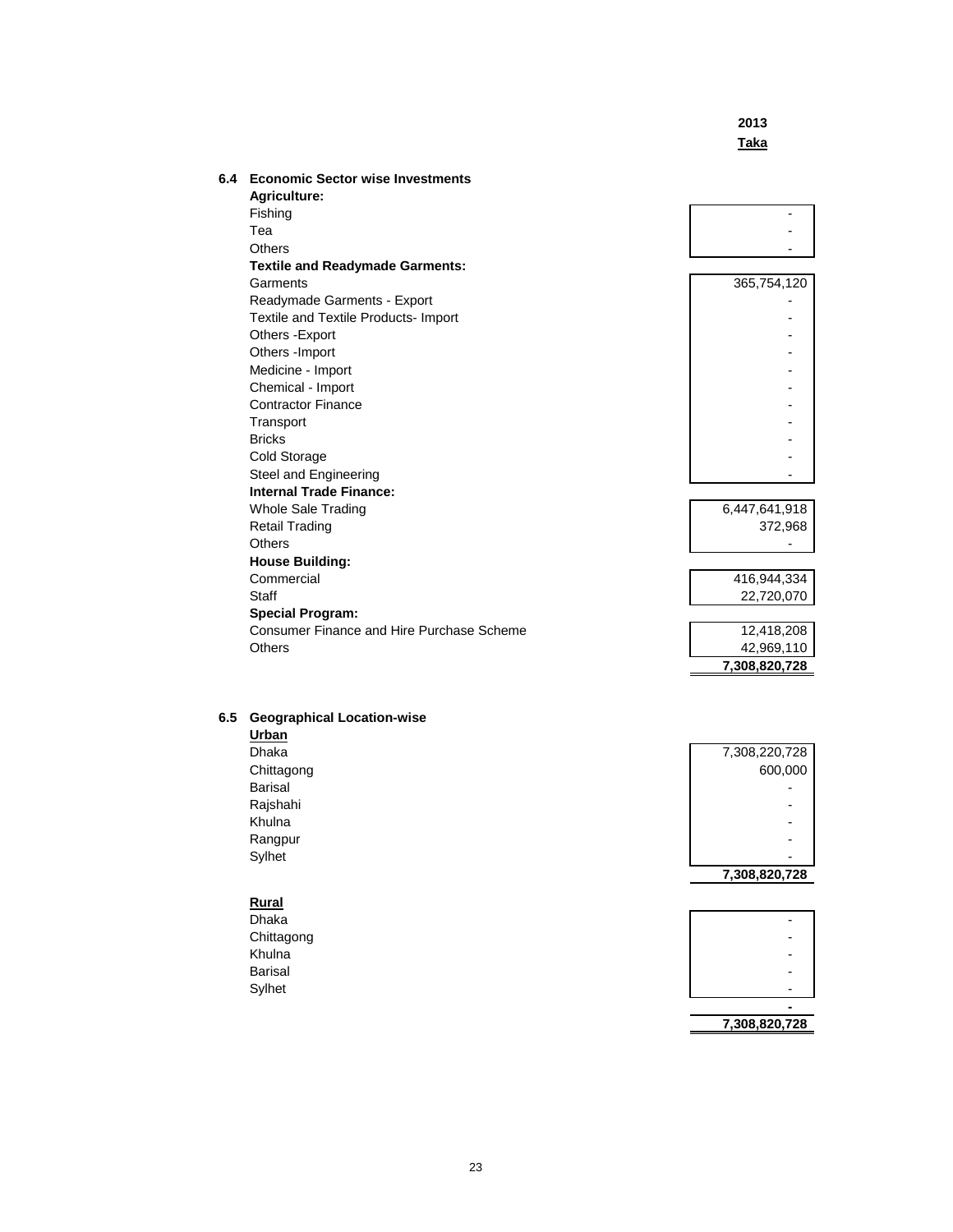|      |                                                                                                                                                  | 2013<br>Taka  |
|------|--------------------------------------------------------------------------------------------------------------------------------------------------|---------------|
|      | 6.6 Classification of Investments as per Bangladesh Bank Circular<br><b>Unclassified</b>                                                         |               |
|      | Standard                                                                                                                                         | 7,308,820,728 |
|      | <b>Special Mention Account</b>                                                                                                                   |               |
|      |                                                                                                                                                  | 7,308,820,728 |
|      | <b>Classified:</b>                                                                                                                               |               |
|      | Sub-standard<br>Doubtful                                                                                                                         |               |
|      | Bad & Loss                                                                                                                                       |               |
|      |                                                                                                                                                  |               |
|      |                                                                                                                                                  | 7,308,820,728 |
|      | 6.7 Particulars of Required Provision for Investments                                                                                            |               |
|      | <b>Classification status</b>                                                                                                                     |               |
|      | Unclassified                                                                                                                                     |               |
|      | Standard                                                                                                                                         | 74,491,076    |
|      | <b>Special Mention Account</b>                                                                                                                   | 74,491,076    |
|      | Classified:                                                                                                                                      |               |
|      | Sub - Standard                                                                                                                                   |               |
|      | Doubtful                                                                                                                                         |               |
|      | Bad and Loss                                                                                                                                     |               |
|      |                                                                                                                                                  |               |
|      |                                                                                                                                                  | 74,491,076    |
|      | <b>Required Provision for Investments</b>                                                                                                        | 74,491,076    |
|      | <b>Total Provision Maintained</b>                                                                                                                | 75,100,000    |
|      | <b>Provision Excess/ (Shortfall)</b>                                                                                                             | 608,924       |
|      |                                                                                                                                                  |               |
|      | * Details of provision may kindly be in note 2.7.2                                                                                               |               |
|      | 6.8 Particulars of Investments                                                                                                                   |               |
| i)   | Investments considered good in respect of which the<br>Bank Company is fully secured                                                             | 1,312,109,497 |
| ii)  | Investments considered good for which the bank holds<br>no Security other than the debtors personal security                                     | 5,996,711,231 |
| iii) | Investment considered good and secured by the<br>personal security of one or more parties in addition to<br>the personal security of the debtors |               |
| iv)  | Investments<br>adversely<br>classified;<br>provision<br>not<br>maintained there against                                                          |               |
|      |                                                                                                                                                  | 7,308,820,728 |
| v)   | Investments due by directors or executives of the<br>banking company or any of them taken either severally<br>or jointly with any other person.  |               |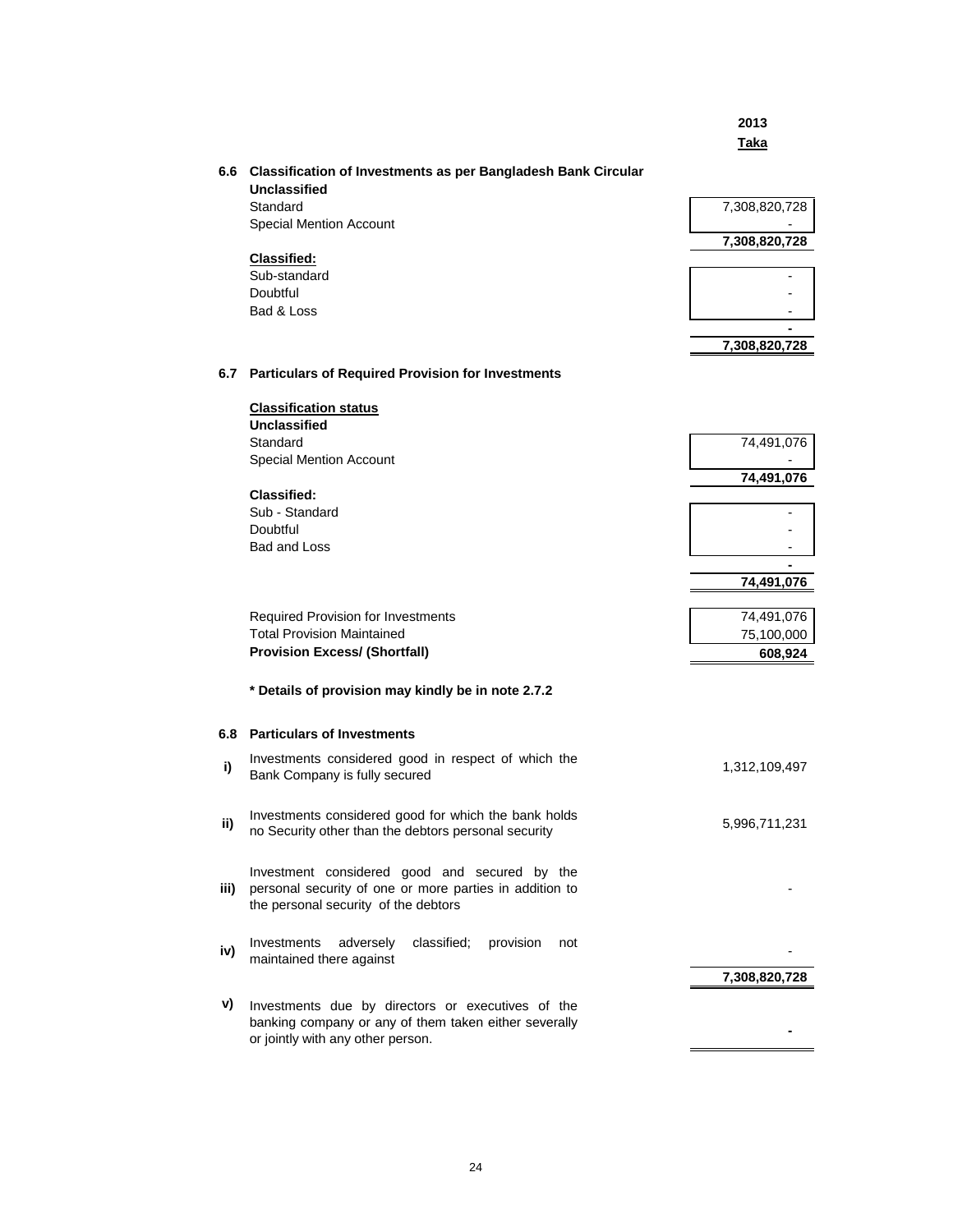|          |                                                                                                                                                                                                                                                                                               | 2013<br>Taka   |
|----------|-----------------------------------------------------------------------------------------------------------------------------------------------------------------------------------------------------------------------------------------------------------------------------------------------|----------------|
| vi)      | Investments due by companies or firms in which the<br>directors of the bank company are interested as<br>directors partners or managing agents or in case of<br>private companies, as members.                                                                                                |                |
| vii).    | Maximum total amount of investments, including<br>temporary advances made at any time during the year<br>to directors or managers or officers of the banking<br>company or any of them either separately or jointly with<br>any other person.                                                 |                |
| viii)    | Maximum total amount of investments,<br>including<br>temporary advances granted during the year to the<br>companies or firms in which the directors of the banking<br>company are interested as directors, partners or<br>managing agents or in the case of private companies,<br>as members. |                |
| ix)      | Investment due from other banking companies                                                                                                                                                                                                                                                   |                |
| x)       | Total amount of classified Investments on which profit is<br>not credited to income                                                                                                                                                                                                           |                |
| a.       | Movement of classified Investments                                                                                                                                                                                                                                                            |                |
|          | Opening balance<br>Increase/ (Decrease) during the year                                                                                                                                                                                                                                       |                |
|          |                                                                                                                                                                                                                                                                                               |                |
| b.       | Amount of provision kept against investment classified<br>as 'bad/loss' on the reporting date of Balance Sheet                                                                                                                                                                                |                |
| c.       | Profit credited to the profit/Rent/Compensation<br>Suspense Account                                                                                                                                                                                                                           |                |
| xi)      | Amount of written off Investment:                                                                                                                                                                                                                                                             |                |
| a.<br>b. | Cumulative amount<br>Amount written off during the period                                                                                                                                                                                                                                     | $\blacksquare$ |
| c.       | Total amount of written off (a+b)                                                                                                                                                                                                                                                             | $\overline{a}$ |
| d.       | Amount recovered against such written- off up to this<br>vear                                                                                                                                                                                                                                 |                |
| е.       | Amount of investment written- off against which suit has<br>been filled to recover the same.                                                                                                                                                                                                  |                |
| 6.9      | Security against Investments including bills purchased & discounted:                                                                                                                                                                                                                          |                |

| Collateral of movable/immovable assets         | 210,273,230   |
|------------------------------------------------|---------------|
| Local banks & financial institutions quarantee |               |
| Government Guarantee                           |               |
| Foreign Banks guarantee                        |               |
| <b>Export documents</b>                        |               |
| Fixed deposits receipts:                       |               |
| Own MTDR                                       | 1,086,318,567 |
| <b>MTDR of other Banks</b>                     |               |
| Government Bonds                               |               |
| Personal guarantee                             | 5,996,711,231 |
| Other security                                 | 15,517,700    |
| Unsecured                                      |               |
|                                                | 7.308.820.728 |

l,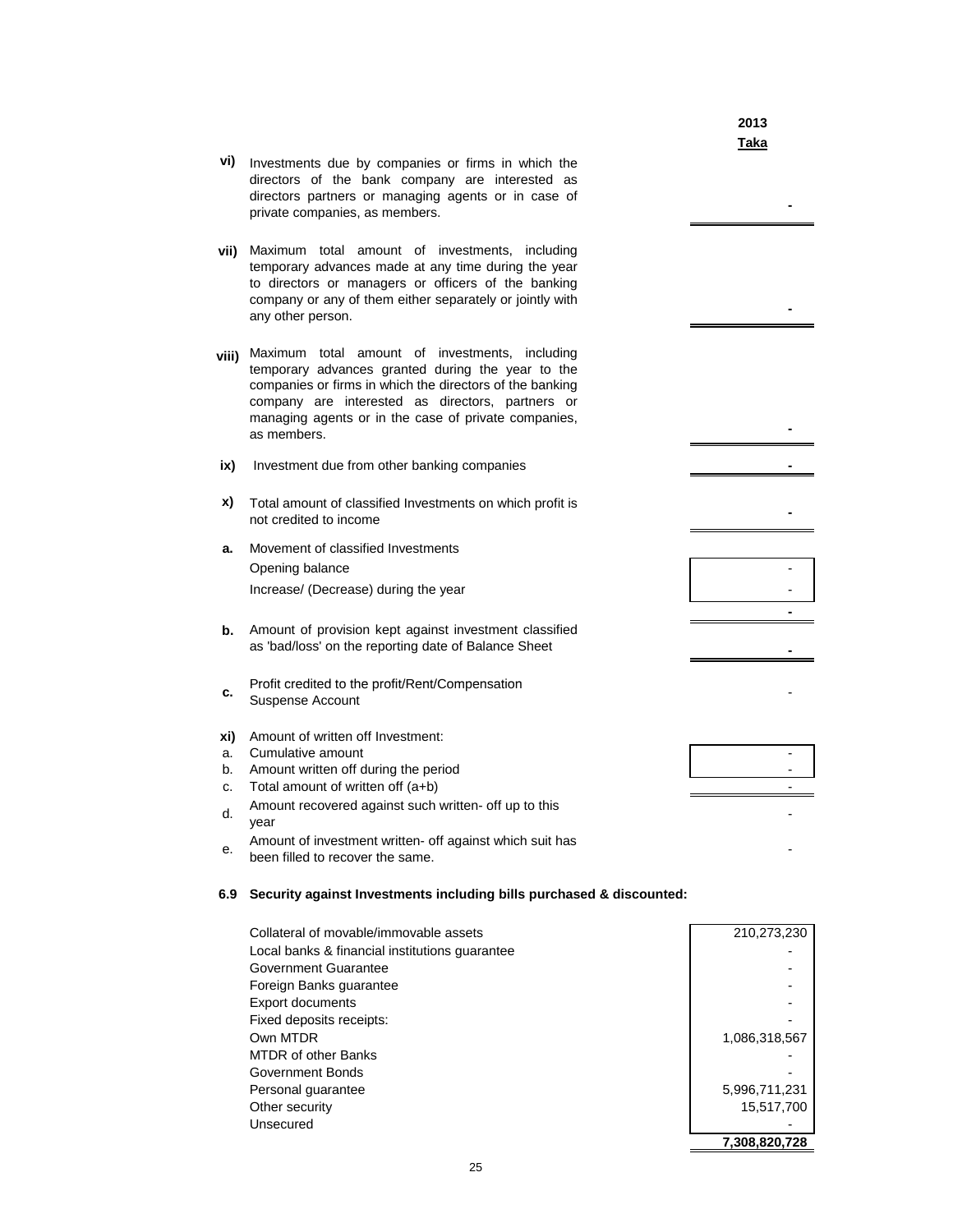**2013 Taka**

### **6.10 Maturity Grouping of Bills Purchased and Discount**

| Payable within one month                   |  |
|--------------------------------------------|--|
| Over one month but less than three months  |  |
| Over three months but less than six months |  |
| Six Months and Above                       |  |
|                                            |  |

### **7 Fixed Assets including premises, Furniture & Fixtures at cost less accumulated depreciation (Annexure-A)**

|                                       | 86,290,695 |
|---------------------------------------|------------|
| <b>Less: Accumulated Depreciation</b> | 5.417.588  |
|                                       | 91,708,283 |
| <b>Books</b>                          | 2.520      |
| Vehicles                              | 24.281.822 |
| Office Equipment                      | 51,344,482 |
| Furniture & Fixtures                  | 16,079,459 |
|                                       |            |

### **8 OTHER ASSETS**

| Inter - branch Transaction Account (*)        | 62,086,900  |
|-----------------------------------------------|-------------|
| Accrued Income on MTDR                        | 434.800.000 |
| Advances, Deposits and Prepayment (Note -8.1) | 200,823,582 |
| Advance Income Tax                            | 28.829.440  |
| <b>Stock of Stationery</b>                    | 692.454     |
| Suspense Account (Note-8.2)                   | 118.578.163 |
| Stamps on Hand                                | 34.758      |
|                                               | 845.845.297 |

(\*) Inter-branch transaction account represents outstanding Inter-branch and Head Office transaction(net) originated but yet to be responded at the balance sheet date. However, the status of non-respondent entries on 31.12.2013 have been reconciled on 20.02.2014.

#### **8.1 Advance, Deposits and Prepayment**

Advance against New Branch

| Advance against Rent - Office | 200,568,000 |
|-------------------------------|-------------|
| Prepayment                    | 255,582     |
|                               | 200,823,582 |
| 8.2 Suspense Account          |             |
| <b>Sundry Debtors</b>         | 92.713.328  |

| 118.578.163 |
|-------------|
| 25,864,835  |
| 92.713.328  |

#### **9 PLACEMENT FROM BANK & OTHER FINANCIAL INSTITUTION**

|    | <b>Inside Bangladesh</b>                     |  |
|----|----------------------------------------------|--|
|    | Bangladesh Bank                              |  |
|    | <b>Outside Bangladesh</b>                    |  |
| А. | Security- wise grouping<br>Secured Placement |  |
|    | Unsecured Placement                          |  |
| В. | <b>Repayment Nature wise Grouping</b>        |  |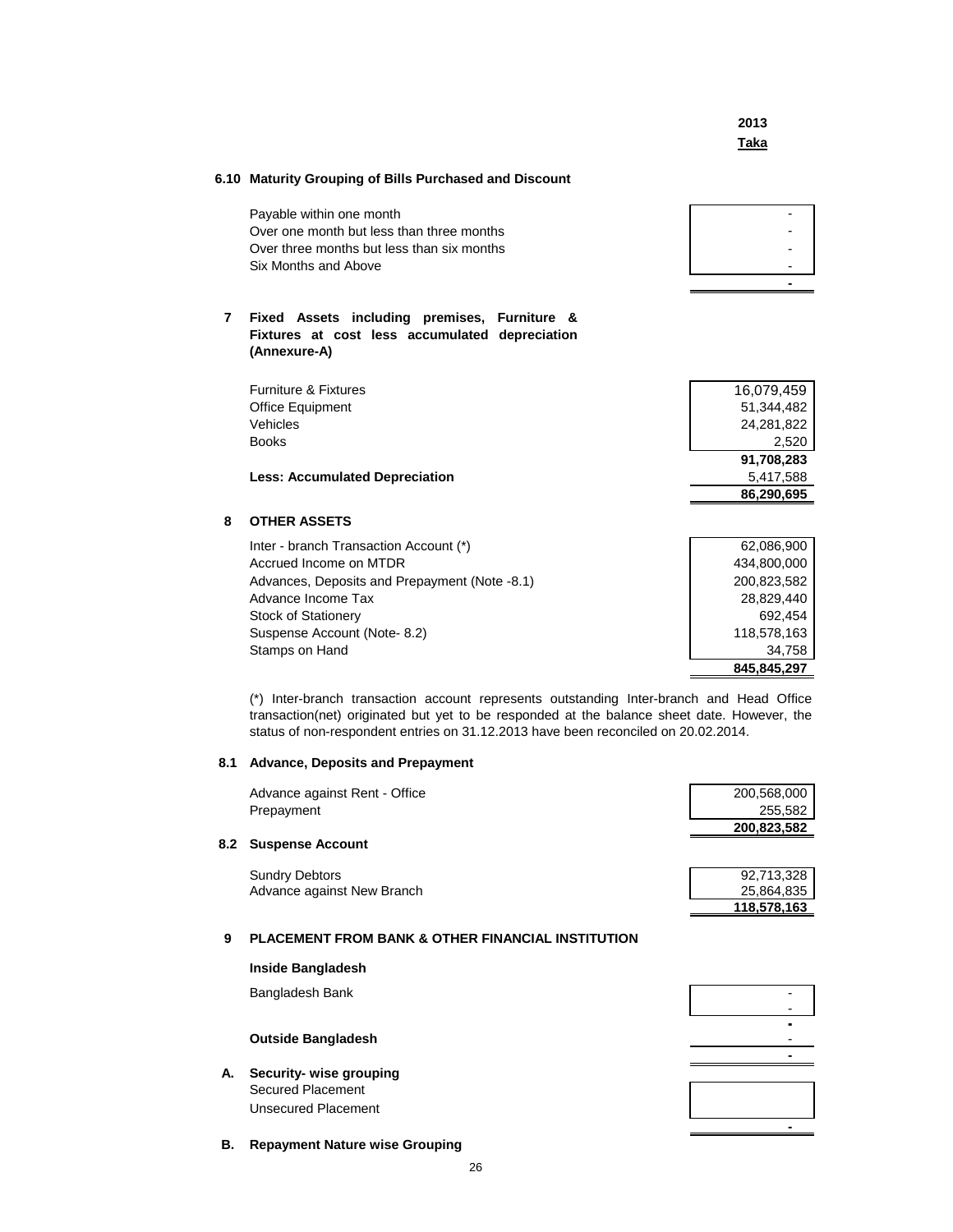|     |                                                              | 2013<br><b>Taka</b> |
|-----|--------------------------------------------------------------|---------------------|
|     | Repayable on demand                                          |                     |
|     | <b>Others</b>                                                |                     |
|     |                                                              |                     |
| C.  | <b>Maturity Analysis</b>                                     |                     |
|     | Repayable on Demand                                          |                     |
|     | Repayable within One Month<br>One Month to Six Months        |                     |
|     | Six Month to One Year                                        |                     |
|     | One Year to Five Years                                       |                     |
|     | Five Years to Ten Years                                      |                     |
|     | Unclaimed Deposits Ten Years and Over                        |                     |
|     |                                                              |                     |
| 10  | <b>DEPOSITS AND OTHER ACCOUNTS</b>                           |                     |
| А.  | Deposits Received from Banks (Note A-1)                      | 5,855,000,000       |
|     |                                                              |                     |
| В.  | Other than Bank                                              |                     |
|     | Payable on Demand (Note B-1)                                 | 211,819,208         |
|     | Other Deposits (Note B-2)                                    | 6,098,379,503       |
|     |                                                              | 6,310,198,711       |
|     |                                                              | 12,165,198,711      |
| С.  | <b>Maturity wise Grouping of Deposits and Other Accounts</b> |                     |
|     | Repayable within One Month                                   | 598,186,028         |
|     | One Month to Three Months                                    | 6,046,203,812       |
|     | Three Months to One Year                                     | 5,346,122,671       |
|     | One Year to Five Years                                       | 174,686,200         |
|     | Repayable over Five Years                                    |                     |
|     |                                                              | 12,165,198,711      |
| A-1 | <b>Deposits Received from Banks</b>                          |                     |
|     | <b>AB Bank Limited</b>                                       | 400,000,000         |
|     | Islami Bank Bangladesh Ltd.                                  | 2,000,000,000       |
|     | Trust Bank Ltd.                                              | 500,000,000         |
|     | Rupali Bank Ltd                                              | 1,800,000,000       |
|     | Pubali Bank Ltd.                                             | 100,000,000         |
|     | Social Islami Bank Ltd.                                      | 200,000,000         |
|     | Exim Bank Ltd.                                               | 500,000,000         |
|     | Bank Asia Ltd.<br>Standard Bank Ltd.                         | 200,000,000         |
|     |                                                              | 155,000,000         |

 **5,855,000,000**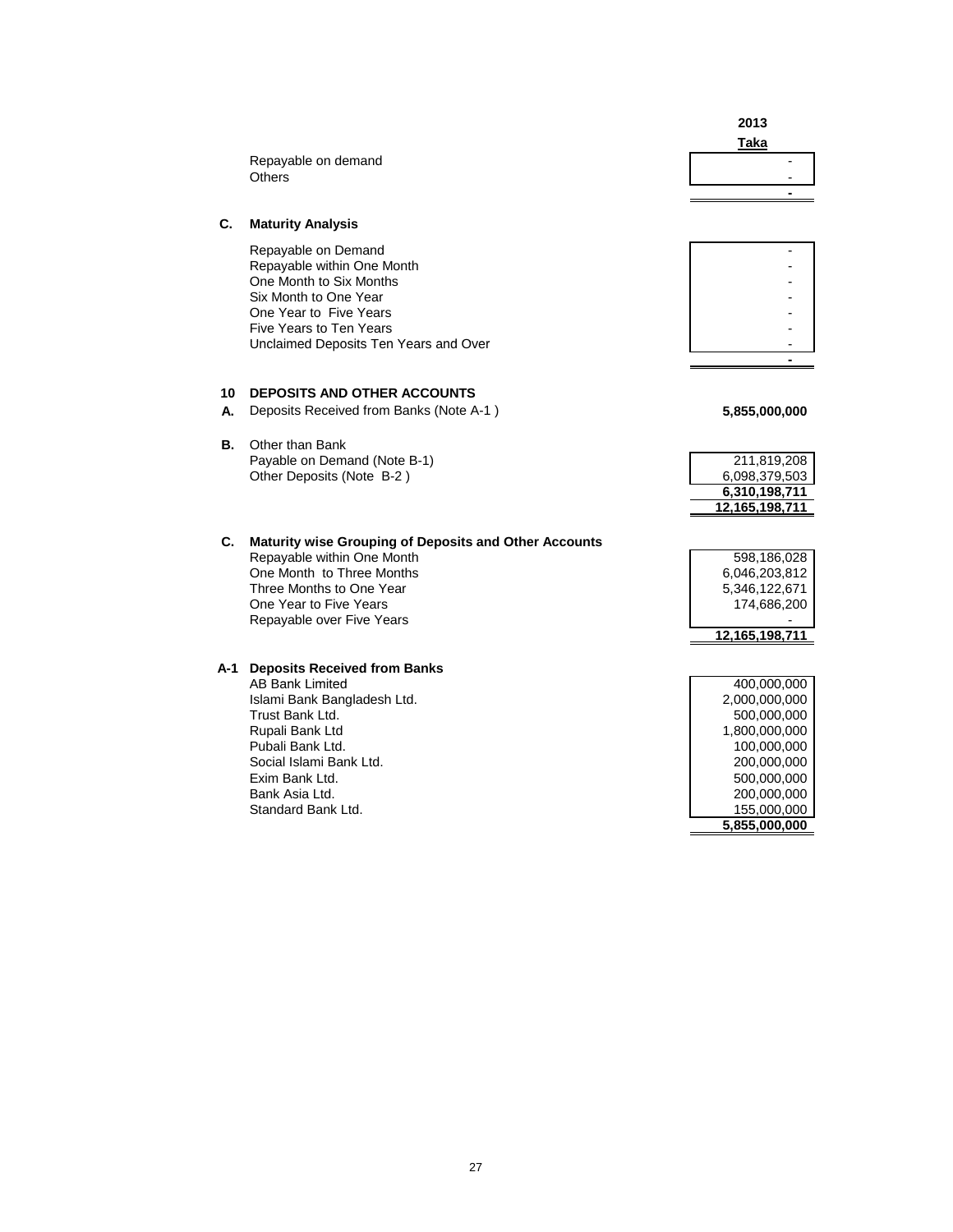|                                                               | 2013              |
|---------------------------------------------------------------|-------------------|
|                                                               | Taka              |
| <b>Maturity wise Grouping of Deposits Received from Banks</b> |                   |
| Repayable on Demand                                           |                   |
| Repayable within One Month                                    | 400,000,000       |
| Repayable over One Month but within Six Months                | 5,455,000,000     |
| Repayable over Six Months but within one Year                 |                   |
|                                                               |                   |
| Repayable over One Year but within Five Years                 |                   |
| Repayable over Five Years but within Ten Years                |                   |
| Unclaimed Deposits for Ten Years and above                    |                   |
|                                                               | 5,855,000,000     |
|                                                               |                   |
| <b>B-1</b> Payable on Demand                                  |                   |
| Al-wadiah Current Deposits                                    | 183,788,332       |
| Mudaraba Saving Deposits (9%) (Note-10.3)                     | 3,344,322         |
| Sundry Deposits (Note-10.1.1)                                 | 24,686,554        |
|                                                               | 211,819,208       |
|                                                               |                   |
| <b>B-2 Other Deposits</b>                                     |                   |
| Mudaraba Saving Deposits (91%) (Note-10.3)                    | 33,814,810        |
| Mudaraba Term Deposits                                        | 5,681,460,529     |
| Mudaraba Short Notice Deposits                                | 203,025,122       |
| Bills Payable (Note-10.2)                                     | 5,392,842         |
| Mudaraba Deposit under Schemes (Note-10.5)                    | 174,686,200       |
|                                                               | 6,098,379,503     |
|                                                               |                   |
| 10.1 Al-Wadiah Current Accounts & Other Deposit Accounts      |                   |
| Al-wadiah Current Deposits                                    | 183,788,332       |
| Mudaraba Short Notice Deposits                                | 203,025,122       |
| Sundry Deposits (Note-10.1.1)                                 | 24,686,554        |
|                                                               | 411,500,008       |
| 10.1.1 Sundry Deposits                                        |                   |
| Security Deposit on Letter of Guarantee                       | 455,000           |
| <b>Sundry Creditors</b>                                       | 2,487,400         |
| Income Tax Deduction at Source - Profit on Deposit            | 18,173,310        |
| Excise Duty on Deposit & Investment                           | 749,110           |
| VAT on Online Charge                                          | 143               |
| VAT on Commission TT/DD/PO/LG                                 | 21                |
| VAT on Service Charge and Others                              | 57,977            |
| <b>VAT Deduction Bills Paid</b>                               | 604,397           |
| VAT Deduction from advertisement Bill                         | 102,030           |
| VAT on Consultency fee<br>VAT on Rent and Others              | 18,255            |
| VAT on Directors Fee                                          | 822,321<br>15,000 |
| Income Tax Deduction at Source - Office rent                  | 358,473           |
| Income Tax Deduction at Source - Bills                        | 217,088           |
| Income Tax Deduction at Source - Prof. & Tech. Service        | 11,050            |
| Income Tax Deduction at Source - Advertising Bill             | 20,406            |
| Income Tax Deduction at Source-Employee's                     | 594,573           |
|                                                               | 24,686,554        |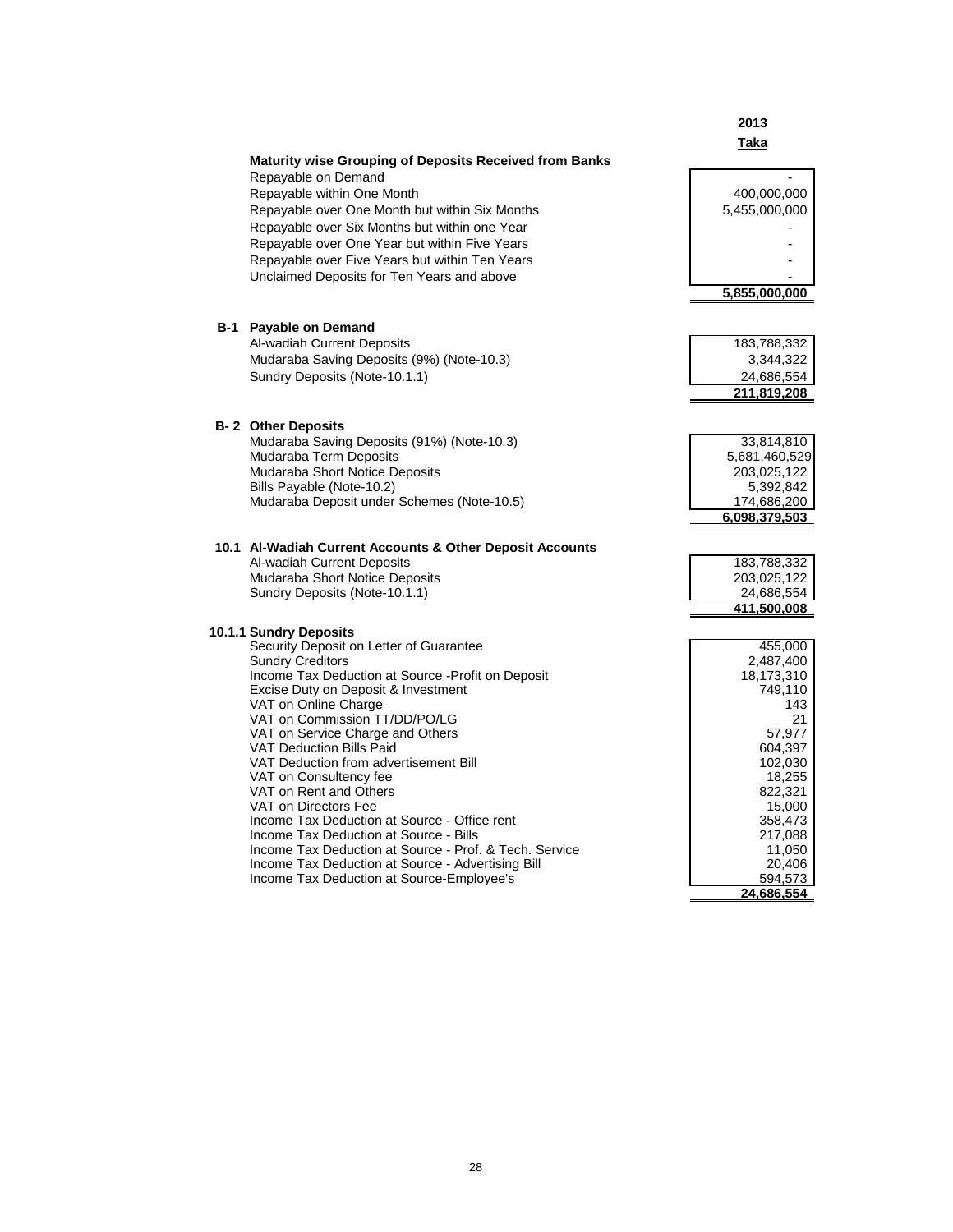|    |                                                                            | 2013                  |
|----|----------------------------------------------------------------------------|-----------------------|
|    |                                                                            | <b>Taka</b>           |
|    | 10.2 Bills Payable                                                         |                       |
|    | Pay Order Issued                                                           | 5,392,842             |
|    |                                                                            | 5,392,842             |
|    | 10.3 Mudaraba Savings Bank Deposits                                        |                       |
|    | As per BRPD Circular No. 06, dated 24 June 2007, total                     |                       |
|    | saving bank deposits amount is bifurcated into:                            |                       |
|    | 9 % of total Mudaraba Savings Bank Deposits                                | 3,344,322             |
|    | 91% of total Mudaraba Savings Bank Deposits                                | 33,814,810            |
|    |                                                                            | 37,159,132            |
|    | 10.4 Mudaraba Term Deposits including other Banks - Maturity wise Grouping |                       |
|    | Payable on Demand                                                          | 598,186,028           |
|    | Up to Three Months                                                         | 6,046,203,811         |
|    | From Three Months to Six Months                                            | 1,586,127,732         |
|    | Above Six Months to One Year                                               | 3,305,942,958         |
|    | Above One Year to Two Years                                                |                       |
|    | Above Two Years                                                            |                       |
|    |                                                                            | 11,536,460,529        |
|    |                                                                            |                       |
|    | 10.5 Mudaraba Deposit under Schemes                                        |                       |
|    | Mudaraba Monthly Savings Scheme                                            | 4,481,500             |
|    | Mudaraba Double Benefit Deposits Scheme                                    | 13,353,000            |
|    | Mudaraba Profit Term Deposit                                               | 155,500,000           |
|    | Mudaraba Millionaire Deposit Scheme                                        | 1,254,700             |
|    | Mudaraba Marriage Scheme                                                   | 10,000                |
|    | Mudaraba Pension Scheme                                                    | 3,000                 |
|    | Mudaraba Pension Prokolpo                                                  | 84,000                |
|    |                                                                            | 174,686,200           |
| 11 | <b>OTHER LIABILITIES</b>                                                   |                       |
|    |                                                                            |                       |
|    | Inter - branch Transaction Account<br>Provision for Taxation (Note-11.1)   | 80,000,000            |
|    | Accumulated Provision against Investments (Note-11.3)                      | 75,100,000            |
|    | Accrued Profit and Expenses Payable (11.4)                                 | 214,472,829           |
|    | Provision for Gratuity                                                     | 3,000,000             |
|    | Provisions for diminution in value of Investments in share                 | 3,850,000             |
|    | <b>Provision for Zakat</b>                                                 | 3,000,000             |
|    | <b>Provident Fund</b><br><b>Benevolent Fund</b>                            | 3,103,110             |
|    | Provision for Incentive Bonus                                              | 113,704<br>20,000,000 |
|    | Provision for Audit fee                                                    | 200,000               |
|    |                                                                            |                       |
|    | Others                                                                     | 10,310                |

| Add: Provision made during the year | 80,000,000 |
|-------------------------------------|------------|

| 80,000,000 |
|------------|
| 80,000,000 |
|            |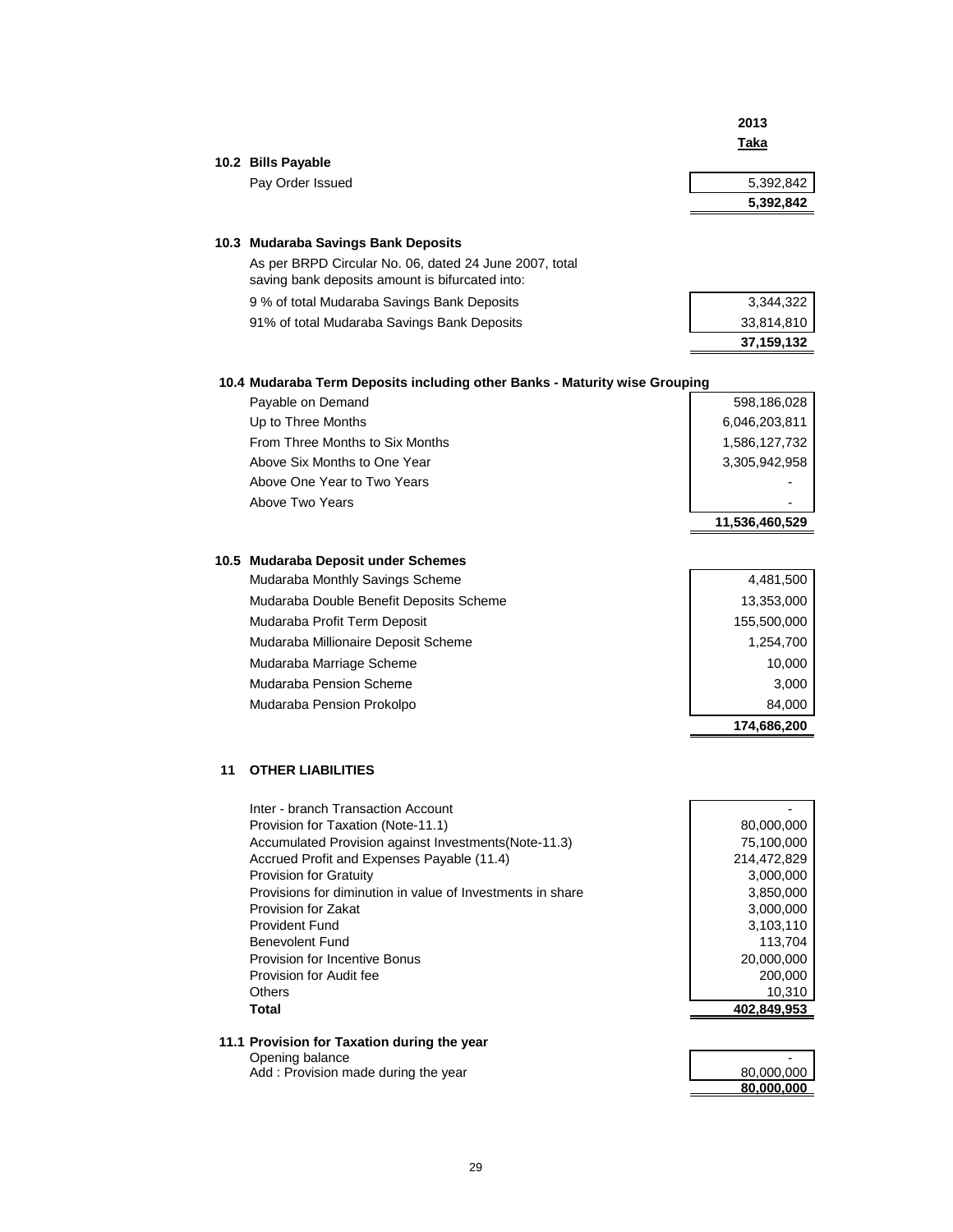|                  |                                                                                               | Taka              |
|------------------|-----------------------------------------------------------------------------------------------|-------------------|
|                  | 11.2 Provision for Investments during the year                                                |                   |
|                  | Specific Provision for Classified Investments                                                 |                   |
|                  | General Provision including off-B/S exposure                                                  | 75,100,000        |
|                  |                                                                                               | 75,100,000        |
|                  |                                                                                               |                   |
|                  | 11.3 Accumulated Provision for Investments                                                    |                   |
|                  | Specific Provision for Classified Investments (Note -11.3.1)                                  |                   |
|                  | General Provision including off-B/S exposure (Note -11.3.2)                                   | 75,100,000        |
|                  |                                                                                               | 75,100,000        |
|                  | 11.3.1 Movement in Specific Provision for Classified Investments                              |                   |
|                  | Provision held at the beginning of the year                                                   |                   |
|                  | Fully Provided Debts written off                                                              |                   |
|                  | Recoveries of amounts previously written off                                                  |                   |
|                  | Specific Provision for the year                                                               |                   |
|                  | Recoveries and Provisions no longer required                                                  |                   |
|                  | Net Charge to Profit and Loss Account                                                         |                   |
|                  | Provision held at the end of the year                                                         |                   |
|                  | 11.3.2 General Provision including off-balance sheet exposure                                 |                   |
|                  | Provision held at the beginning of the year                                                   |                   |
|                  | Addition/transfer during the year                                                             | 75,100,000        |
|                  |                                                                                               | 75,100,000        |
|                  |                                                                                               |                   |
|                  | 11.4 Accrued Profit and Expenses Payable                                                      |                   |
|                  | Profit Payable on MTDR                                                                        | 212,446,858       |
|                  | Profit Payable on Monthly Benefit Savings Scheme                                              | 1,771,175         |
|                  | Profit Payable on Double Benefit Savings Scheme<br>Profit Payable on Mudaraba Savings Deposit | 170,674<br>69,881 |
|                  | Profit Payable on MMDS                                                                        | 14,124            |
|                  | Mudaraba Pension deposit Scheme                                                               | 117               |
|                  |                                                                                               | 214,472,829       |
| 12 <sup>12</sup> | <b>CAPITAL</b>                                                                                |                   |
|                  | <b>AUTHORISED CAPITAL</b>                                                                     |                   |
|                  |                                                                                               |                   |
|                  | 1,000,000,000 ordinary shares of Taka 10 each.<br>12.1 Issued, Subscribed and Paid-Up Capital | 10,000,000,000    |
|                  | 428,000,000 Ordinary Shares of Taka 10 each issued                                            | 4,280,000,000     |
|                  |                                                                                               | 4,280,000,000     |
|                  |                                                                                               |                   |
|                  | 12.2 Category of shareholding as at 31 December 2013                                          |                   |
|                  | <b>Name of Category</b>                                                                       | Percentage(%)     |
|                  | Sponsors/Directors                                                                            | 100.00            |
|                  | <b>Financial Instituties</b>                                                                  |                   |
|                  | Non-Resident Bangladeshi                                                                      |                   |
|                  | <b>General Public</b>                                                                         |                   |
|                  |                                                                                               | 100.00            |
|                  |                                                                                               |                   |

**2013**

30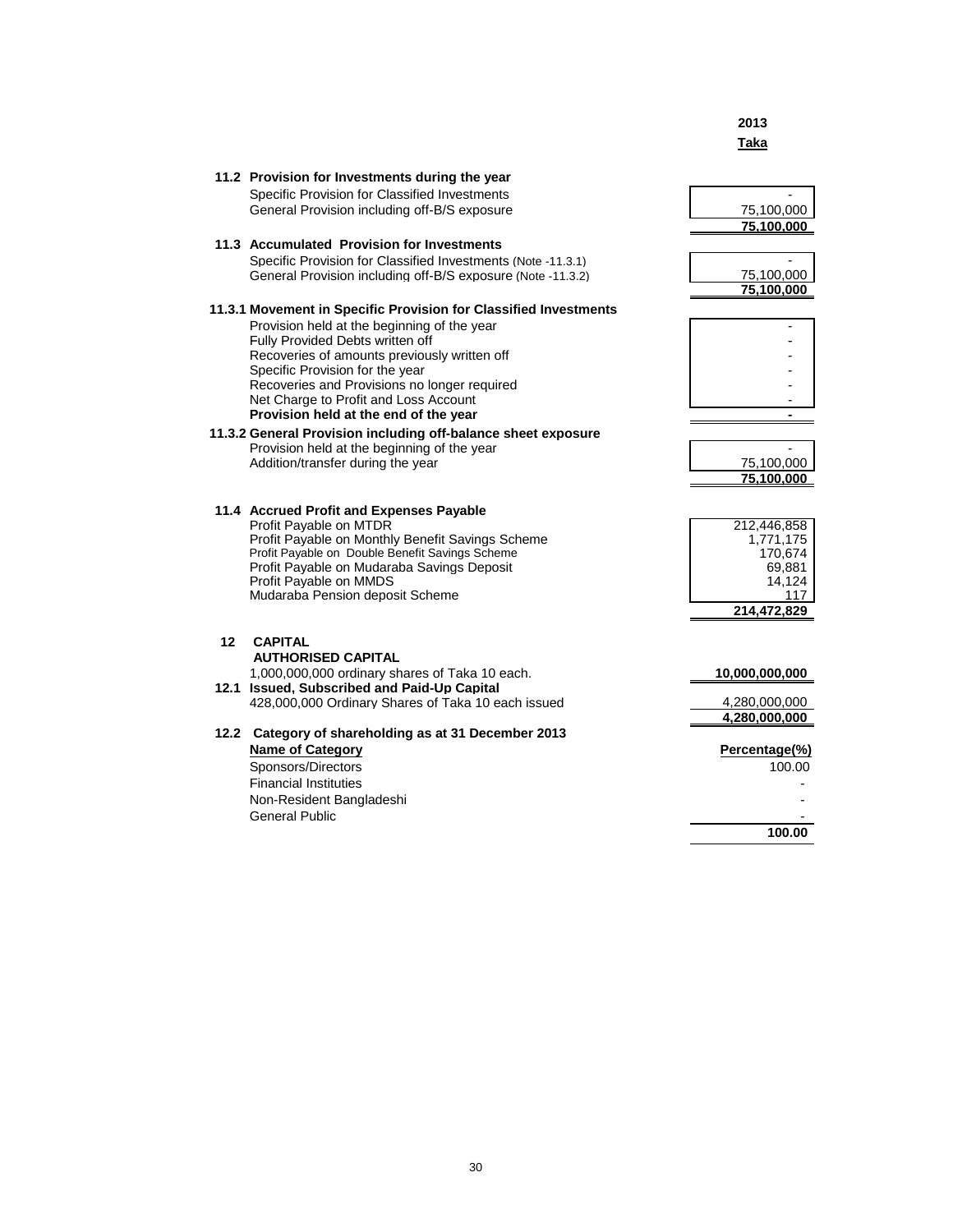**2013**

|    |                                                                                                                                    |               | Taka                            |
|----|------------------------------------------------------------------------------------------------------------------------------------|---------------|---------------------------------|
|    | 12.3 Classification of Shareholders by holding position as at 31 December 2013                                                     |               |                                 |
|    | <b>Shareholding Range</b>                                                                                                          | No. of Shares | Percentage (%)                  |
|    | Less than 500 Shares                                                                                                               |               |                                 |
|    | 501 to 5000 Shares                                                                                                                 |               |                                 |
|    | 5001 to 10,000 Shares<br>10,001 to 20,000 Shares                                                                                   |               |                                 |
|    | 20,001 to 30,000 Shares                                                                                                            |               |                                 |
|    | 30,001 to 40,000 Shares                                                                                                            |               |                                 |
|    | 40,001 to 50,000 Shares<br>50,001 to 100,000 Shares                                                                                |               |                                 |
|    | 100,001 to 1,000,000 Shares                                                                                                        | 4,000,000     | 0.93                            |
|    | Over 1,000,001 Shares                                                                                                              | 424,000,000   | 99.07                           |
|    |                                                                                                                                    | 428.000.000   | 100.00                          |
|    | 12.4 Capital Adequacy Ratio (Under Basel-II)                                                                                       |               |                                 |
|    | <b>Tier-I (Core Capital)</b>                                                                                                       |               |                                 |
|    | Paid up Capital                                                                                                                    |               | 4,280,000,000                   |
|    | <b>Statutory Reserve</b>                                                                                                           |               | 33,468,582                      |
|    | <b>Other Reserve</b><br><b>Retained Earnings</b>                                                                                   |               | 145,749,665                     |
|    |                                                                                                                                    |               | 53,874,330<br>4,513,092,577     |
|    | <b>Tier-II (Supplementary Capital)</b>                                                                                             |               |                                 |
|    | <b>General Provision</b>                                                                                                           |               | 75,100,000                      |
|    | <b>Assets Revaluation Reserves</b>                                                                                                 |               |                                 |
|    | <b>Subordinated Debt</b>                                                                                                           |               |                                 |
|    |                                                                                                                                    |               | 75,100,000                      |
|    | Tier-III (eligible for market risk only)                                                                                           |               |                                 |
|    | Short-term subordinated Debt                                                                                                       |               |                                 |
|    | A. Total Eligible Capital                                                                                                          |               | <u>4,588,192,577</u>            |
|    |                                                                                                                                    |               |                                 |
|    | <b>B.</b> Total Risk Weighted Assets                                                                                               |               | 13,313,600,000                  |
|    | C. Minimum Capital Requirement based on Risk                                                                                       |               | 1,331,360,000                   |
|    | Weighted Assets (10% on B)                                                                                                         |               |                                 |
|    | D. Surplus/(Deficiency)(A - C)                                                                                                     |               | 3,256,832,577                   |
|    | <b>Capital Adequacy Ratio (%)</b>                                                                                                  |               | 34.46%                          |
|    | <b>Capital Requirement</b>                                                                                                         |               | Held                            |
|    | Tier - $\mathsf I$                                                                                                                 |               | 33.90%                          |
|    | Tier - II                                                                                                                          |               | 0.56%                           |
|    | Tier - III                                                                                                                         |               | ÷                               |
|    | <b>Total</b>                                                                                                                       |               | 34.46%                          |
|    |                                                                                                                                    |               |                                 |
| 13 | <b>STATUTORY RESERVE</b>                                                                                                           |               |                                 |
|    | <b>Opening Balance</b>                                                                                                             |               |                                 |
|    | Transferred during the period from Profit & Loss A/C<br><b>Closing Balance</b>                                                     |               | 33,468,582<br><u>33,468,582</u> |
|    |                                                                                                                                    |               |                                 |
|    | This has been done according to Sec. 24 of Bank Companies Act, 1991 and shall be<br>maintained until it equals to Paid-up Capital. |               |                                 |
| 14 | <b>OTHER RESERVE</b>                                                                                                               |               | 145,749,665                     |
|    | This represents profit prior to incorporation i.e. 07 March 2013.                                                                  |               |                                 |
|    |                                                                                                                                    |               |                                 |
| 15 | <b>RETAINED EARNINGS</b>                                                                                                           |               |                                 |
|    | <b>Opening Balance</b>                                                                                                             |               |                                 |
|    | Add: Post tax profit for the period                                                                                                |               | 87,342,913                      |
|    | Less: Transfer to Statutory Reserve                                                                                                |               | 33,468,582                      |
|    | <b>Closing Balance</b>                                                                                                             |               | 53,874,331                      |

J.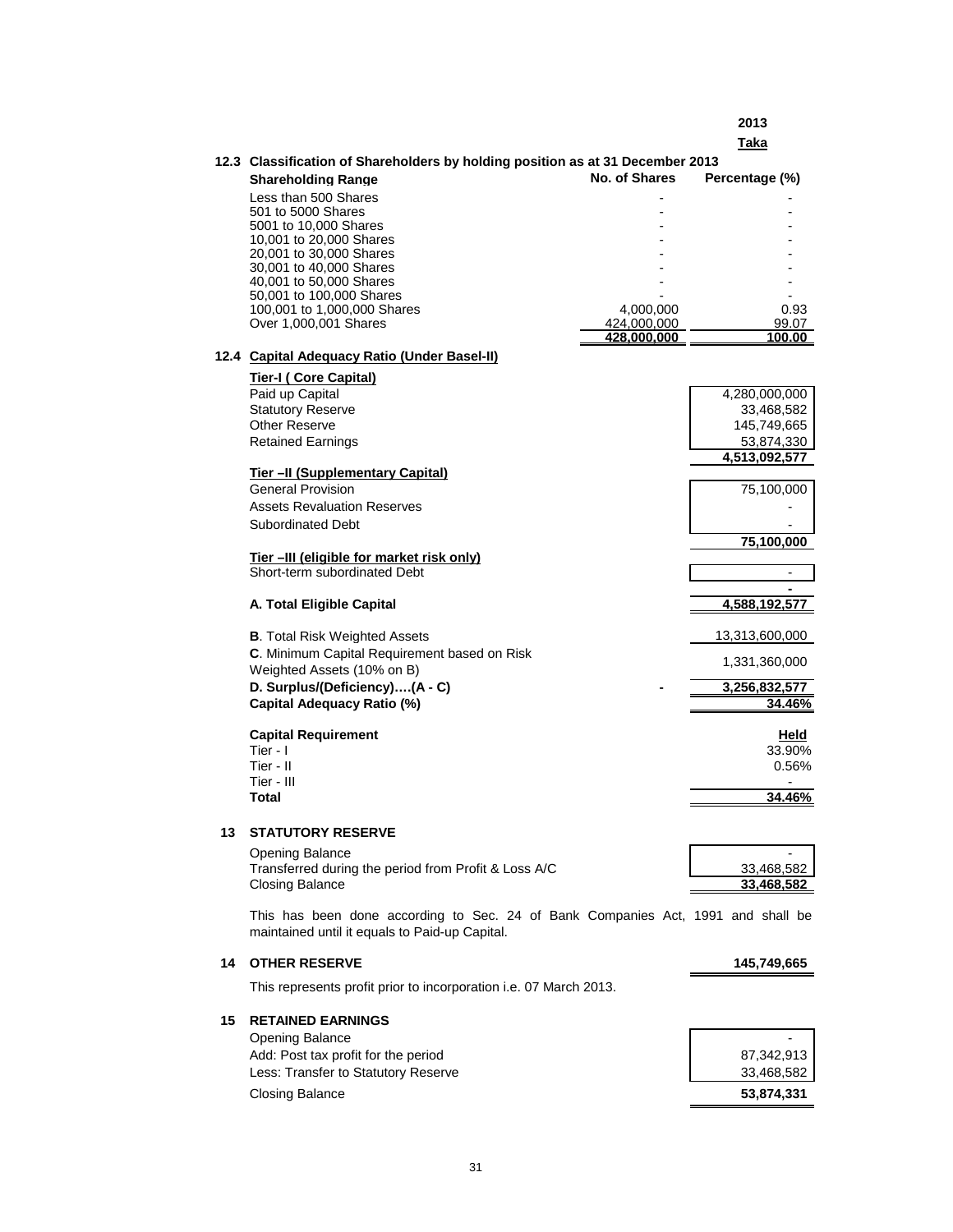|                                | 2013        |
|--------------------------------|-------------|
|                                | <u>Taka</u> |
| <b>16 LETTER OF GUARANTEES</b> |             |
|                                |             |

Money for which the Bank is contingently liable in respect of guarantees are given favoring:

| Letters of Guarantee - Local     | 7,625,000                |
|----------------------------------|--------------------------|
| Letter of Guarantee - Foreign    | $\overline{\phantom{a}}$ |
|                                  | 7,625,000                |
| Less: Margin Taken on Guarantees | 455.000                  |
|                                  | 7,170,000                |

# **16.1 Money for Which the Bank is Contingently Liable in respect of Guarantees:**

| <b>Directors</b>                       |           |
|----------------------------------------|-----------|
| Government                             |           |
| Banks and Other Financial Institutions |           |
| <b>Others</b>                          | 7,625,000 |
|                                        | 7,625,000 |

# **17 IRREVOCABLE LETTERS OF CREDIT**

| Letters of Credit - Cash                 |  |
|------------------------------------------|--|
| Letter of Credit - Cash Inland           |  |
| Back to Back letters of Credit - Local   |  |
| Back to Back letters of Credit - Foreign |  |
|                                          |  |

# **18 BILLS FOR COLLECTION ISSUED BY THE BANK**

| Foreign Documentary Bills | - |
|---------------------------|---|
| Outward Bills             |   |
| Inland Documentary Bills  | - |
|                           |   |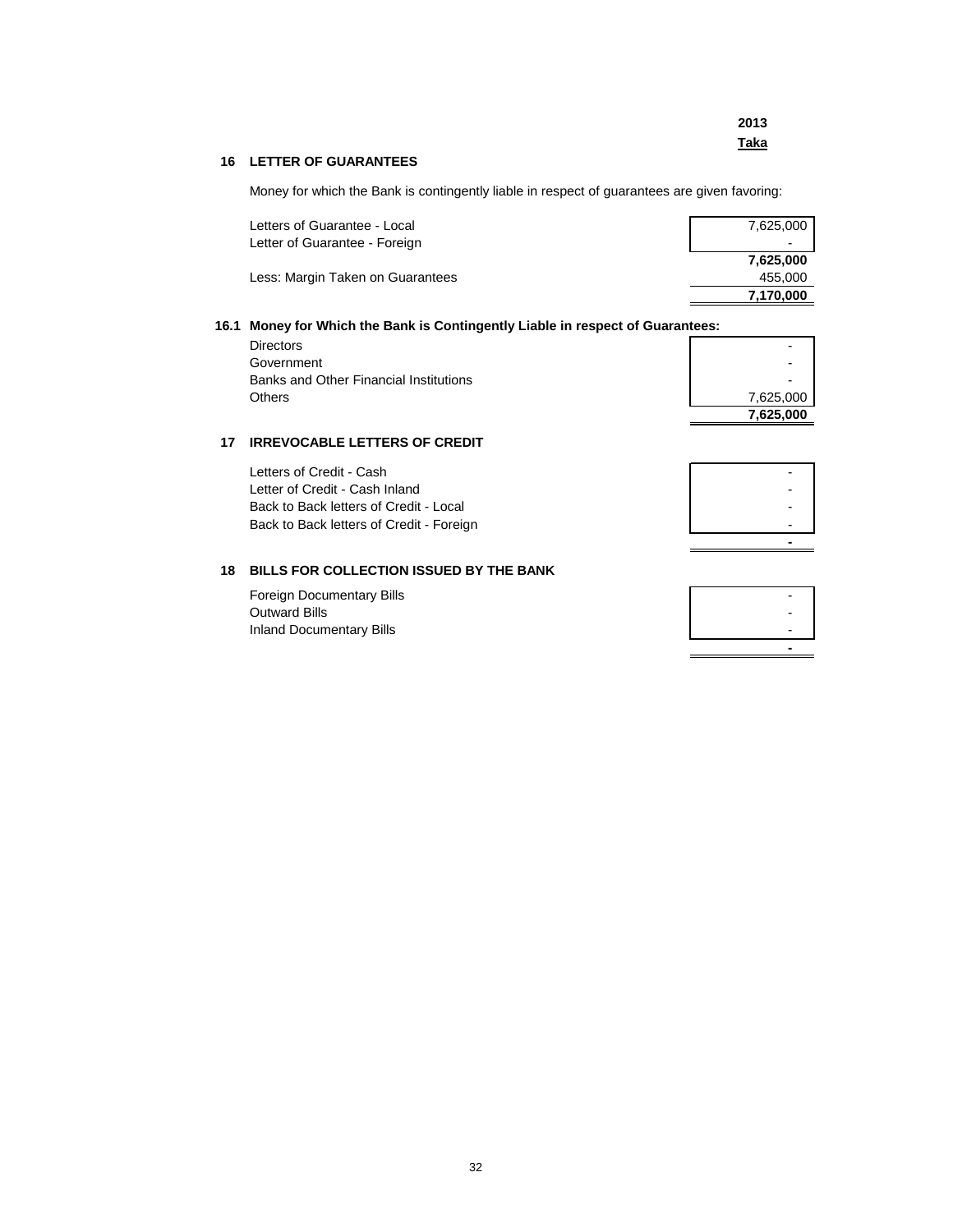### **2013 Taka**

# **19 INVESTMENT INCOME**

| <b>Profit Received from:</b>  |             |
|-------------------------------|-------------|
| Deposit with Other Banks      | 723,001,487 |
| Bai Murabaha - General        | 110,203,763 |
| Bai Murabaha Hypothecation    | 77,799,082  |
| Bai Murabaha against MTD      | 42.517.578  |
| Bai Muajjal General           | 18,889      |
| Bai Murabaha Import Bill      | 21,067      |
| <b>HPSM Transport</b>         | 185,205     |
| <b>HPSM Real Estate</b>       | 471,816     |
| <b>HPSM Consumer Durables</b> | 159,673     |
| <b>HPSM SME</b>               | 30,675      |
|                               | 954.409.235 |

#### **20 PROFIT PAID ON DEPOSITS**

|    | <b>Profit Paid on:</b>                                   |                |
|----|----------------------------------------------------------|----------------|
|    | Mudaraba Term Deposit                                    | 546,708,459    |
|    | Mudaraba Double Benefit Deposits Scheme                  | 170,674        |
|    | Mudaraba Monthly Savings Scheme                          | 69,987         |
|    | Mudaraba Monthly Benefit Savings Scheme                  | 5,483,140      |
|    | Mudaraba Savings Deposits                                | 200,957        |
|    | Mudaraba Short Notice Deposits                           | 2,302,787      |
|    | Mudaraba Marriage Scheme                                 | 85             |
|    | Mudaraba Pension Deposit Scheme                          | 32             |
|    | Mudaraba Millionaire Deposit Scheme                      | 14,124         |
|    |                                                          | 554,950,245    |
| 21 | <b>INCOME FROM INVESTMENT IN SHARES &amp; SECURITIES</b> |                |
|    | Bangladesh Govt. Islamic Investment Bond                 | 300,000        |
|    | Profit on sale of shares                                 | 493,582        |
|    |                                                          | 793,582        |
| 22 | <b>COMMISSION, EXCHANGE AND BROKERAGE</b>                | <u>182,501</u> |
| 23 | <b>OTHER OPERATING INCOME</b>                            |                |
|    | Account maintenance charge                               | 143,759        |
|    | Clearing cheque processing fee                           | 2,512          |
|    | Investment processing fee                                | 792,500        |
|    | Miscellaneous Earnings                                   | 192,339        |
|    |                                                          | 1,131,110      |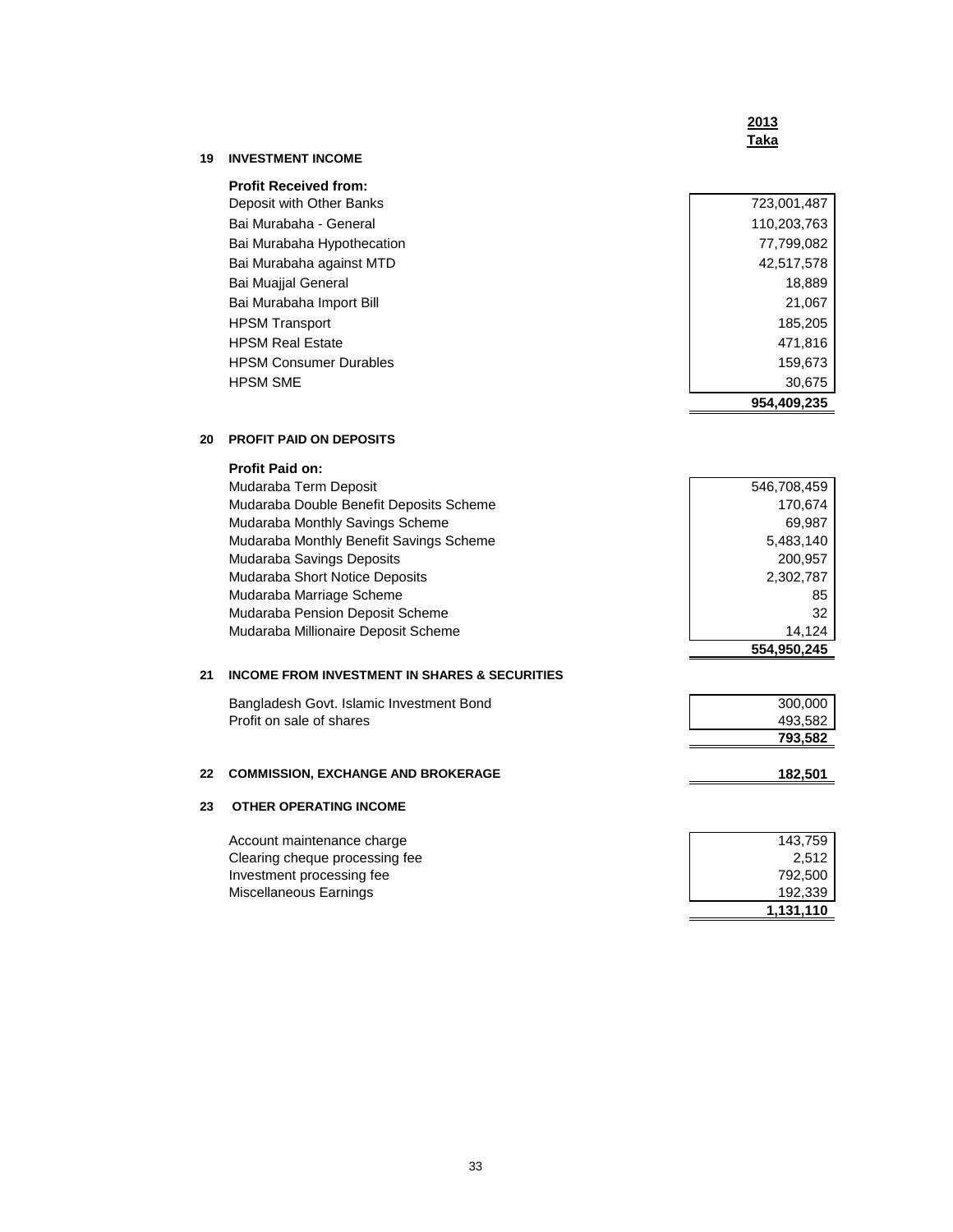**83,444,561**

#### **24 SALARIES & ALLOWANCES**

Basic Salary 28,292,810 Bonus 25,194,526<br>Bank's Contribution to Staff Provident Fund 1,181,904 Bank's Contribution to Staff Provident Fund Gratuity 3,000,000 House Rent 10,376,097 Conveyance Allowance 1,086,806 and 1,086,806 and 1,086,806 and 1,086,806 and 1,086,806 and 1,086,806 and 1,086,806 and 1,086,806 and 1,086,806 and 1,086,806 and 1,086,806 and 1,086,806 and 1,086,806 and 1,086,806 and 1,086 Leave Fare Allowance Entertainment Allowance 1,815,954 Medical Allowance 2,146,343<br>
Utility Services 2,146,343<br>
2,146,343<br>
2,146,343 Utility Services House Maintenance Allowance 2,725,355 Other Allowances 585,356

#### **25 RENT, TAXES, INSURANCE, LIGHTING ETC.**

| Rent                 | 21,833,125 |
|----------------------|------------|
| Insurance            | 1,654,242  |
| Rates and Taxes      | 289,100    |
| <b>Water Charges</b> | 1,550      |
| Gas Charges          | 9.280      |
| Electric Bills       | 1,550,100  |
|                      | 25,337,397 |

### **26 LEGAL EXPENSES**

|                            | 50,300 |
|----------------------------|--------|
| Other Professional Charges | 25,700 |
| Stamp                      | 19.100 |
| Law Charges                | 5.500  |

#### **27 POSTAGE, STAMP AND TELECOMMUNICATION**

| Telephone - Office                              | 402,066 |
|-------------------------------------------------|---------|
| Telegram, Telex, Internet, Fax and Email charge | 167.256 |
| Stamp                                           | 19,085  |
| Telephone - Residence                           | 461     |
| Postage                                         | 91.706  |
|                                                 | 680.574 |

#### **28 STATIONERY, PRINTING AND ADVERTISEMENT**

| Publicity and Advertisement | 2.864.279 |
|-----------------------------|-----------|
| Printing and Stationery     | 789.289   |
|                             | 3.653.568 |

# **29 MANAGING DIRECTOR'S SALARY AND FEES**

| Basic Pay                   | 2,903,226 |
|-----------------------------|-----------|
| House Rent Allowances       | 967.742   |
| Leave Fare Allowance.       | 967.742   |
| <b>Bonus</b>                | 1.600.000 |
| House Maintenance Allowance | 967.742   |
|                             | 7.406.452 |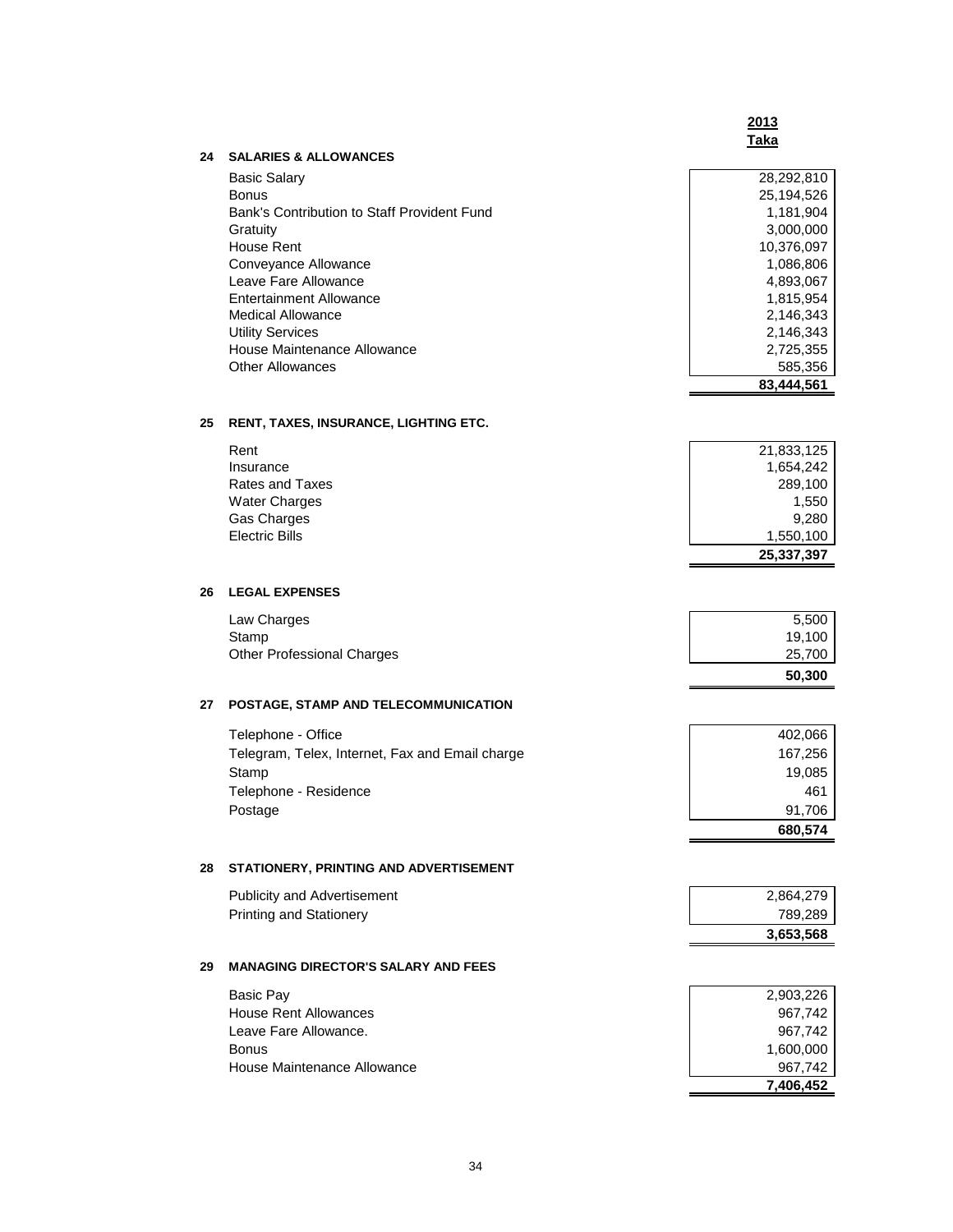# **30 DIRECTORS' FEES**

|    | Fees<br>Travel                                                 | 805,000<br>1,093,650 |
|----|----------------------------------------------------------------|----------------------|
|    |                                                                | 1,898,650            |
| 31 | <b>SHARIAH COMMITTEE'S FEES</b>                                |                      |
|    | Fees                                                           | 50,000               |
|    | Travel                                                         | 50,000               |
| 32 | <b>DEPRECIATION AND REPAIRS OF FIXED ASSETS</b>                |                      |
|    | Depreciation on Fixed Assets (Annexure - A)<br><b>Repairs:</b> | 5,417,588            |
|    | Office equipment                                               | 137,785              |
|    | Renovation and Maintenance of Office Premises                  | 3,666,229            |
|    | <b>Furniture and Fixtures</b>                                  | 1,000                |
|    | Repair & Maintenance of Vehicle                                | 556,830              |
|    |                                                                | 9,779,432            |

### **33 OTHER EXPENSES**

| Car Expense                     | 2,236,706  |
|---------------------------------|------------|
| Wages                           | 3,759,964  |
| Traveling                       | 458,813    |
| Donation and Subscription:      |            |
| Donation                        | 30,000     |
| Subscription                    | 700,000    |
| Newspaper and Periodicals       | 78,429     |
| <b>Fntertainment</b>            | 150,444    |
| Conveyance                      | 438,087    |
| Bank charges                    | 179,136    |
| Refeshment                      | 955,124    |
| Holiday Banking allowances      | 76,200     |
| Parties and Dinner              | 791,722    |
| <b>Medical Expense</b>          | 436,430    |
| Training, Seminar and Workshop  | 95,246     |
| Photocopying                    | 97,832     |
| <b>Generator Expenses</b>       | 299,738    |
| Honorium                        | 64,500     |
| Washing and Cleaning            | 6,758      |
| <b>Upkeep Branches Premises</b> | 201,731    |
| Office Maintenance              | 700,687    |
| <b>Crockries Expense</b>        | 29,835     |
| <b>Meeting Expenses</b>         | 7,571,719  |
| Misceleneous Expenses           | 413,235    |
|                                 | 19,772,336 |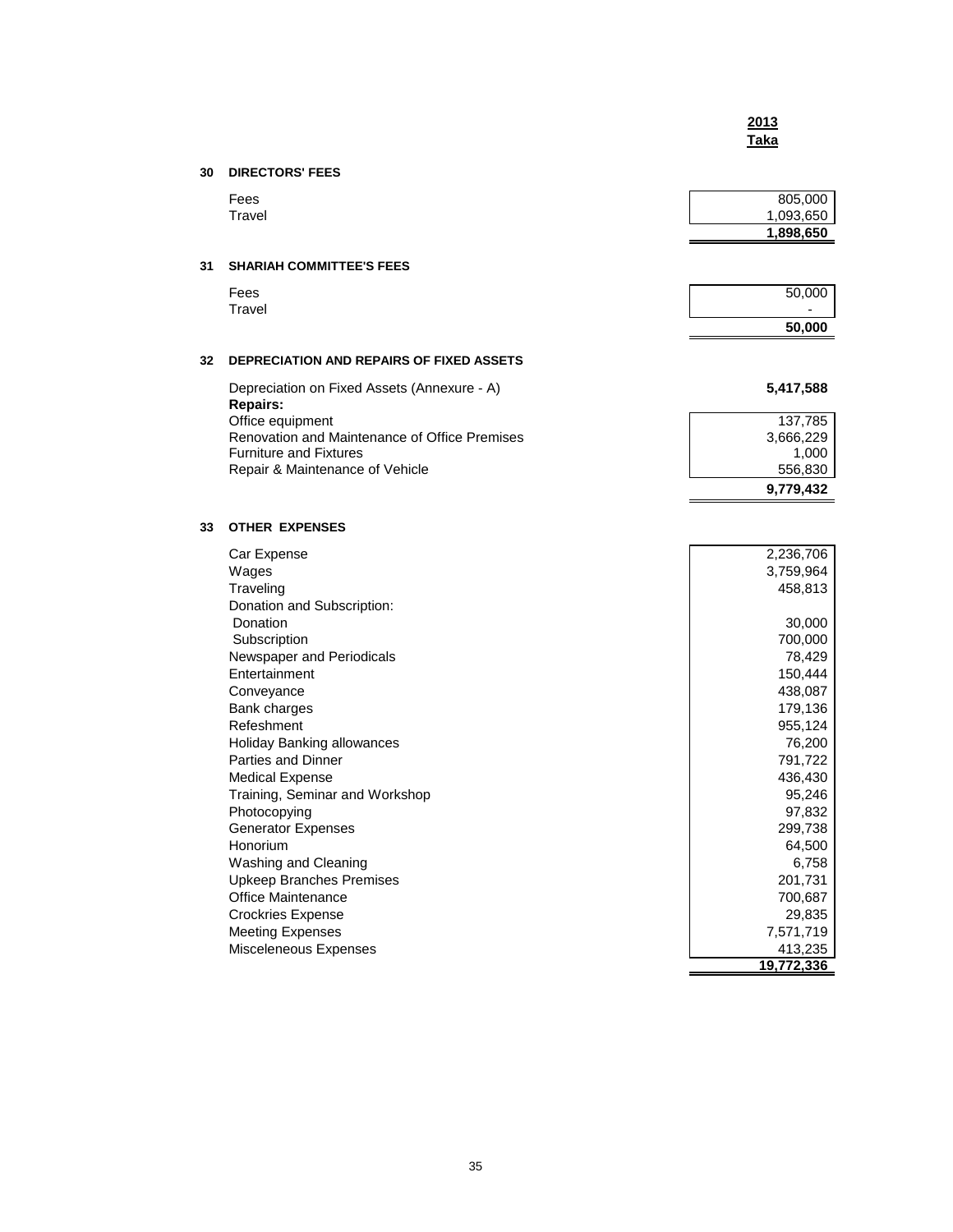|    |                                                               | <u>2013</u><br>Taka            |
|----|---------------------------------------------------------------|--------------------------------|
| 34 | <b>EARNINGS PER SHARE</b>                                     |                                |
|    | Net Profit after Tax                                          | 87,342,913                     |
|    | Number of Ordinary Shares (weighted average as<br>per BAS-33) | 428,000,000                    |
|    | Earnings Per Share (EPS)                                      | 0.20                           |
| 35 | <b>RECEIVED FROM OTHER OPERATING ACTIVITIES</b>               |                                |
|    | Account maintenance charge                                    | 143,759                        |
|    | Clearing cheque processing fee                                | 2,512                          |
|    | Income from Shares and Securities                             | 793,582                        |
|    | Investment processing fee                                     | 792,500                        |
|    | Miscellaneous Earnings                                        | 192,339                        |
|    |                                                               | 1,924,692                      |
| 36 | <b>PAYMENT FOR OTHER OPERATING ACTIVITIES</b>                 |                                |
|    | Rent, Taxes, Insurances, Electricity etc.                     | 25,337,397                     |
|    | Legal Expenses                                                | 50,300                         |
|    | Postage, Stamps, Telecommunications etc.                      | 680,574                        |
|    | Directors' fees                                               | 1,898,650                      |
|    | <b>Shariah Committee's fees</b>                               | 50,000                         |
|    | <b>Other Expenses</b>                                         | 19,772,336                     |
|    |                                                               | 47,789,257                     |
| 37 | <b>INCREASE /DECREASE OF OTHER ASSETS</b>                     |                                |
|    | Inter - branch Transaction Account                            | 62,086,900                     |
|    | Accrued Income on MTDR                                        | 434,800,000                    |
|    | Advances, Deposits and Prepayment                             | 200,823,582                    |
|    | Advance Income Tax                                            | 28,829,440                     |
|    | <b>Stock of Stationery</b>                                    | 683,610                        |
|    | Suspense Account                                              | 118,578,163                    |
|    | Stamps on Hand                                                | 34,758                         |
|    | (Increase)/Decrease during the period                         | 845,836,453<br>(845, 836, 453) |
|    |                                                               |                                |
| 38 | <b>INCREASE /DECREASE OF OTHER LIABILITIES</b>                |                                |
|    | Inter - branch Transaction Account                            |                                |
|    | Profit/Rent/Compensation Suspense Account                     | 10,310                         |
|    | Accrued Profit and Expenses Payable                           | 214,463,985                    |
|    | Provision for Gratuity                                        | 3,000,000                      |
|    | <b>Provident Fund</b>                                         | 3,103,110                      |
|    | <b>Benevolent Fund</b>                                        | 113,704                        |
|    | Provision for Incentive Bonus                                 | 20,000,000                     |
|    |                                                               | 240.691.109                    |
|    | Increase /(Decrease) during the period                        | 240,691,109                    |
| 39 | <b>NUMBER OF EMPLOYEES</b>                                    |                                |
|    | <b>Executives and Officers</b>                                | 263                            |
|    | Members of Staff (Contractual)                                | 54                             |
|    |                                                               | 317                            |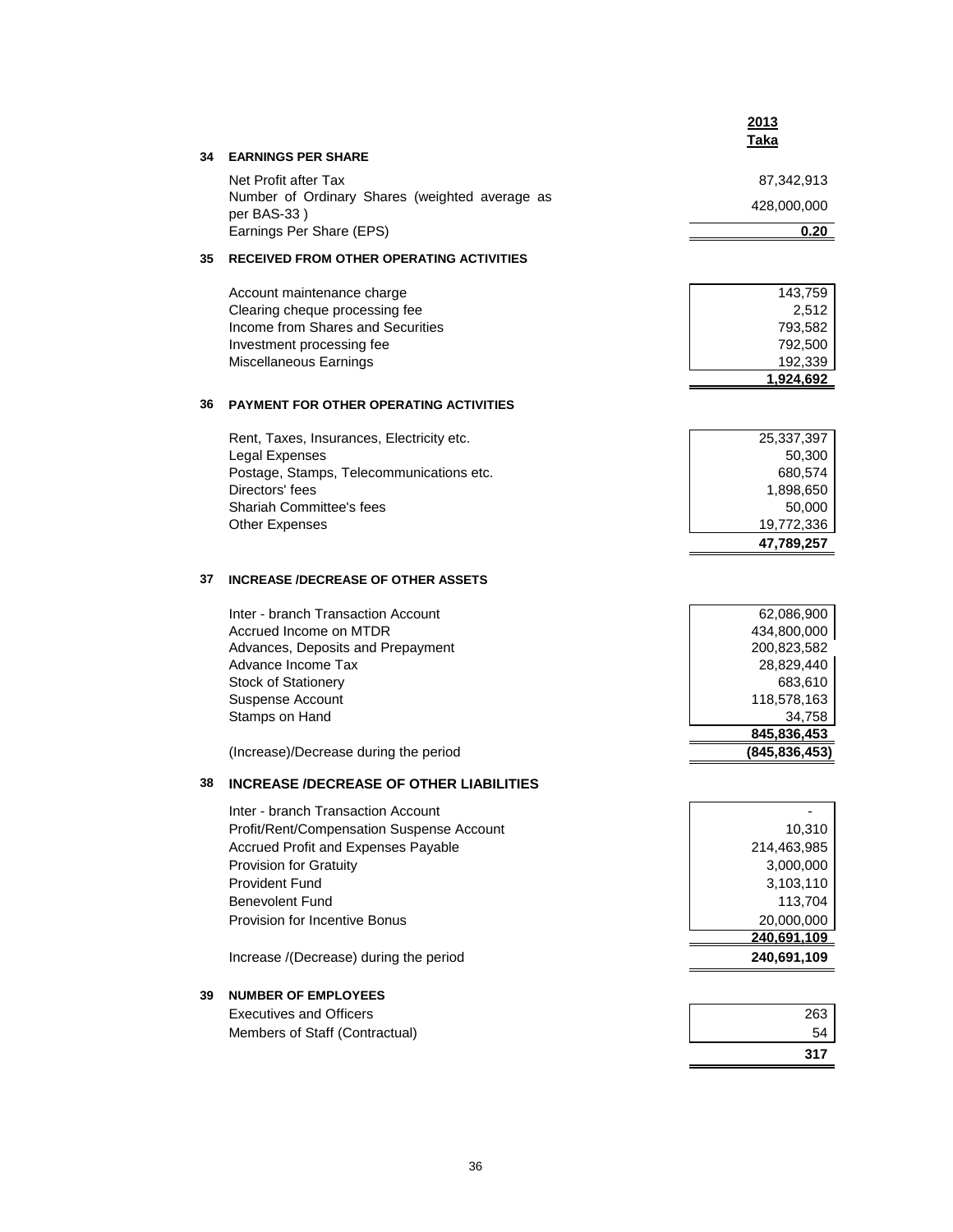#### **40 RELATED PARTY TRANSACTIONS**

During the year, the Bank carried out some transaction with related party in the normal course of business and on an arm's length basis. The name of this related party, nature of this transaction and total value has been set out in accordance with provisions of Bangladesh Accounting Standard 24 (BAS: 24) Related Party disclosure and as defined in the BRPD Circular no. 14 issued by the Bangladesh Bank on June 25, 2003. The significant related party transactions during the year were as follows:

#### **i) Significant Contracts where Bank is a Party and wherein Directors have Interest**

| Name of the Party                                                                                                                                                                    | Nature of<br><b>Transaction</b> | Nature of<br><b>Relationship</b> | Total Value (in Tk.) |
|--------------------------------------------------------------------------------------------------------------------------------------------------------------------------------------|---------------------------------|----------------------------------|----------------------|
| a. Northern General<br>Insurance Company Ltd.                                                                                                                                        | Insurance<br>Premium            | <b>Common Director</b>           | 306,221              |
| b. Reliance Finance Ltd.                                                                                                                                                             | MTDR.                           | Common Director                  | 6,050,000,000        |
| ii) Related Party Transactions                                                                                                                                                       |                                 |                                  | Nil                  |
| iii) Shares issued to Directors and Executives without consideration or<br>exercisable at discount<br>iv) Lending to Related Parties is effected as per requirements of Section      |                                 |                                  | Nil<br>Nil           |
| 27 (1) of the Bank Companies Act, 1991.<br>v) Business other than banking business with any related concern of the<br>Directors as per Section 18(2) of the Bank Companies Act, 1991 |                                 | Nil                              |                      |
| vi) Investment in the Securities of Directors and their related concern                                                                                                              |                                 | Nil                              |                      |

#### **41 DIRECTORS' INTEREST IN DIFFERENT BUSINESSES OR ENTITIES:**

| SI. No | Name of the Directors | <b>Status with the</b> | Names of firms/companies in which |
|--------|-----------------------|------------------------|-----------------------------------|
|        | <b>Shahidul Alam</b>  | Chairman               | <b>Managing Director</b>          |
|        |                       |                        | Galco Steel (Bangladesh) Ltd.     |
|        |                       |                        | Prasad Paradise Resorts Ltd.      |
|        |                       |                        | S. Alam Vegetable Oil Ltd.        |
|        |                       |                        | <b>Proprietor</b>                 |
|        |                       |                        | M/s. Tazin Enterprise             |
|        |                       |                        | Sonali Traders                    |
|        |                       |                        |                                   |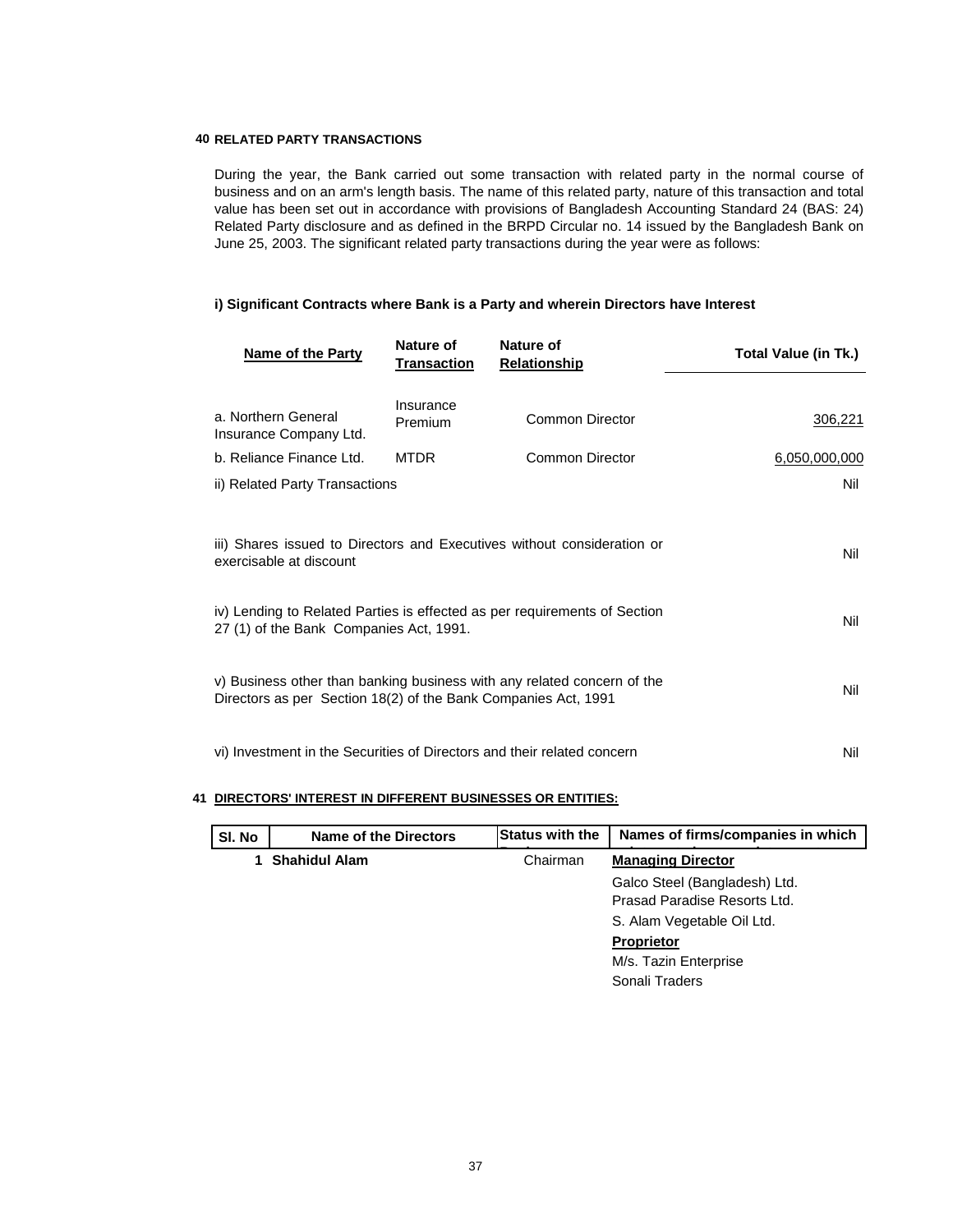| 2 Belal Ahmed                | Vice Chairman   | <b>Managing Director</b><br>Unitex Spinning Ltd.<br>C & A Fabrics Ltd.<br>C & A Textile Ltd.<br>C & A Accessories Ltd.<br>Knit Express Ltd.<br>Western Designer Ltd.<br>Formosa Elastics (BD) Ltd.<br>Proprietor<br>M/s Unitex                                                                |
|------------------------------|-----------------|-----------------------------------------------------------------------------------------------------------------------------------------------------------------------------------------------------------------------------------------------------------------------------------------------|
| 3 Hussain Muhammad Ershad    | Director        | Chairman<br>Podagonj Cold Storage Ltd.                                                                                                                                                                                                                                                        |
| 4 Muhammed Mosleh Uddin, FCA | Director        | <b>Nominee Director</b><br>Reliance Finance Ltd.                                                                                                                                                                                                                                              |
| 5 Ashik Ahmed                | Director        | <b>Director</b><br>First Communications Ltd.<br>Proprietor<br>Ashik Trading                                                                                                                                                                                                                   |
| 6 Ms. Marzina Sharmin        | <b>Director</b> | <b>Managing Director</b><br>Unique Investment & Securities Limited<br><b>Time Securities Limited</b><br><b>Director</b><br>Reliance Finance Limited<br>Proprietor<br>M/s. Marzina Trading                                                                                                     |
| 7 Mortuza Siddique Chowdhury | <b>Director</b> | Chairman<br>Tower Aviation Ltd.<br>Al- Sharaf Airways Ltd.<br>MRM Trading Ltd.<br>Marsa Fishing Ltd.<br><b>Managing Director</b><br>Mortuza Assets Ltd.<br><b>Director</b><br>Al- Sharaf Ltd.                                                                                                 |
| 8 Md. Arshed                 | <b>Director</b> | <b>Chairman</b><br>C & A Dietary & Hospitality Ltd.<br><b>Managing Director</b><br>C & A Real Estate Ltd.<br>C & A Energy Ltd.<br>C & A Diary Ltd<br>Khalid Enterprise Ltd.<br>C & A Agro Ltd.\<br>C & A Court Yard<br>C & A Beverage Ltd.<br><b>Nominee Director</b><br>Time Securities Ltd. |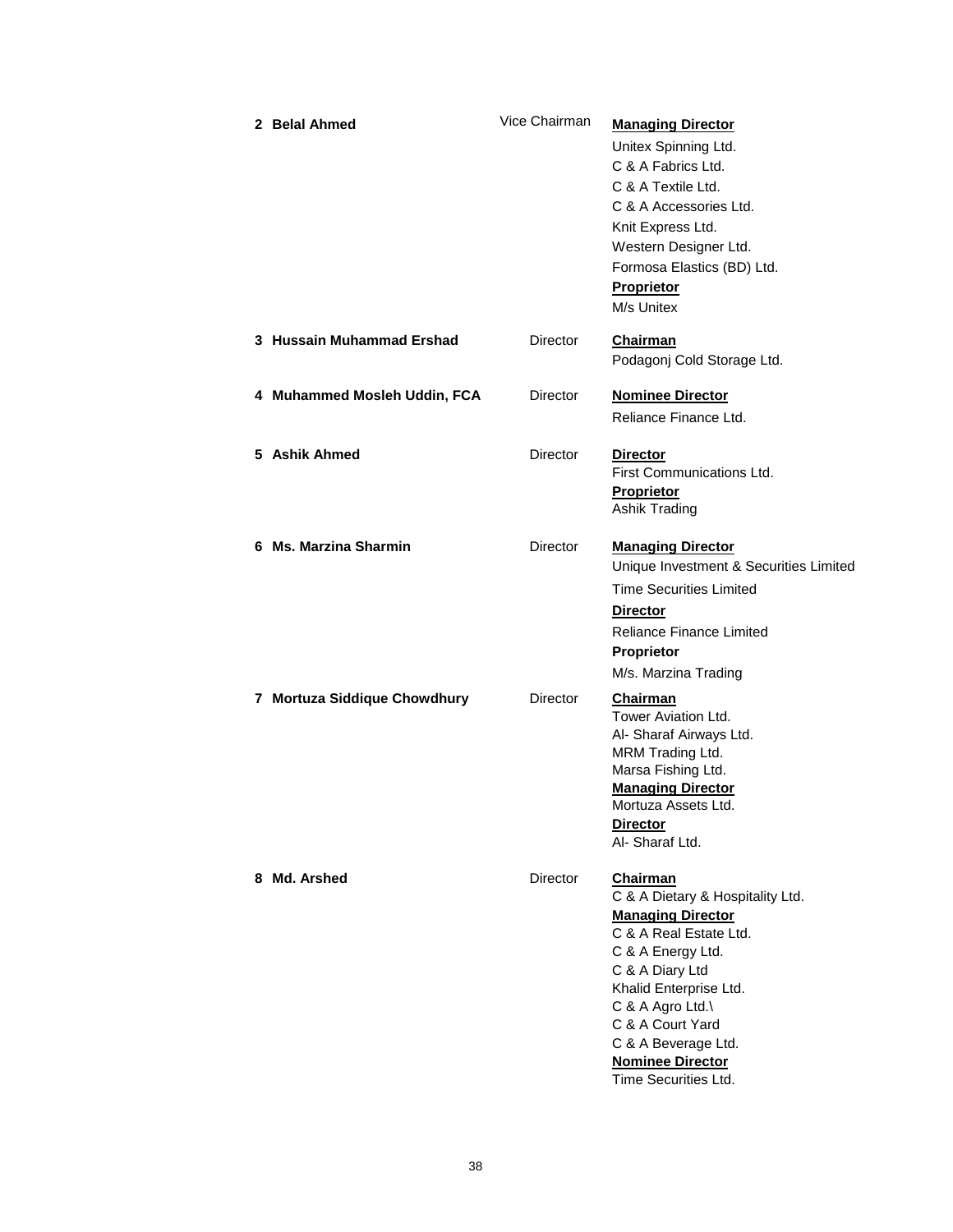|    | 9 Shahedul Huq                | <b>Director</b> | <b>Managing Partner</b><br>Crystal Bridge (Pvt) Ltd.<br><b>Director</b><br>Murnaj Enterprise Ltd.<br>United Trade International Pvt. Ltd<br>Xebac Trading Service Ltd.                                                                                                                                                                                                                                                                                       |
|----|-------------------------------|-----------------|--------------------------------------------------------------------------------------------------------------------------------------------------------------------------------------------------------------------------------------------------------------------------------------------------------------------------------------------------------------------------------------------------------------------------------------------------------------|
| 10 | Ms. Shahana<br><b>Ferdous</b> | <b>Director</b> | <b>Managing Director</b><br>Galco Steel (BD) Ltd.<br><b>Director</b><br>S. Alam Super Edible Oil Ltd.<br><b>Reliance Finance Limited</b><br><b>Proprietor</b><br>M/S Shahnaj Trading                                                                                                                                                                                                                                                                         |
|    | 11 Morsalin Islam Shouradip   | Director        | <b>Managing Director</b><br>Meghamala International Ltd.<br>Meghamala Estate Ltd.<br>Meghamala Mega Shop Ltd.                                                                                                                                                                                                                                                                                                                                                |
|    | 12 Showkat Hossain, FCA       | <b>Director</b> | <b>Chairman</b><br>Chriayata Shanti Society<br><b>President</b><br>The Institute of Chartered Accountants<br>of Bangladesh<br><b>Vice Chairman</b><br><b>Comprehensive Services for Disabled</b><br><b>Resident Partner</b><br>Hoda Vasi Chowdhury & Co.<br><b>Chartered Accountants</b><br><b>Member</b><br>Board of Directors Chittagong WASA<br>Chittagong Club Ltd.<br>Maa Shishu O General Hospital,<br>Chittagong<br>Kidney Foundation<br><b>SAHIC</b> |
| 13 | <b>Md. Rashedul Alam</b>      | <b>Director</b> | <b>Director</b><br>S. Alam Steels Ltd.<br>Bangladesh Petro Chemical Ltd.<br>Riyadh International (Pvt) Ltd.<br>S. Alam Hatchery Ltd.<br>Ocean Resorts Ltd.<br>S. Alam Properties Ltd.<br>Fatehabad Farm Ltd.<br>Global Trading Corporation Ltd.<br>Maruf Pipe Mills Ltd.                                                                                                                                                                                     |
| 14 | <b>Arif Ahmed</b>             | <b>Director</b> | <b>Proprietor</b><br>M/s. Arif Traders<br>A Proprietorship Firm                                                                                                                                                                                                                                                                                                                                                                                              |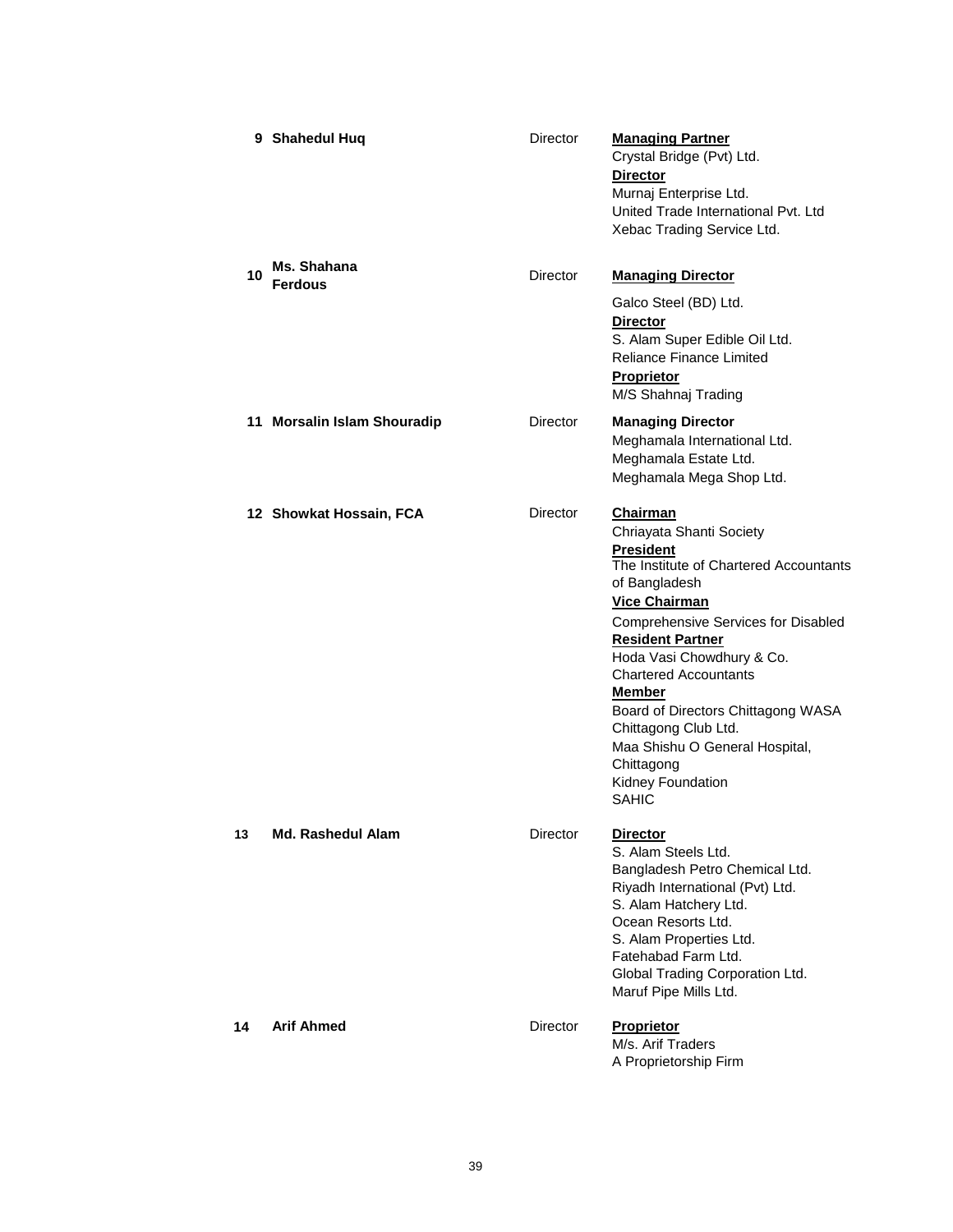| 15 | <b>Mohammad Mostan Billah Adil</b>  | Director        | <b>Proprietor</b><br>M/s. Mostan Billah Adil                                                                                                                                                                                                       |
|----|-------------------------------------|-----------------|----------------------------------------------------------------------------------------------------------------------------------------------------------------------------------------------------------------------------------------------------|
| 16 | Ms. Sarwar Jahan Maleque            | Director        | <b>Vice- Chair Person</b><br>Jasco Capital Management Ltd.<br><b>Director</b><br>Jasco Bangladesh Ltd.                                                                                                                                             |
| 17 | <b>Chowdhury Mohammed Hanif Sho</b> | Director        | <b>Managing Director</b><br>Salma Trade International Ltd.<br><b>BSB Spining Mills Ltd.</b><br>Angan Properties Ltd.                                                                                                                               |
| 18 | <b>S.M. Anowar Sadat</b>            | Director        | <b>Managing Director</b><br>K.K Properties Ltd.<br>Proprietor<br><b>K.K Automobiles</b><br><b>K.K Enterprise</b><br><b>K.K Motors</b><br>Mati Corporation<br>Chiba Trading<br><b>N.S Associates</b><br><b>Partner</b><br>Habibur Rahman & Brothers |
| 19 | <b>Mohammad Abdul Salam</b>         | Director        | <b>Managing Director</b><br>Multazim Spinning Mills Ltd.<br>Matam Fibre Mills Ltd.<br>Matam Spinning Mills Ltd.<br>Proprietor<br>Multazim International                                                                                            |
| 20 | <b>Ms. Farzana Begum</b>            | <b>Director</b> | <b>Managing Director</b><br>Shah Amanat Prakritik Gas Co. Ltd.<br>Lion Securities & Investment Ltd.<br><b>Director</b><br>Global Trading Corporation Ltd.<br>Proprietor<br>M/s. Farzana Trading Enterprise                                         |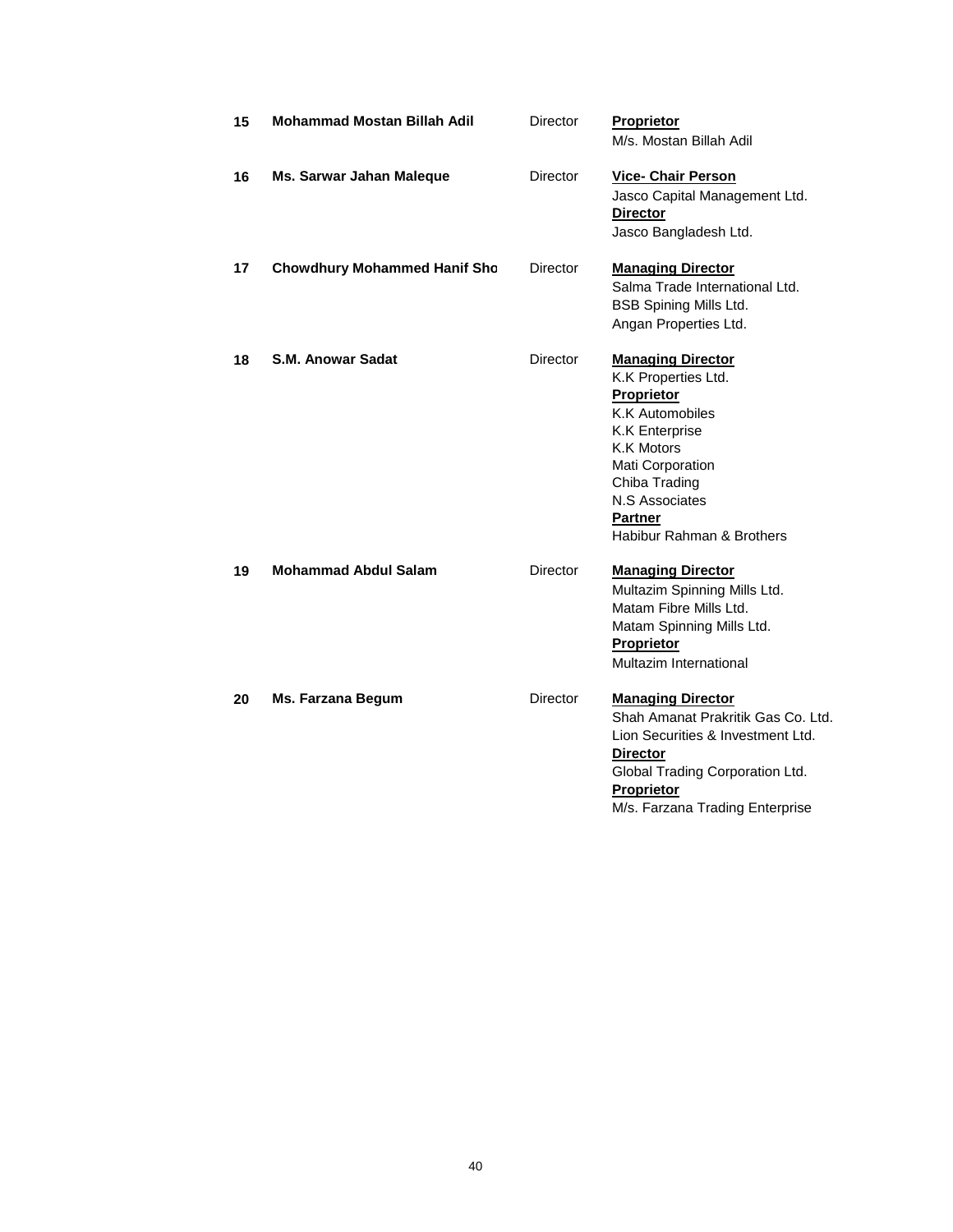#### **42 AUDIT COMMITTEE**

#### **a) Constitution**

| <b>Name</b>               | <b>Status with</b><br>the Bank | <b>Status with</b><br>the Committee | <b>Educational Qualification</b>          |  |  |
|---------------------------|--------------------------------|-------------------------------------|-------------------------------------------|--|--|
| Showkat Hossain, FCA      | Director                       | Chairman                            | B. Com, Fellow Chartered Accountants      |  |  |
| Mortuza Siddique Chowdhur | Director                       | Member                              | FAZIL                                     |  |  |
| Shahedul Hug              | Director                       | Member                              | <b>Bachelor of Business Adminitration</b> |  |  |
| <b>Arif Ahmed</b>         | Director                       | Member                              | MS-CEM                                    |  |  |
| Mohammad Mostan Billah Ad | <b>Director</b>                | Member                              | Bachelor of Business Adminitration        |  |  |

b) During the period under review, the Audit Committee of the Board conducted 02 (two) meeting.

c) The following steps have been taken for implementation of an effective Internal Control Procedure of

A strong powerful division formed for internal audit and inspection as well as compliance thereof.

The division is divided into three separate units i,e. Audit & Inspection , compliance and Monitoring to implement effective internal control and compliances headed by highly experienced bankers.

Audit and Inspection unit is established with a view to carrying out comprehensive internal audit in the branch level and ensure the transparency and accountability in the banking operations in light of the guidelines of the regulatory authorities and policies set by the bank with regular intervals.

Monitoring Unit is established with a view to implementing proper banking practices in the branches. Day to day operations is the focusing area to implement the rules and procedures of the regulatory bodies, bank's policies and other prudential guidelines.

Compliance unit is established to take effective measures for collection and timely submission of compliances of internal, external and Bangladesh Bank Inspection Reports.

The committee is placing its report regularly to the Board of Directors of the bank mentioning its review and recommendations on internal system, compliance of rules and regulations and establishment of good

The board has given the responsibility to implement internal control system in the bank as per requirement of core risk management and framework provided by the Bangladesh Bank.

#### **43 EVENT AFTER REPORTING PERIOD**

a) The Board of Directors of the Bank in it's 9th Board meeting held 25 February 2014 approved the financial statements of the Bank for the period ended 31 December 2013 and the same for issue.

b) There is no other significant event that has occurred between the balance Sheet date and the date when the financial statements were authorized for issue by the Board of Director.

**Managing Director** \_\_\_\_\_\_\_\_\_\_\_\_\_\_\_\_\_

\_\_\_\_\_\_ \_\_\_\_\_\_ \_\_\_\_\_\_\_\_

**Director Director Chairman**

**Place: Dhaka Date: 25 February 2014**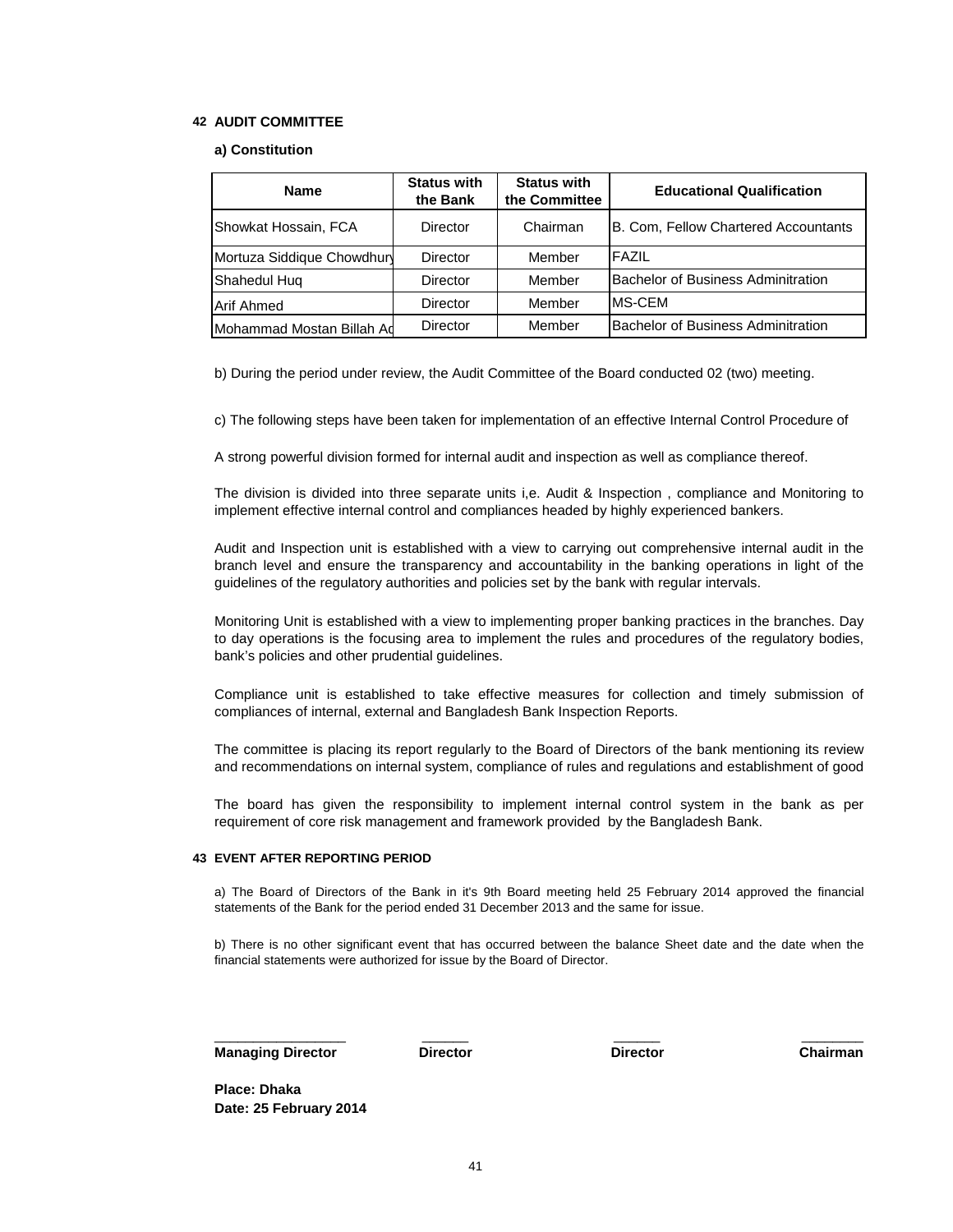**Annexure A**

# **UNION BANK LIMITED STATEMENT OF FIXED ASSETS AS ON 31 DECEMBER 2013**

| <b>Figure in Taka</b> |  |
|-----------------------|--|
|-----------------------|--|

|                         | COST                                       |                                         |                                        | DEP<br><b>RECIATION</b>                       |                                            |                                |                                                               |                                            |                                                       |  |
|-------------------------|--------------------------------------------|-----------------------------------------|----------------------------------------|-----------------------------------------------|--------------------------------------------|--------------------------------|---------------------------------------------------------------|--------------------------------------------|-------------------------------------------------------|--|
| <b>Particulars</b>      | <b>Balance</b><br>as on<br>07 March<br>'13 | <b>Addition</b><br>during<br>the period | Sales/Transfer<br>during the<br>period | <b>Balance</b><br>as on<br>31 December<br>'13 | <b>Balance</b><br>as on<br>07 March<br>'13 | Charge<br>during<br>the period | <b>Adjustment on</b><br>sale/transfer<br>during the<br>period | <b>Balance</b><br>as on<br>31 December '13 | <b>Written down</b><br>value as on<br>31 December '13 |  |
| Furniture & Fixture     |                                            | 16,079,459                              | $\blacksquare$                         | 16,079,459                                    |                                            | 945,682                        |                                                               | 945,682                                    | 15, 133, 777                                          |  |
| <b>Office Equipment</b> |                                            | 51,343,982                              |                                        | 51,343,982                                    |                                            | 3,662,012                      |                                                               | 3,662,012                                  | 47,681,970                                            |  |
| <b>Vehicles</b>         |                                            | 24,281,822                              |                                        | 24,281,822                                    | $\overline{\phantom{0}}$                   | 809,394                        |                                                               | 809,394                                    | 23,472,428                                            |  |
| <b>Books</b>            |                                            | 3,020                                   |                                        | 3,020                                         |                                            | 500                            |                                                               | 500                                        | 2,520                                                 |  |
| Total Dec' 2013         |                                            | 91,708,283                              |                                        | 91,708,283                                    |                                            | 5,417,588                      | ۰                                                             | 5,417,588                                  | 86,290,695                                            |  |